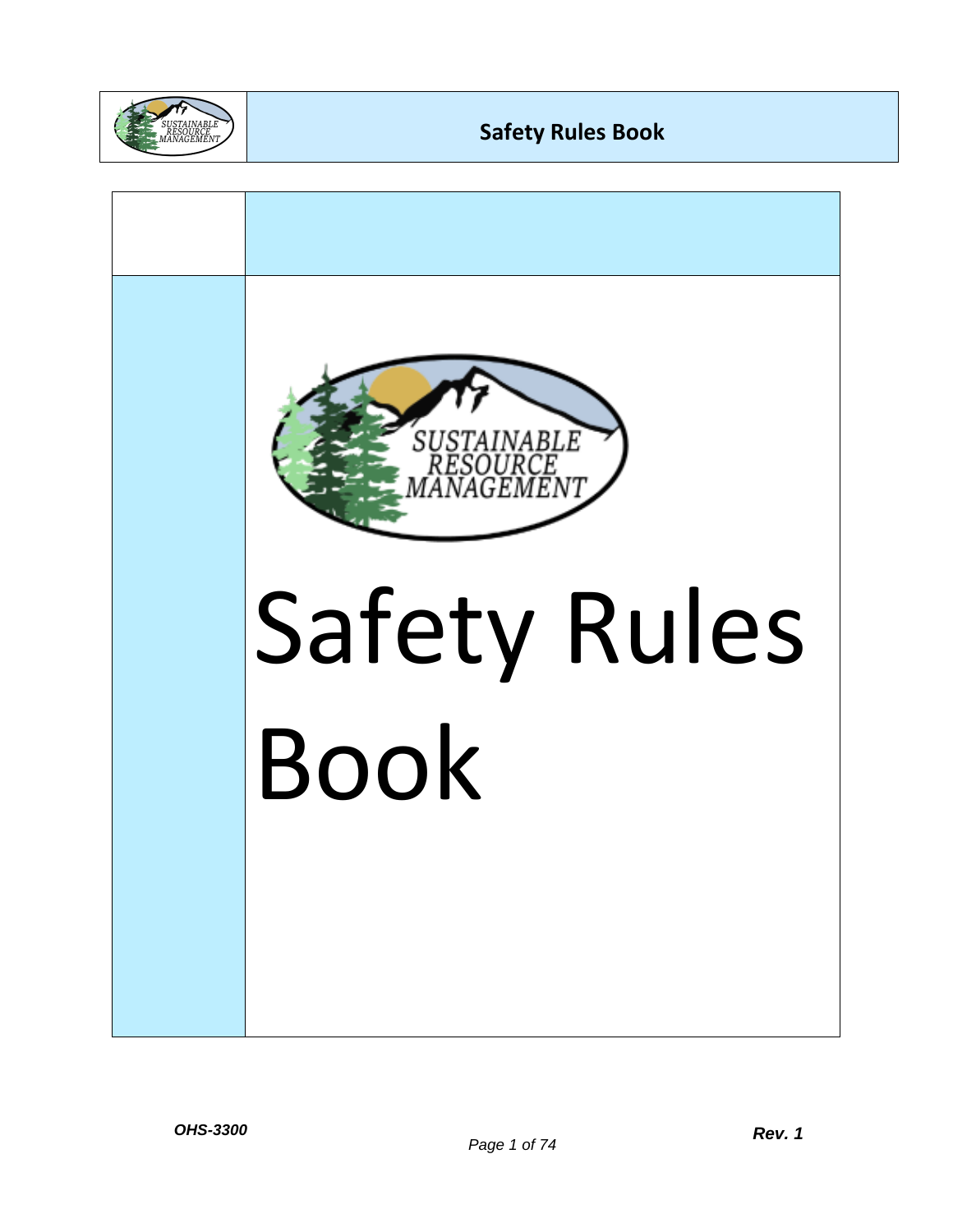

# **INTRODUCTION**

The Shasta - SRM Safety Rules Book has been developed to consolidate important safety and health information, safe work practices, and regulatory requirements into a standardized employee reference manual.

The Safety Rules Book incorporates our own operating experience with those from other leading companies within the electric generating industry.

We believe that every incident is preventable, and we are depending on every individual to use good judgement and work practices to avoid injuries and accidents. Knowing and following the safety rules is a primary responsibility of every employee.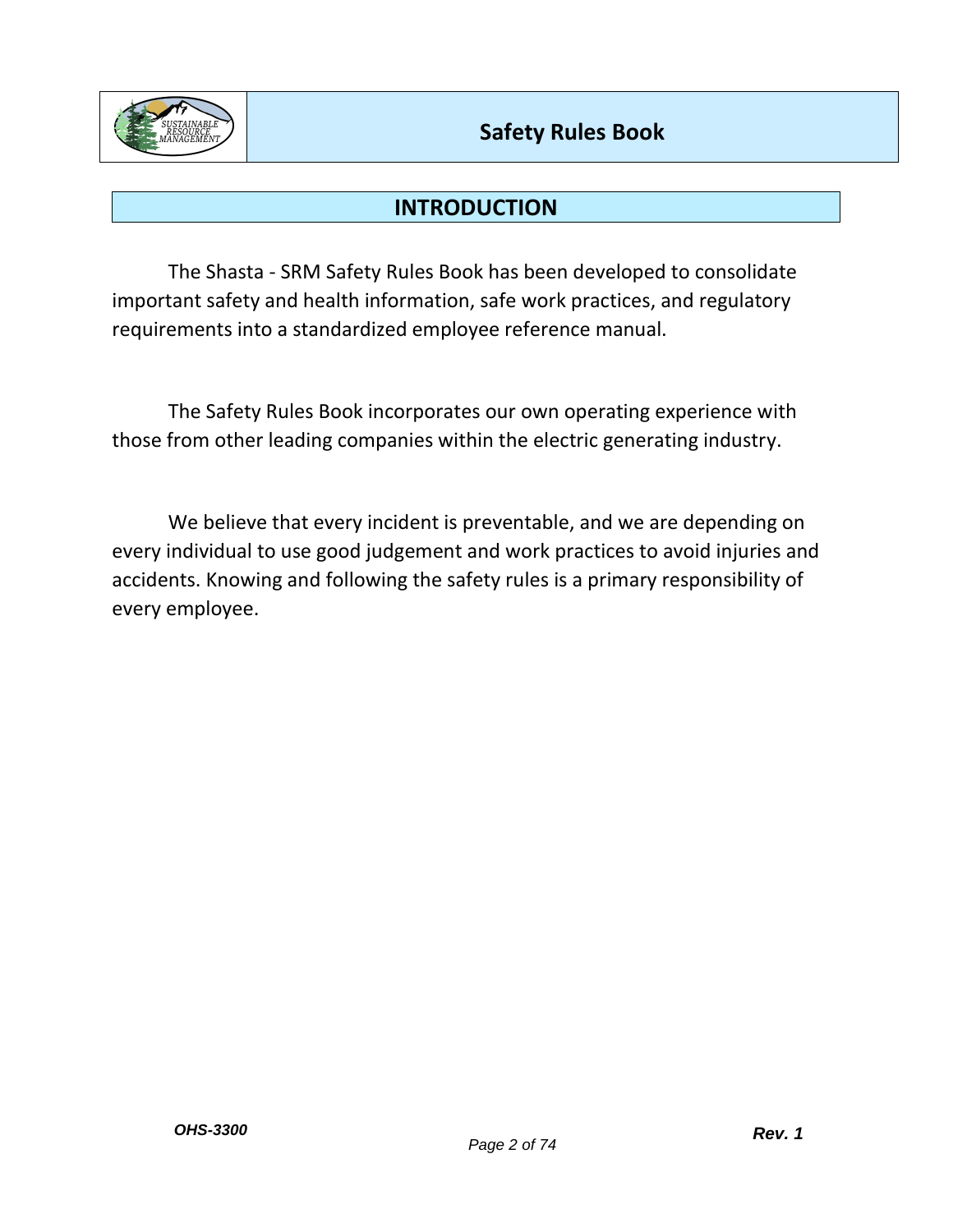

# **ACKNOWLEDGEMENT OF RECEIPT OF THE SAFETY RULES BOOK**

I acknowledge that I have been trained on the Shasta - SRM Safety Rules Book and that a copy of the Safety Rules Book is available to me for reference at any time upon my request. I understand that this Safety Rules Book summarizes Shasta – SRM's Health and Safety Rules and Instructions, and that it is available to me solely for my information.

I also understand that Shasta - SRM may add, modify, or rescind any of the rules and instructions at any time; except for those required by law, and that it is my responsibility to remain current on any updates to the Safety Rules Book. I further understand where any sitespecific rules and instruction are more stringent than the minimum requirements listed in the Safety Rules Book, the site-specific rules shall apply.

I acknowledge that it is my responsibility to read and be familiar with the contents of the Safety Rules Book, and to reference it as needed anytime clarification or review of the Health and Safety rules is required. Any questions regarding the contents of the Safety Rules Book should be directed to your Supervisor, Manager or OH&S Manager for immediate clarification.

I understand and acknowledge that I am expected to always perform my work duties safely and to comply with the rules and instructions contained in the Safety Rules Book.

(Type or Print Name of Employee)

\_\_\_\_\_\_\_\_\_\_\_\_\_\_\_\_\_\_\_\_\_\_\_\_\_\_\_\_\_\_\_

(Employee Signature) (Date)

**This form must be signed and returned within 10 days of receipt.**

\_\_\_\_\_\_\_\_\_\_\_\_\_\_\_\_\_\_\_\_\_\_\_\_\_\_\_\_\_\_\_ \_\_\_\_\_\_\_\_\_\_\_\_\_\_\_\_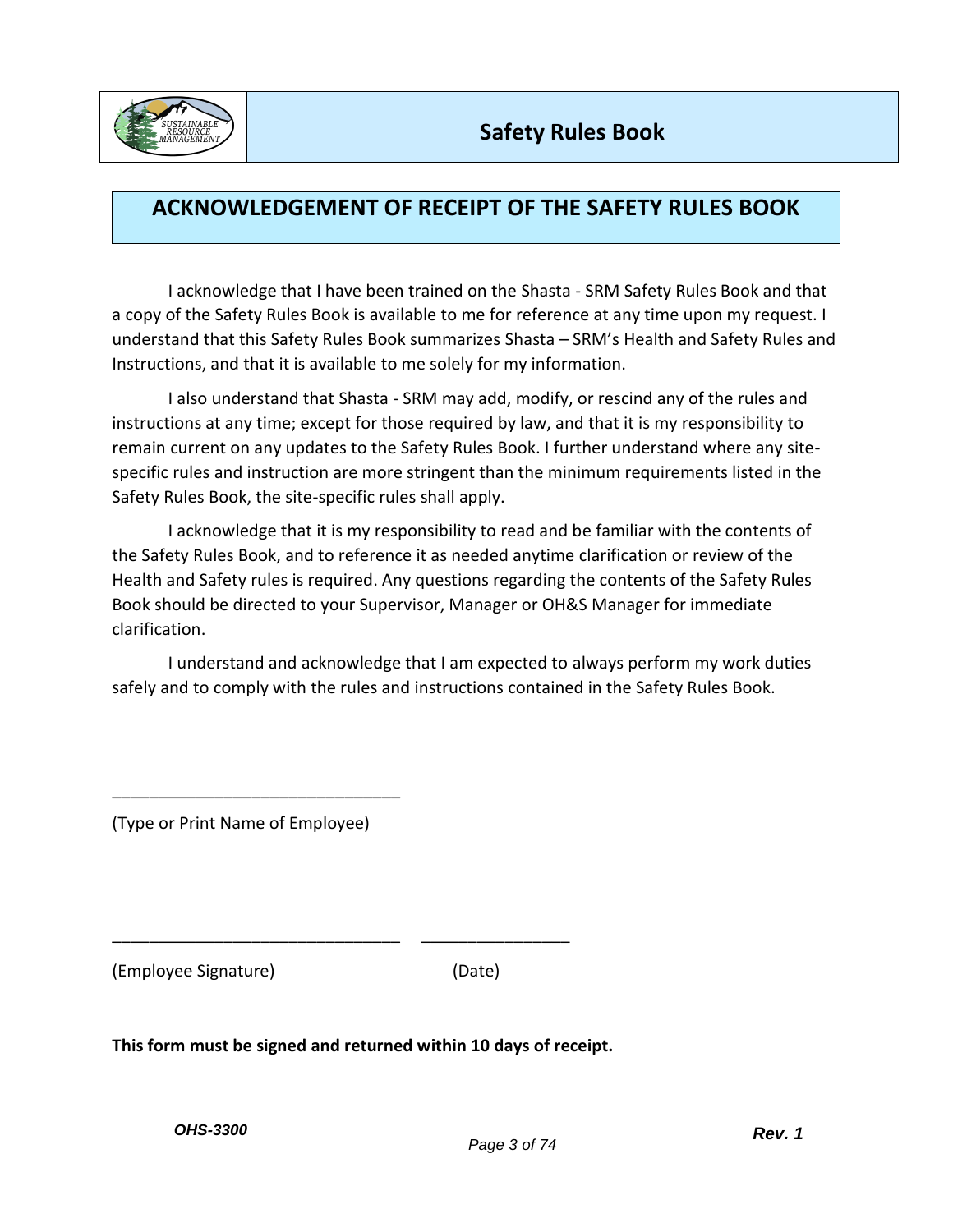

# **Table of Contents**

| 3.8. Elevated Work Platforms Error! Bookmark not defined. |  |
|-----------------------------------------------------------|--|
|                                                           |  |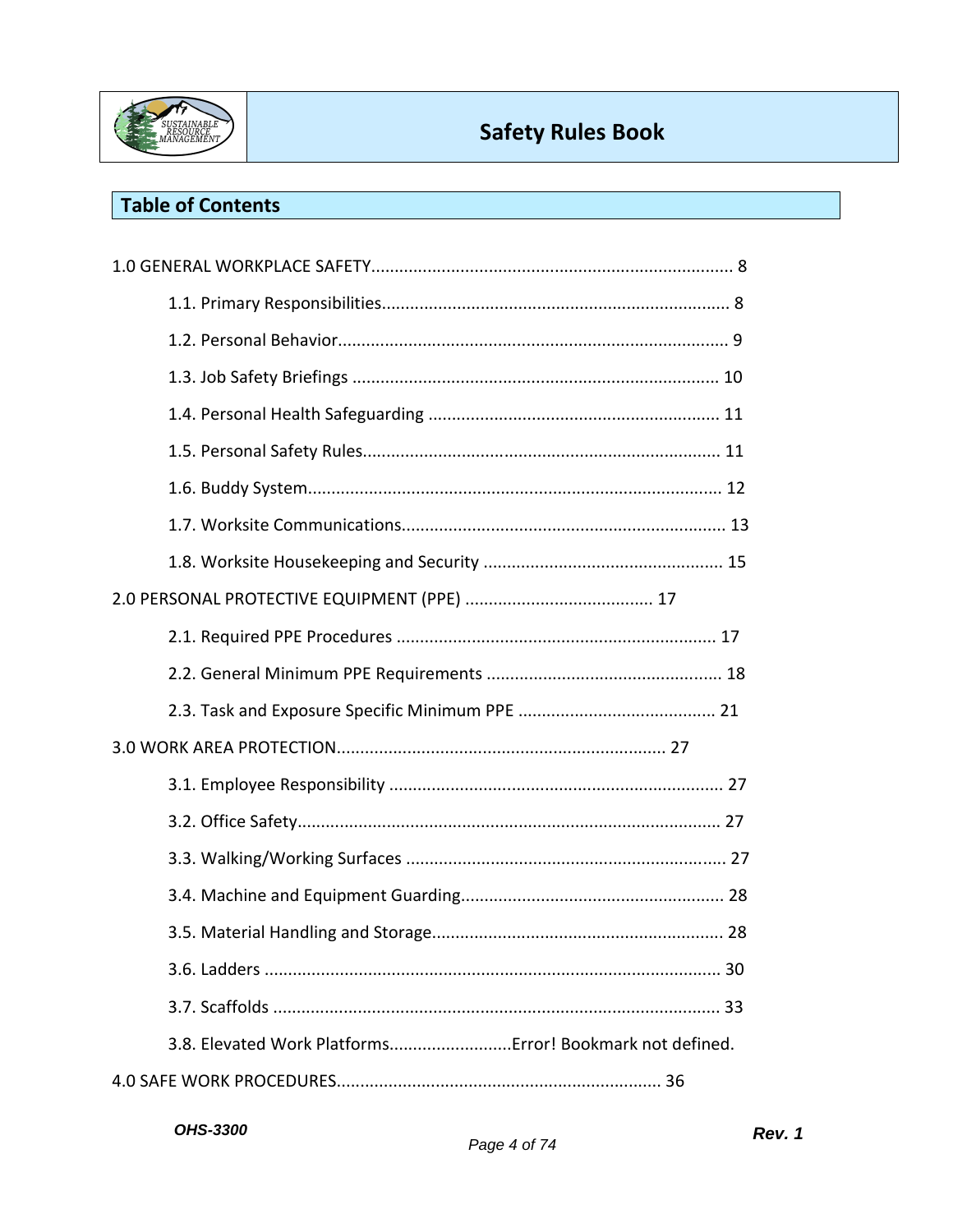

| <b>OHS-3300</b> |  |
|-----------------|--|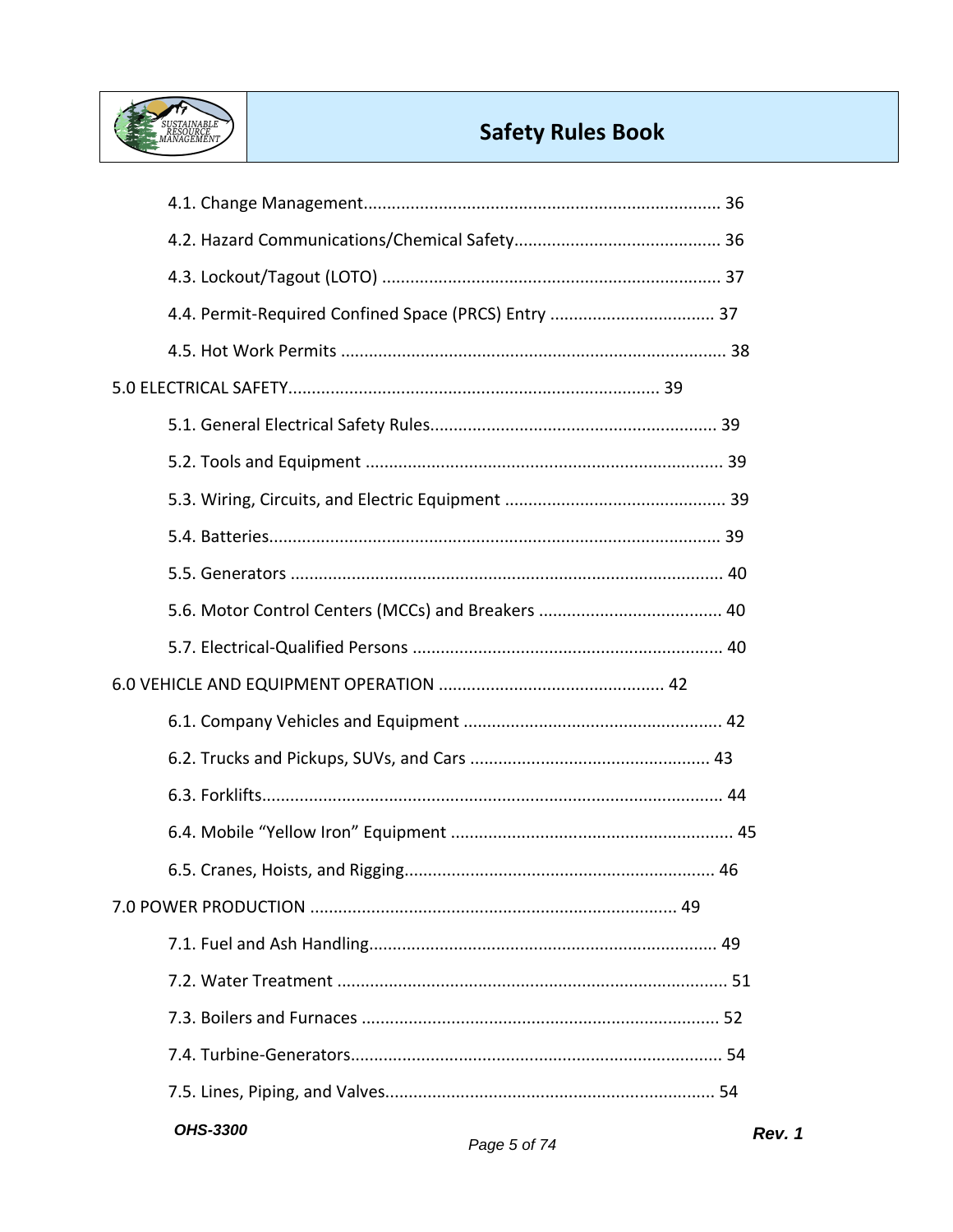

| 8.0 MAINTENANCE ACTIVITIES - MECHANICAL WORK  56 |
|--------------------------------------------------|
|                                                  |
|                                                  |
|                                                  |
|                                                  |
|                                                  |
|                                                  |
|                                                  |
|                                                  |
|                                                  |
|                                                  |
|                                                  |
|                                                  |
|                                                  |
|                                                  |
|                                                  |
|                                                  |
|                                                  |
|                                                  |
|                                                  |
|                                                  |
|                                                  |
| <b>OHS-3300</b>                                  |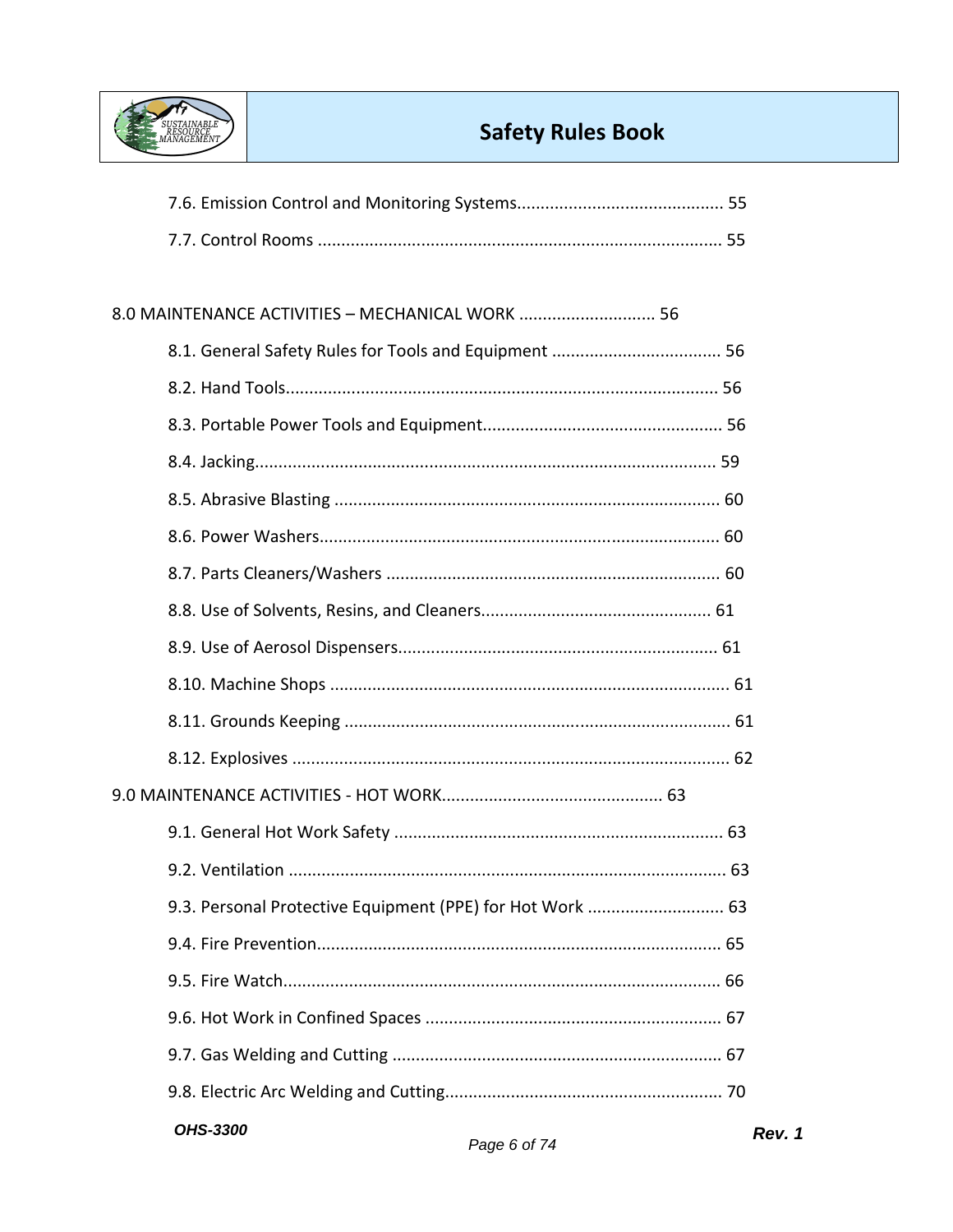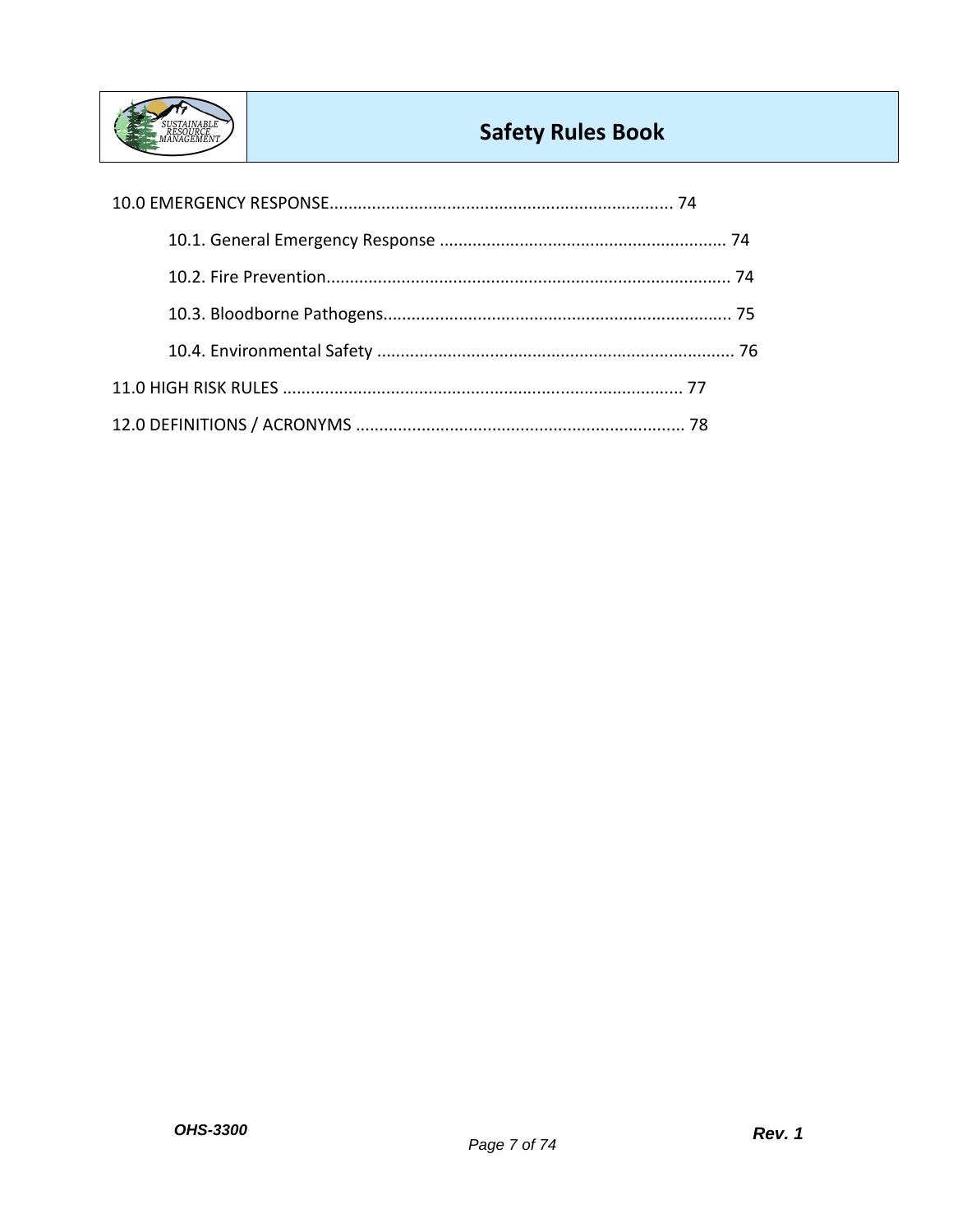

# **1.0 General Workplace Safety**

### **1.1. Primary Responsibilities**

Employees are responsible for performing work in accordance with Company safety rules and procedures, including:

- Maintaining a safe work environment for themselves and their coworkers.
- Participating in all required safety training, meetings, and drills.
- Supporting Company health and safety goals.
- Obeying instructions from supervisors and posted instructions and warnings.
- Obeying rules and procedures learned in training.
- Obeying rules in the Safety Rules Book.

Employees shall perform job tasks and operate equipment only when trained and authorized.

• In case of doubt or uncertainty, always put safety first and ask your supervisor for direction before proceeding.

Employees shall notify their supervisor when deviations from standard procedures or changes in the original scope of work are necessary.

• Always obtain authorization before proceeding.

Employees discovering a safety problem shall report the item and correct it immediately whenever possible.

- Employees shall notify their supervisor when a safety problem cannot be corrected immediately.
- Employees observing a safety hazard caused by a contractor that does not pose an immediate danger shall report the condition to a Shasta - SRM supervisor.
- Employees observing a safety hazard caused by a contractor that poses an immediate danger shall stop the work immediately and notify a Shasta - SRM supervisor.

Regardless of how minor it may appear; employees shall notify their supervisor as soon as possible of any work-related incident including:

- A near miss
- An occurrence involving the following—even when no injury is apparent:
- *OHS-3300*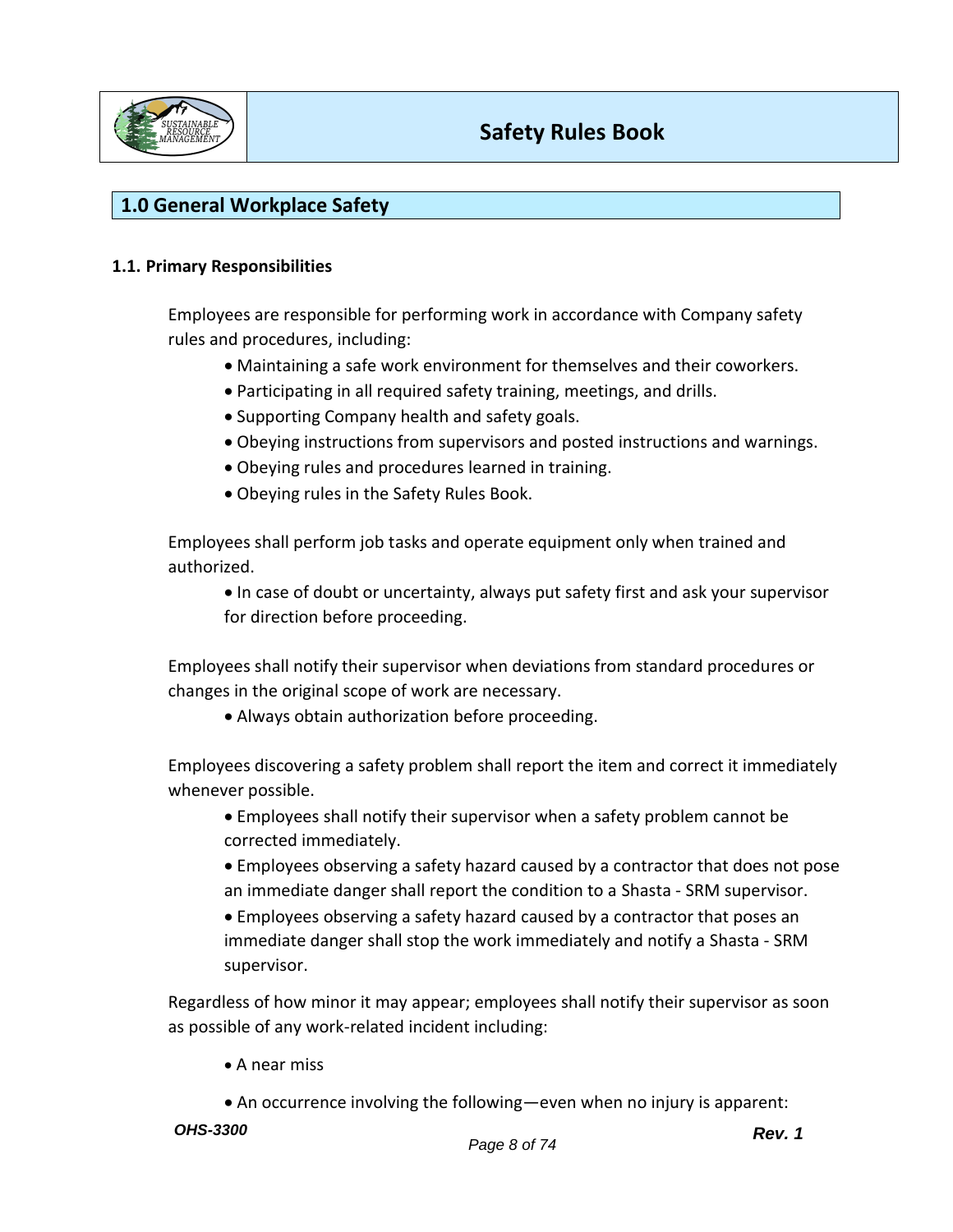

- Chemical contact with skin or eyes
- Muscle strains and sprains
- Incidents involving the head or back.
- An injury, whether or not it requires first aid.
- Equipment damage

#### **1.2. Personal Behavior**

Employees shall be fit for work and ready to perform the duties expected in their job.

Employees returning to work after work-related medical treatment shall provide to the OHS Manger or their supervisor a completed Return-To-Work (RTW) Form, signed by the treating physician, before beginning work.

Employees returning to work after non-work-related medical treatment shall provide to the OHS Manger or their supervisor documentation of medical release and any restrictions indicated before returning to work.

Employees shall work within any restrictions identified by the treating physician.

Employees may not be under the influence of drugs, alcohol, or other intoxicants while on Company premises. (This does not apply to the proper use of prescribed medication.

Employees who are required to take prescription or non-prescription drugs that in any way may affect their job performance shall notify the OHS Manger or their supervisor of any restrictions resulting from use of prescribed medications. Employees shall make these notifications before returning to work.

Employees are required to wash their hands before smoking or chewing tobacco and may only smoke in designated areas.

Smoking is specifically forbidden in any posted areas and in the following locations:

- Ash areas
- Fuel storage areas
- Truck dumps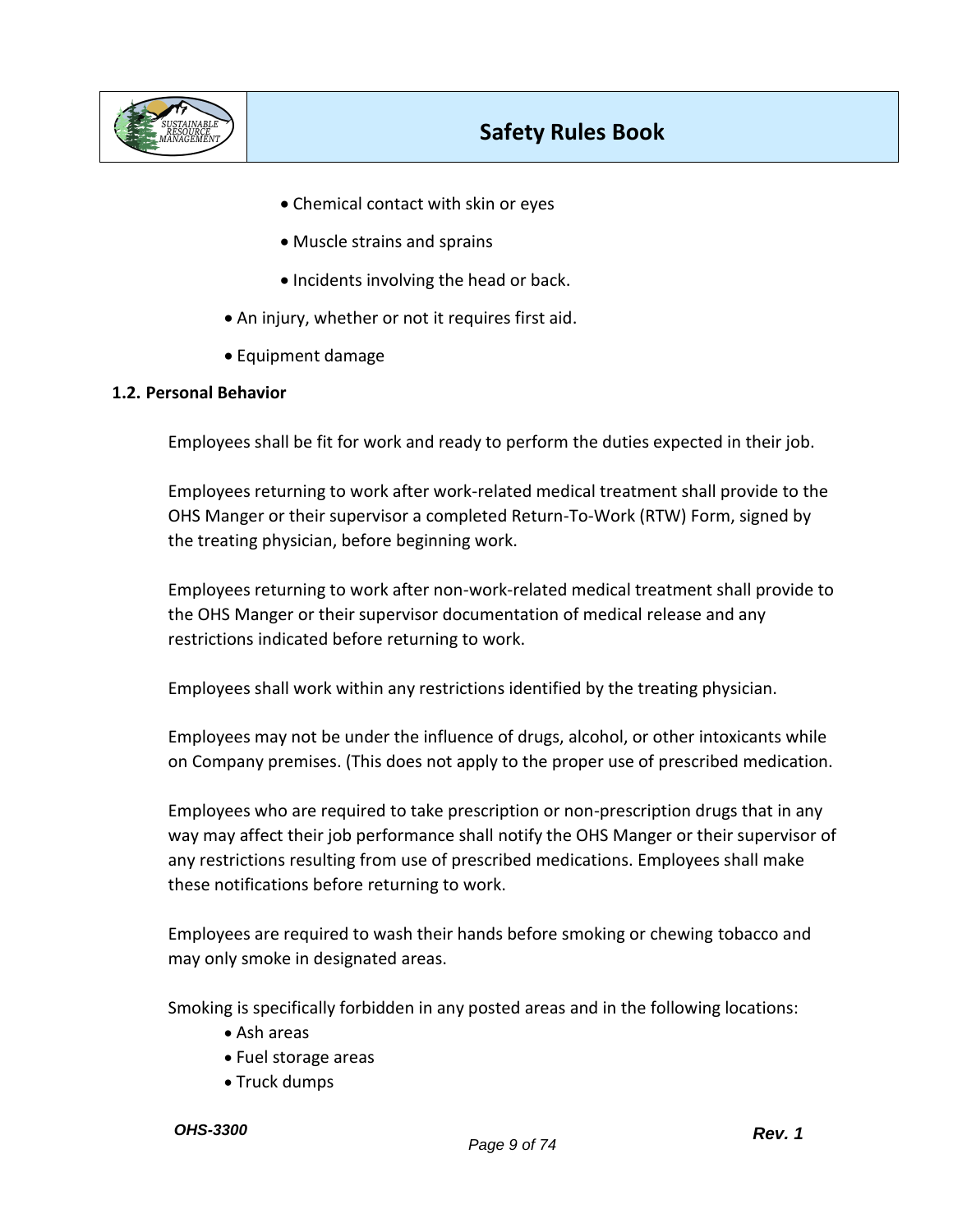

- Near flammable and combustible liquid storage areas
- Warehouses
- Laboratories
- Lunchrooms
- Office areas
- Company vehicles or mobile equipment cabs

Employees shall not engage in horseplay at any time.

Employees shall not approach domesticated, wild or feral animals, including snakes, skunks, or birds, at any time – report all sightings to your Supervisor so appropriate wildlife control measures can be taken.

Employees shall not bring pets, including dogs, cats and other animals, on to Company property.

Employees may not possess firearms, concealed weapons, or fireworks while on Company premises.

**Note: Only authorized contractors may possess and handle explosives.**

### **1.3. Job Safety Briefings**

Always attend and pay attention to all Job Safety Briefings.

Job Safety Briefings will be conducted by your supervisor or Work Group Leader in accordance with the Risk Assessment Program as required:

- Before the start of work
- When work conditions change
- Particularly when performing new, revised, non-routine, or high hazard tasks.

Proceed with work only if you understand the following, when applicable:

- Hazards associated with the job.
- Work procedures involved.
- Special precautions
- Energy source controls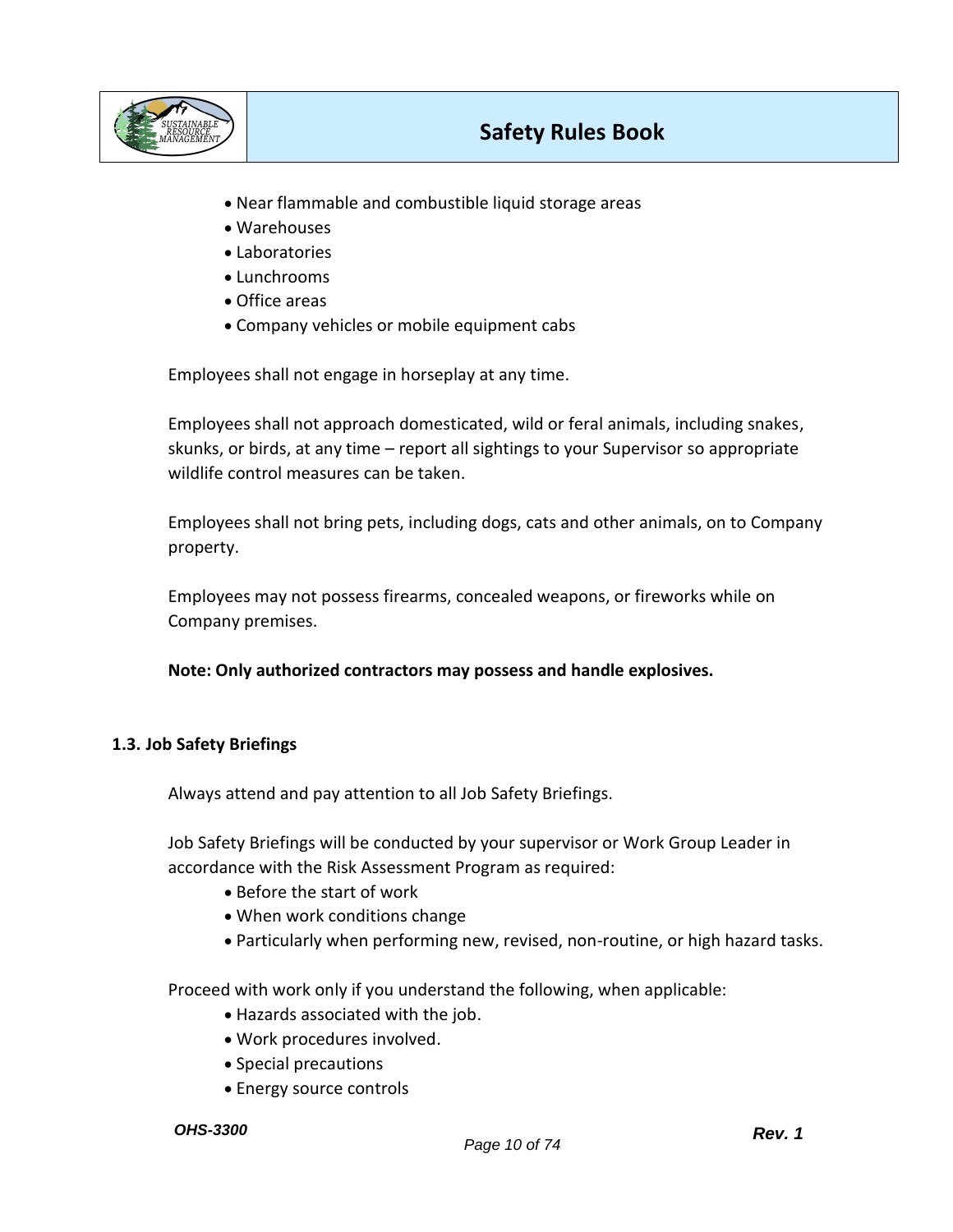

• Personal protective equipment (PPE) requirements.

Notify your Supervisor if the originally planned scope of work changes.

### **1.4. Personal Health Safeguarding**

Do not use process water, cooling water, or other non-potable water for:

- Washing
- Drinking
- Food or beverage preparation

Do not clean any part of your body or uniform with compressed air, gasoline, solvents, or oily rags.

Use Company-supplied hand creams and soaps for cleaning hands, arms, face, and other parts of the body when job tasks are complete.

Employees may not enter lunchrooms or administrative areas with excessively dirty or dusty protective work clothing or equipment.

Keep lunchrooms, lunch tables, microwaves, and refrigerators clean.

#### **1.5. Personal Safety Rules**

Do not walk under suspended loads or put yourself in pinch point positions—between moving and stationary objects—particularly when hoisting materials or working around mobile equipment.

Inspect all tools and equipment prior to use. Do not use defective tools or equipment. Do not modify or bypass any guard, interlock, or other safety device for the purpose of defeating its function except when authorized and it is necessary for test, repair, or adjustment of the device.

Do not contact moving parts of equipment with any part of your body at any time.

Guard against losing your footing, slipping, and stumbling over hazards by using handholds and railings when available.

#### *OHS-3300*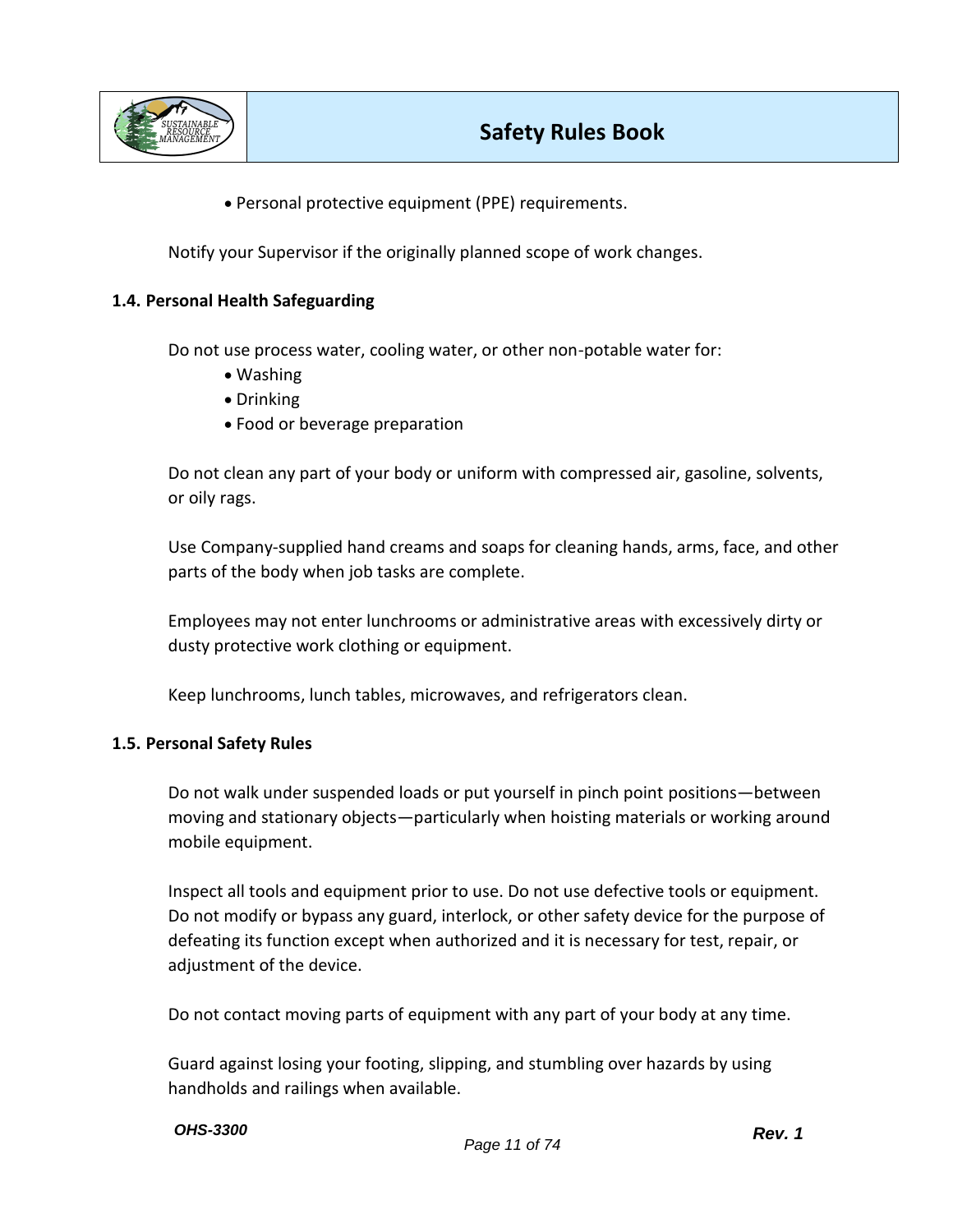

Always maintain "Three Points of Contact" when getting on or off vehicles, equipment, and machinery or when ascending or descending ladders or platforms.

Always wear the required PPE for the specific task. Consult Job Hazard Analysis (JHA) or job safety briefing or ask your supervisor if you are unsure.

## **1.6. Buddy System**

Perform the following tasks—indicated as "Buddy System" jobs—only when at least one other person is present to assist. Buddy System jobs include:

- Entering Permit-Required Confined Spaces (trained and authorized outside attendant required)
- Hot Work requiring a fire watch.
- Electric work over 600 volts (both must be Electrical-Qualified Persons)
- Manually lifting awkward or heavy loads
- Work requiring a Self-Contained Breathing Apparatus (SCBA)
- Opening ash hoppers or bins when the boiler is operating.
- Opening any hopper or bin when material is above the level of the opening.
- When working near water and exposed to a drowning hazard.
- When personal fall protection is required, except in manlifts.
- When guards are removed from equipment during maintenance, testing, and troubleshooting.
- Other site-specific requirements.

## **1.7.Worksite Communications**

Shift Turnover Communications

- Shift turnover communications are a shared responsibility.
- If another employee directly relieves you—during a shift turnover or for other reasons—inform the oncoming employee of any new hazards that have been identified or of any deviations from normal operating procedures.
- If you relieve another employee directly, ask about any new hazards that have been identified or of any deviations from normal operating procedures.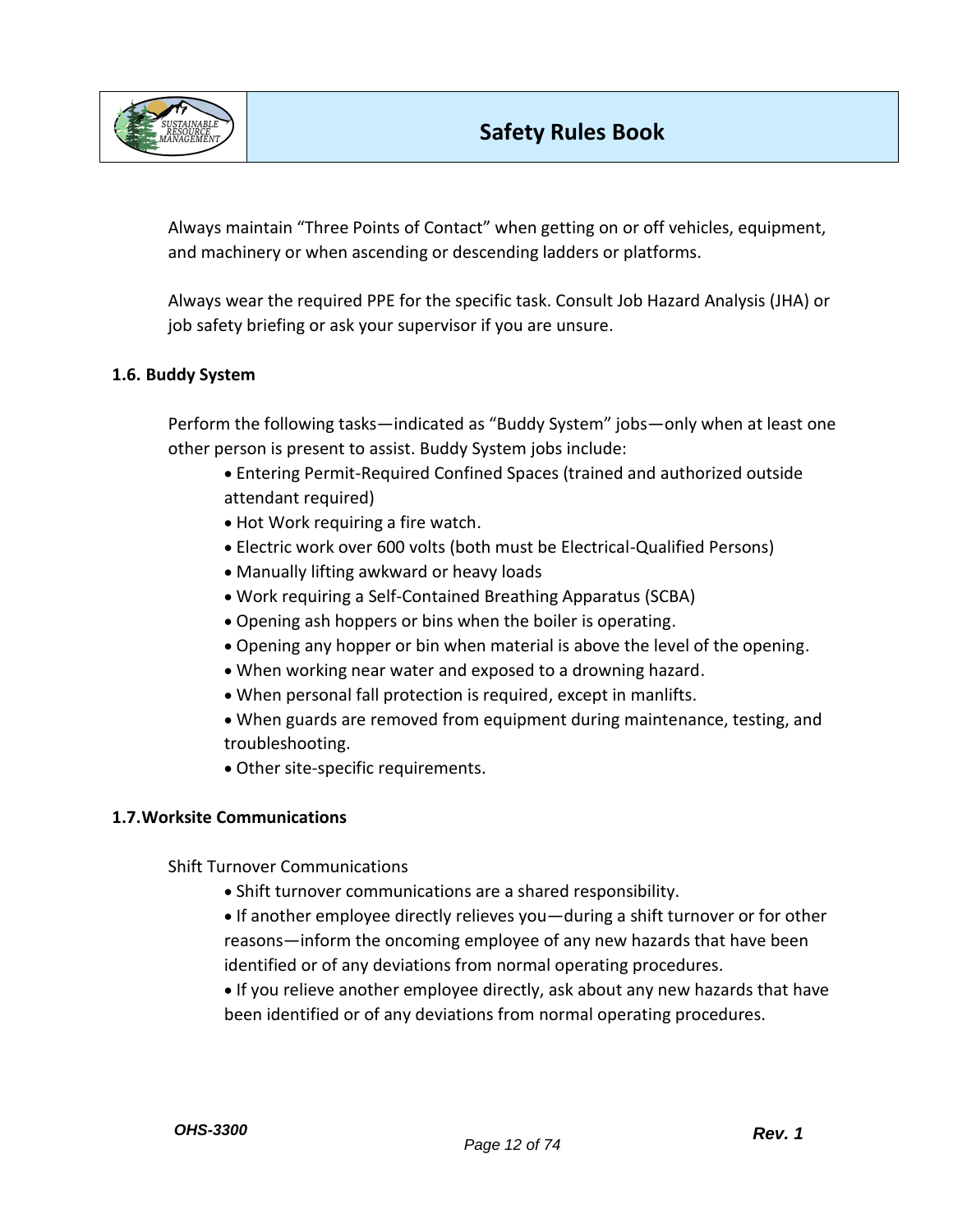

### Using Communication Devices

- All employees working alone or in isolated areas shall have a means of communication, either a radio or cell phone are acceptable.
- Communication devices shall be tested to ensure they are in operable condition before use.

### Acknowledging Phone or Radio Transmissions

• The person receiving a phone or radio transmission shall verbally acknowledge receipt of the message.

• An employee who does not understand a communication or who receives a communication that is incomplete shall not act upon the communication until it is clarified.

**Exception:** An employee who receives information that may affect the safety of personnel or cause damage to equipment shall take the safest course of action. When necessary, stop activities until the communication is understood.

Use of Communication Devices While Operating Equipment or Driving

• Personal Communications – Cell Phones

• All employees are prohibited from using any personal or company communication device while driving a vehicle or operating mobile equipment while on duty or otherwise engaged in business on behalf of the company.

Personal or company communication devices include:

- Any electronic communication device.
- Cell phones or any other mobile or built-in communication device with or without handsfree or Bluetooth capability
- Two-way radios
- MP3 Players
- Pagers
- Cameras
- Computers
- On board computers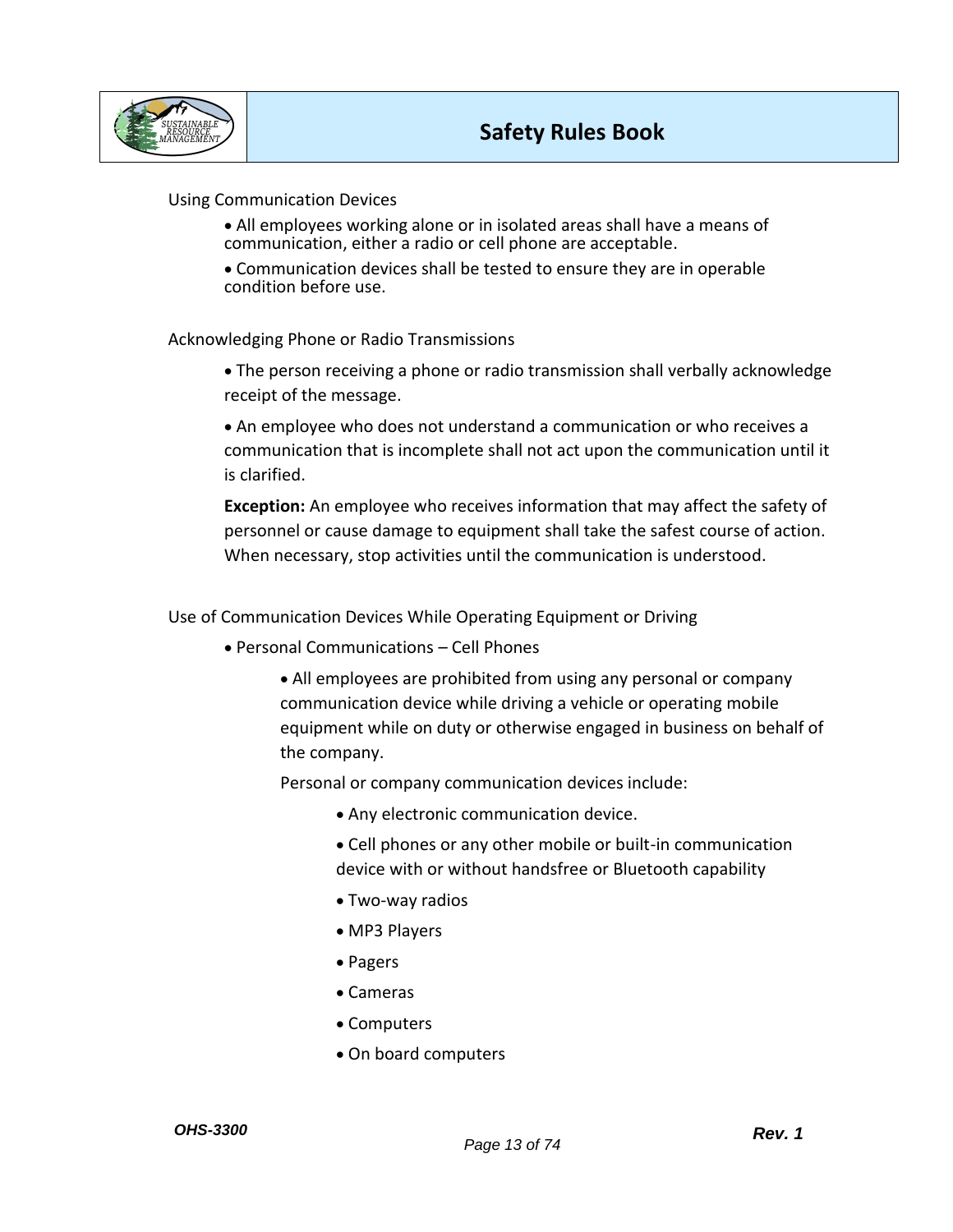

• Taking notes or attempting to read cell messages while operating or driving is prohibited.

• Communication devices must be secured when not in use.

## Electronic Devices and Explosive Atmospheres

- Turn off radios, cell phones and other electronic devices in posted areas or where potentially explosive conditions could exist. Notify the Control Room before entering and upon exiting. Such areas may include: • Flammable fuel, chemical, or gas storage and transfer areas.
- Enclosed dusty locations.
- Do not transport or store flammable gases or liquids in the same compartment of your vehicle that contains your radio, cell phone or accessories.

## **1.8.Worksite Housekeeping and Security**

### General Housekeeping

- Keep work locations, vehicles, and the inside and outside of buildings clean and orderly.
- Prevent trip hazards by routing hoses, cords, and welding cables above or below walkways whenever possible.
	- Use only non-conductive materials such as nylon ties or rope when supporting or securing extension cords or welding cables.
- Leave no standing water or spilled materials on walkways or work areas.

### Compressed Air

- Compressed air can be used to clean parts and equipment provided that in the event the airline is "deadended," the static pressure at the point of blockage would not be more than 30 PSI.
- **Do not:** 
	- Direct compressed air at yourself or anyone else.
	- Direct compressed air at glass or other breakable objects.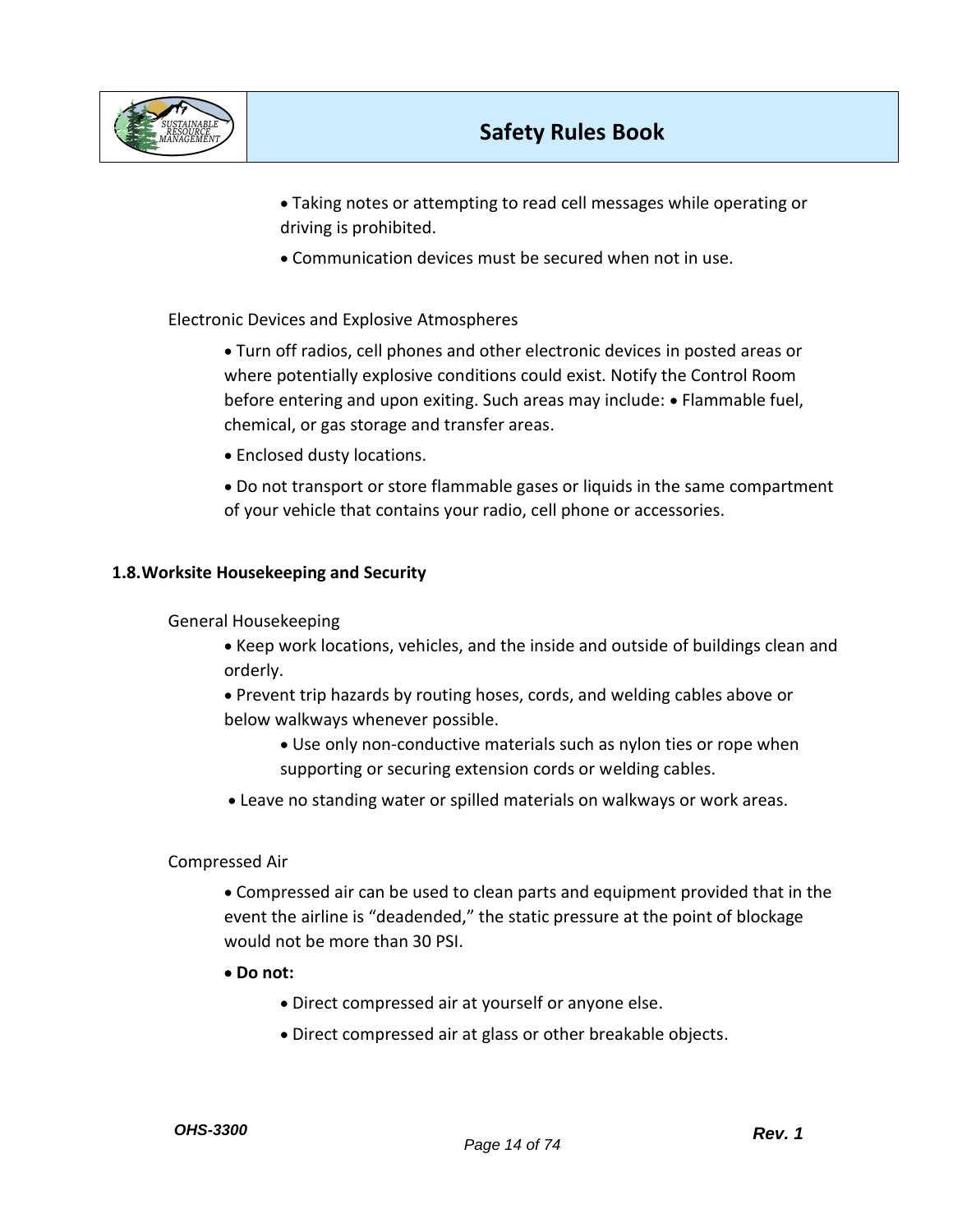

### Barrier Tape

• When using barrier tape, follow the barrier tape procedure. Never use barrier tape in place of physical barriers to protect against fall hazards.

- When indicating "ENTER WITH CAUTION," use yellow tape.
- When indicating "DO NOT ENTER," use red tape.

#### **Security**

• Do not bring visitors onsite without approval from your supervisor.

Speed Limits and Parking

- Always observe all posted speed limits and signs.
- Adjust speed in response to reduced visibility or slippery conditions.
- Employees, contractors, and visitors may only park in designated areas.
- Never block building exits, emergency routes, fire lanes, or emergency or fire equipment.

# **2.0 Personal Protective Equipment (PPE)**

PPE procedures and requirements are described below. Refer to the PPE, Hearing Conservation and Respiratory Protection Programs or ask your supervisor if you have any questions. Task and exposure-specific PPE requirements can also be found in JHAs or identified during job safety briefings. Signs are also posted in various plant locations to remind you of PPE requirements.

### **2.1. Required PPE Procedures**

Obtain OHS authorized PPE, purchased from approved vendors from your supervisor.

Submit reimbursements for safety boots and prescription safety glasses using the appropriate authorization form.

Inspect PPE before use.

*OHS-3300*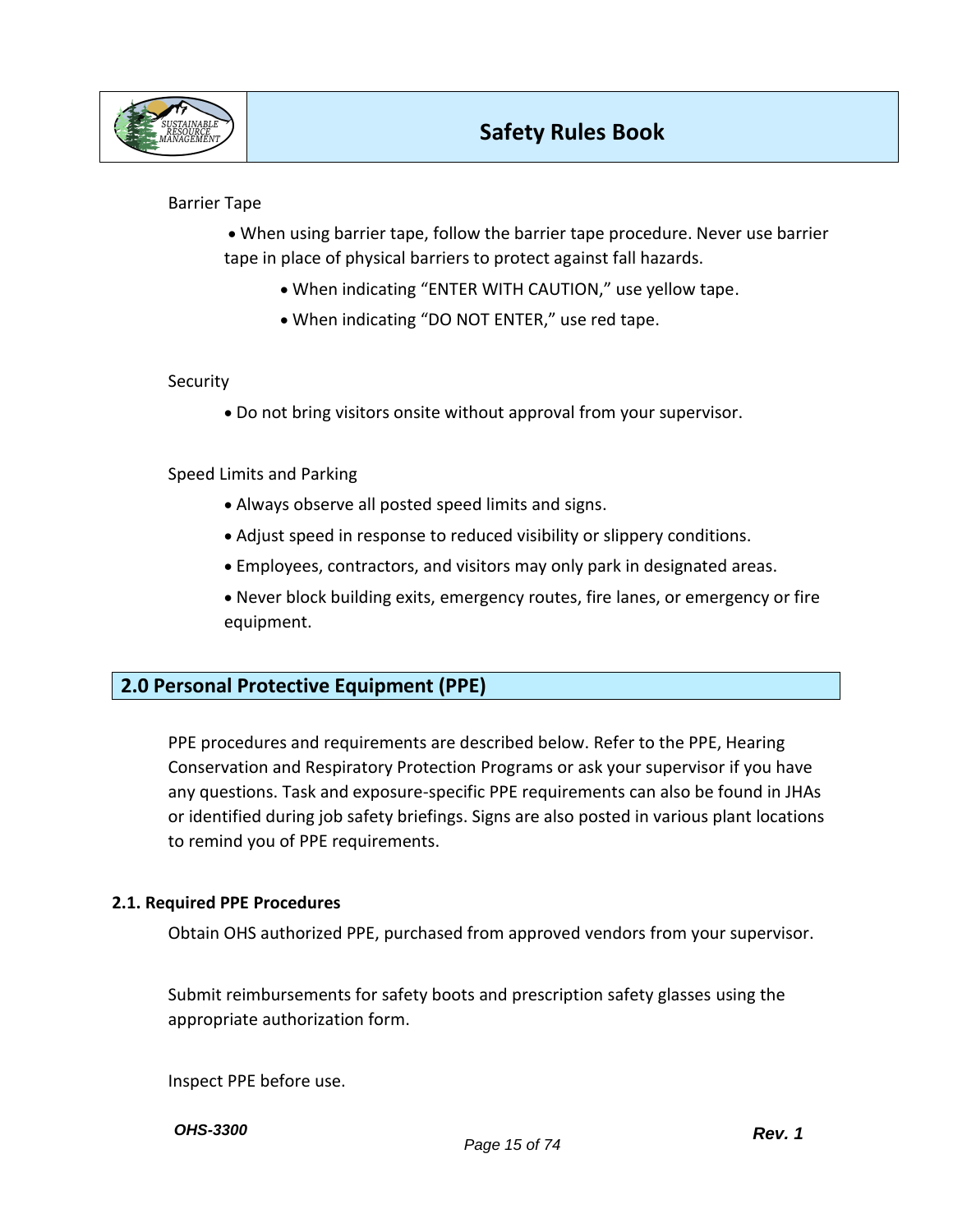

Removed damaged or defective PPE from service and have it repaired or replaced.

Keep PPE clean.

- Clean or replace dirty or fogged lenses on eye and face protection and respirators so that vision will not be impaired.
- Employees shall not share PPE such as hard hats, eye protection, hearing protection, respiratory protection, and safety shoes with other employees unless it has been cleaned and sanitized.
- Clean and disinfect respirators in accordance with the manufacturer's recommendations after each use.
- Store respirators in clean, sanitary locations.
- Do not store respirators in such a way that the facial sealing surfaces could be deformed.

## **2.2. General Minimum PPE Requirements**

| <b>Required Minimum PPE for Daily Work</b> |                           |  |
|--------------------------------------------|---------------------------|--|
|                                            | Hard Hat                  |  |
|                                            | <b>Safety Glasses</b>     |  |
|                                            | <b>Hearing Protection</b> |  |
|                                            | Double Hearing Protection |  |
|                                            | Safety Shoes              |  |
|                                            | Long Sleeve Shirt         |  |
|                                            | Long Pants                |  |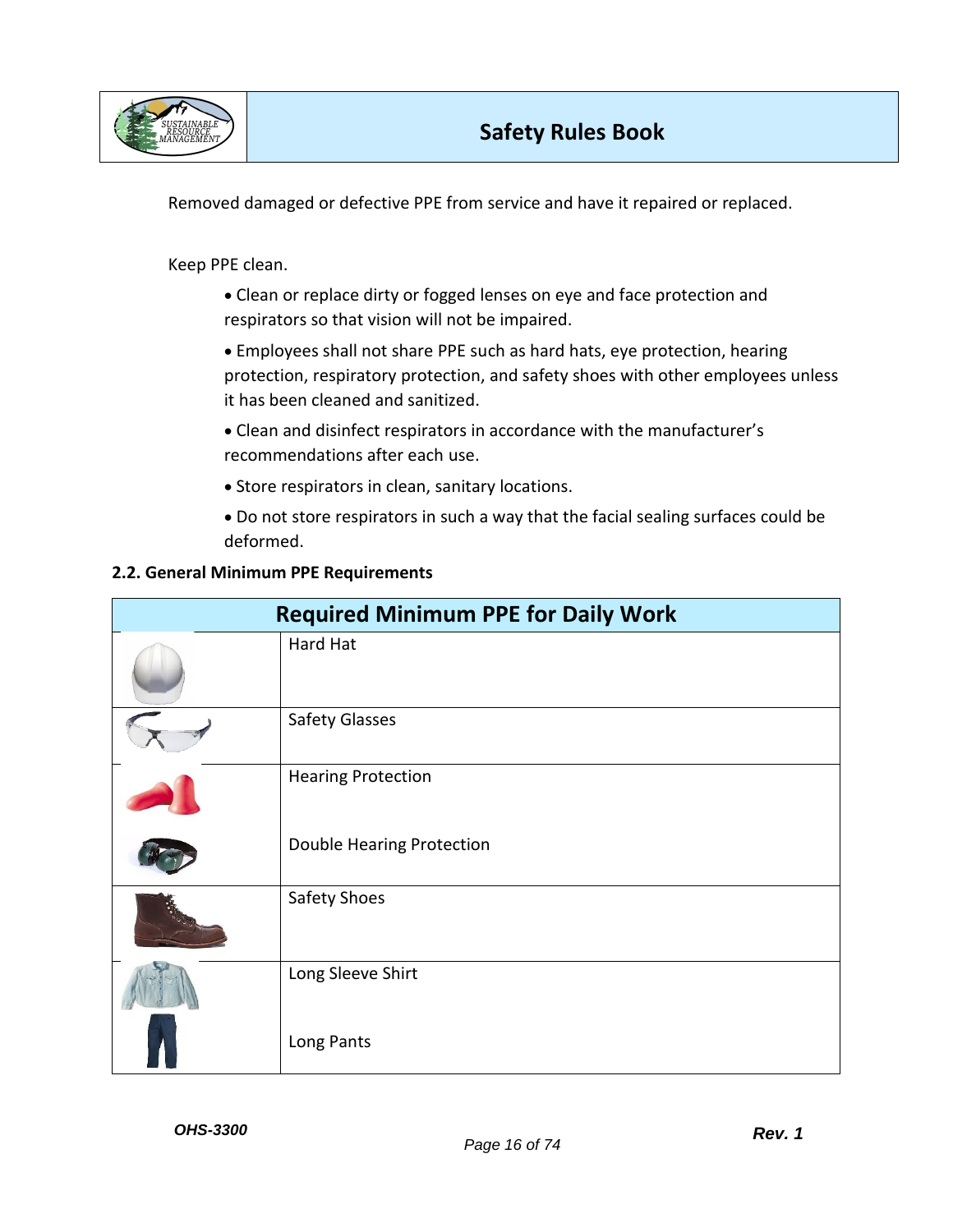

## Hard Hats

• Unless an overhead or bump hazard exists or unless required by a task or JHA or job safety briefing, the following areas are exempt from mandatory hard hat use:

- Control Rooms, administration buildings, offices
- Shops, labs
- Lunch and break areas, shower/locker, and rest rooms
- Scale houses, Continuous Emissions Monitoring System (CEMS) buildings

• Always wear hard hats with the brim forward, unless otherwise instructed by your supervisor.

• Wear hard hats when using welding hood/masks, aluminizedreflective hoods, arc-flash hoods, and sandblast hoods, unless otherwise instructed by your supervisor.

• Do not apply stickers within 3/4 inch of the hard hat edge OR over any defects OR without approval by plant management.

### Safety Glasses

• Unless an eye hazard exists or unless required by a task or JHA or job safety briefing, the following areas are exempt from mandatory safety glasses use:

- Control Rooms, administration buildings, offices
- Lunch and break areas, shower/locker, and rest rooms
- Scale houses

• Do not purchase prescription safety glasses until pre-approved by supervision, in accordance with the Employee Handbook.

• Prescription contact lenses may be worn under primary eye protection, unless otherwise prohibited for a specific task or area.

### Hearing Protection

• Hearing Protection, consisting of ear plugs OR earmuffs shall be worn AT ALL TIMES:

- when inside process buildings (boiler buildings, turbine/generator buildings, pump rooms, etc.) unless exempted.
- in all posted outdoor areas or within 30 feet of operating machinery.
- as required by a task JSB or JHA

• Double Hearing Protection consisting of ear plugs AND earmuffs shall be worn AT ALL TIMES:

• when working in posted Double Hearing Protection Required areas (noise levels greater than 95dBA)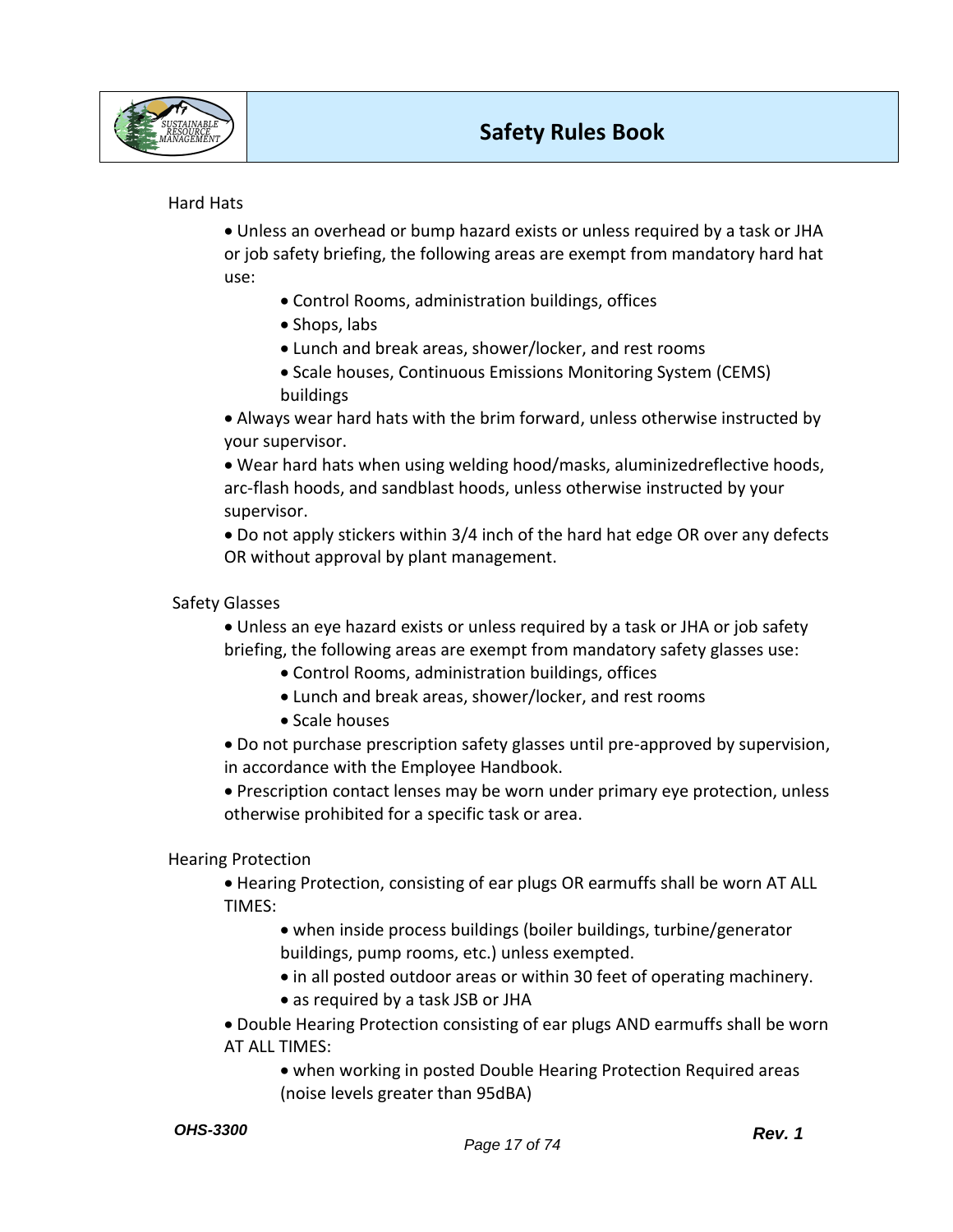

## • As required by a task or JHA

**Note: Immediate pass-through wearing only earplugs or earmuffs (such as when performing rounds) is allowed unless otherwise posted.** 

• Exempt Hearing Protection Areas: Unless proven otherwise by Noise Surveys or unless required by a task, JSB, or JHA, the following areas are exempt from mandatory hearing protection use:

- Control rooms, administration buildings, office areas, and hallways.
- Shops (unless operating equipment), labs
- Lunch and break areas, shower/locker, and restrooms.
- Scale houses, warehouses, CEMS buildings
- Fuel yard, unless working around operating Yellow Iron equipment

## Safety Shoes

- All employees working on Company property, in other than an office environment, shall wear safety shoes.
- Do not purchase safety shoes until pre-approved by supervision, in accordance with the Employee Handbook.

## Clothing

- All non-administrative employees working in other than an office environment shall wear Company-provided long sleeve uniforms.
- Keep loose shirttails tucked in at all times.
- Do not roll up shirtsleeves in areas where there is potential exposure to chemical or thermal burns.

## Personal Items

- Do not wear loose-fitting clothing or jewelry around rotating tools and machinery.
- Do not wear conductive articles like jewelry, chains, and key rings around exposed energized lines and equipment.
- Keep hair secured out of the way if it could become entangled in tools and machinery or obscure your vision.

## **2.3 Task and Exposure Specific Minimum PPE**

Eye, Face, and Head Protection

• Wear primary eye protection (either safety glasses with permanently attached side-shields or impact-resistant goggles) when using face shields or welding hoods.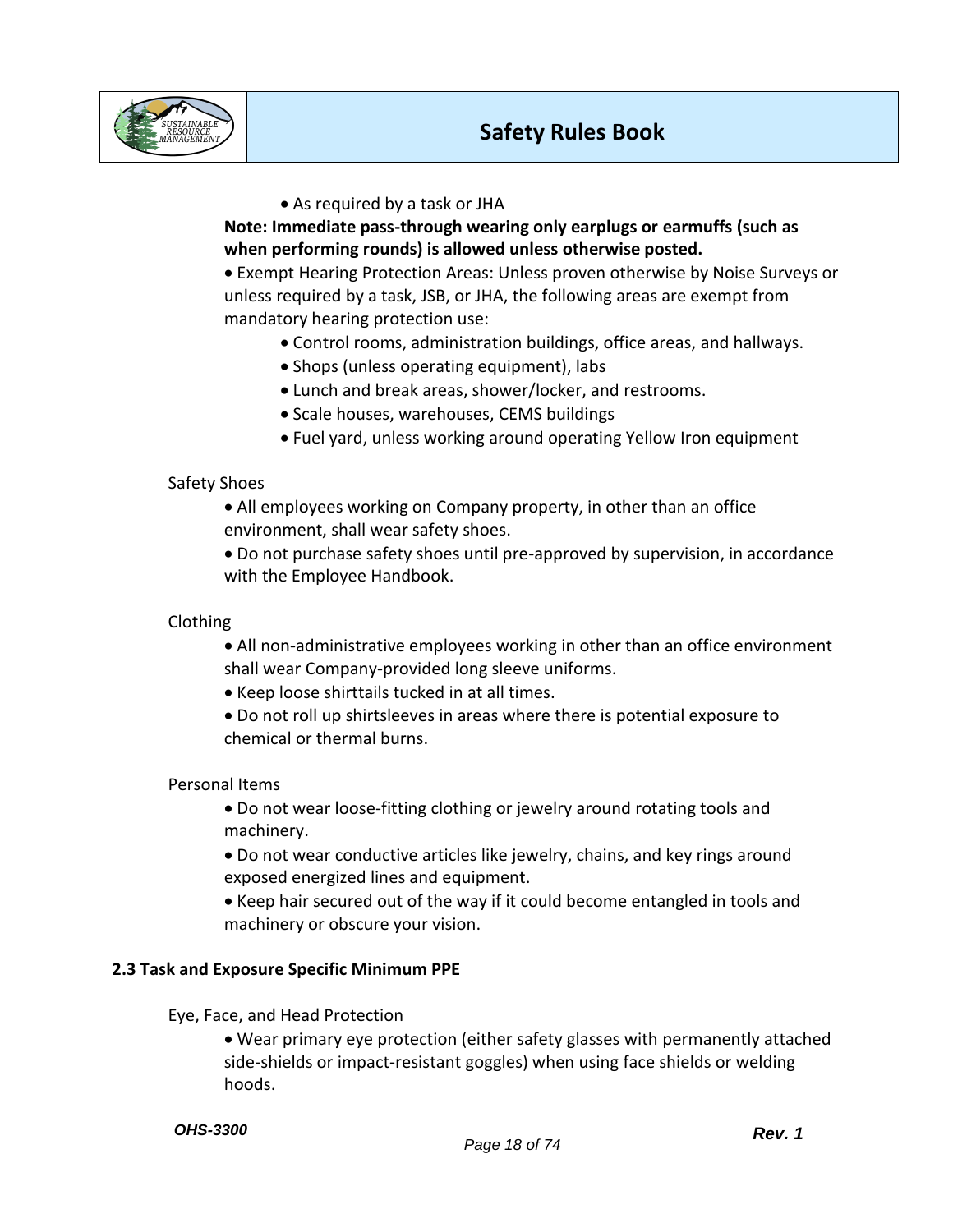

## **Note: A full-face respirator with an impact-resistant lens offers equivalent protection as goggles.**

• Wear goggles when working, or around others working in areas containing airborne ash/fly ash, dry chemical, or dust hazards (e.g., windy conditions; positioned below ash-laden parts or equipment; ash or dry chemical handling).

• Wear indirect-vented goggles and a full-face shield when conducting tasks where actual or potential liquid chemical splash hazards exist (e.g., pumping or pouring chemicals).

- Wear indirect-vented goggles when entering areas where others are conducting tasks, such as those listed above.
- Wear indirect-vented goggles and a full-face shield when in close proximity to others conducting tasks, such as those listed above.

• Wear indirect-vented goggles and a full-face shield when conducting tasks where actual or potential pressurized air hazards (e.g., using an air lance) or pressurized liquid hazards exist (e.g., tightening a fitting on a pressurized hydraulic system or using a power washer).

• Wear primary eye protection and a face shield for protection when grinding, chipping, or sawing.

• Wear welding helmets or hoods, or handheld shields with the appropriate shade lenses to protect against light radiation when electric arc welding or cutting.

• Wear welding helmets, hoods, or cutting goggles with the appropriate shade lenses when gas welding, cutting, brazing, or soldering.

• Electrical-Qualified Persons shall wear electrical-protective face shields or hoods appropriate for the electrical hazard.

Hand Protection

• Wear leather gloves for general protection against dirt and abrasion during routine work.

• Wear cut-resistant gloves for protection against cuts and sharp objects.

• DO NOT wear gloves around rotating machine shop tools such as lathes and drill presses.

• Wear chemical-resistant gloves for protection against chemicals.

• Wear chemical-resistant disposable gloves for protection when handling lab test reagents and for potential exposure to bloodborne pathogens. Gloves shall be discarded in the trash upon task completion.

• Wear welding gloves for protection against hot surfaces while performing Hot Work activities.

• Wear aluminized or high-temperature gloves for protection against hot ash.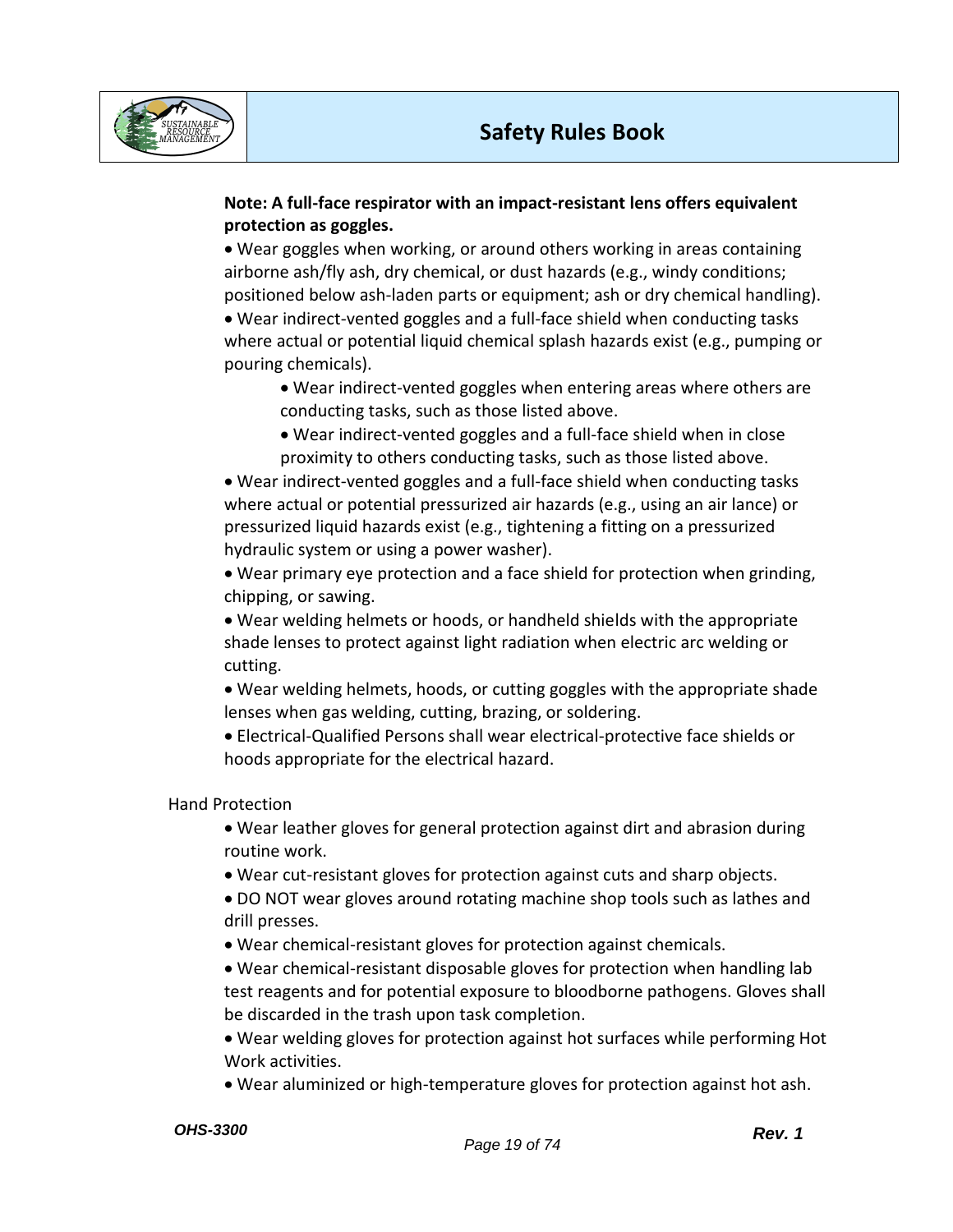

• Electrical-Qualified Persons shall use voltage-rated gloves and leather protectors appropriate for the electrical hazard.

## Foot Protection

• Wear chemical resistant over-boots for exposures to hazardous chemicals.

• Wear metatarsal foot protectors for jackhammer work. Electrical-Qualified Persons shall wear non-conductive boots and use non-conductive mats for work on or around energized conductors appropriate for the electrical hazard.

Protective Clothing

- All personnel shall wear high-visibility reflective vests when working:
	- In the Fuel Yard
	- In ash loading/unloading areas
	- In other areas with exposure to vehicular traffic and along roadways.

• When using a chainsaw personnel shall wear cut resistant leg protection such as chaps.

• Wear thermal protective gear (such as aluminized or NOMEX suits or coveralls) in accordance with JHAs/SJPs when performing jobs with potential exposure above 120 degrees Fahrenheit to:

- Hot ash
- Hot water
- Steam

• Wear chemical-resistant suits or coveralls in accordance with JHAs or job safety briefings when performing jobs with potential exposure to chemicals, particularly:

- During transfer operations and spill response
- When working on chemical distribution systems and tanks

• Wear chemical-resistant aprons for chemical splash hazards such as parts cleaning, especially where parts contain chemicals or when part configurations may cause splash.

• Wear fire-resistant gauntlets, aprons, jackets, and leg chaps ("leathers") when performing Hot Work activities to protect against sparks, molten metal splash and contact with hot materials. The extent of protection will be dependent on the nature and location of the work. Consult your supervisor for direction.

- Wear air-supplied sandblast hoods for open sand blasting operations.
- Electrical-Qualified Persons shall wear electrical-protective clothing, appropriate for the electrical hazard.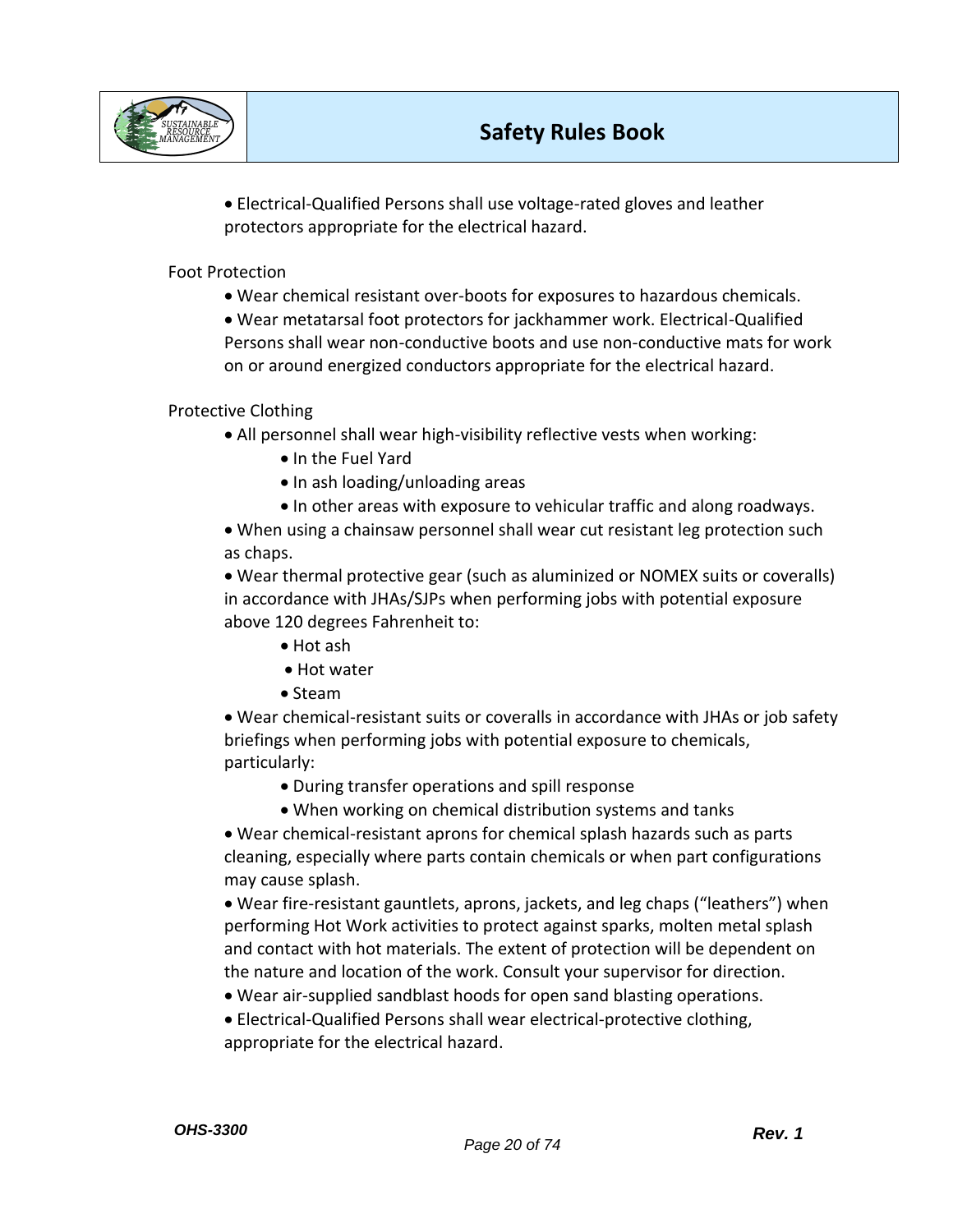

# Respiratory Protection

- All work involving airborne hazards shall be conducted in accordance the Respiratory Protection Program and job specific JHAs or job safety briefings. Consult your supervisor for direction.
- Respirators shall be worn:
	- In all posted areas
	- As per the Safety Data Sheet (SDS) or manufacturers' recommendations.
	- As per JHAs or job safety briefings and whenever instructed by supervisors.

• All personnel required to wear a respirator as described in the Respiratory Protection Program shall not have any facial hair between the skin-to-respirator sealing surfaces or interfere with the inhalation or exhalation valve operation.

• Clean, store, and maintain all respirators according to manufacturers' requirements.

- Prior to each use:
	- Inspect the respirator, including the face piece, inhalation and exhalation valves, straps, and cartridges to ensure it is in good condition.
	- Conduct a fit check of the respirator.
- Mechanical ventilation shall be provided to enclosed areas when:
	- Applying solvents, paints, and other chemicals
	- Welding, torch cutting, or burning.
	- Emissions from combustion engines, stoves, or heaters may cause concentrations of excessive airborne contaminants.
	- Recommended in product instructions or the SDS.

### Hearing Protection

• Hearing Protection (ear plugs OR earmuffs) shall be worn AT ALL TIMES when working on Company property, (except as stated in Section 2.2.). When performing the following tasks:

- Jackhammering
- Electric arc cutting and gouging.
- Using vacuum truck hose
- Working within 30 feet of operating yellow iron equipment

• As required by JHAs or job safety briefing or when performing "Hearing Protection Required Tasks" as listed in the Hearing Conservation Program.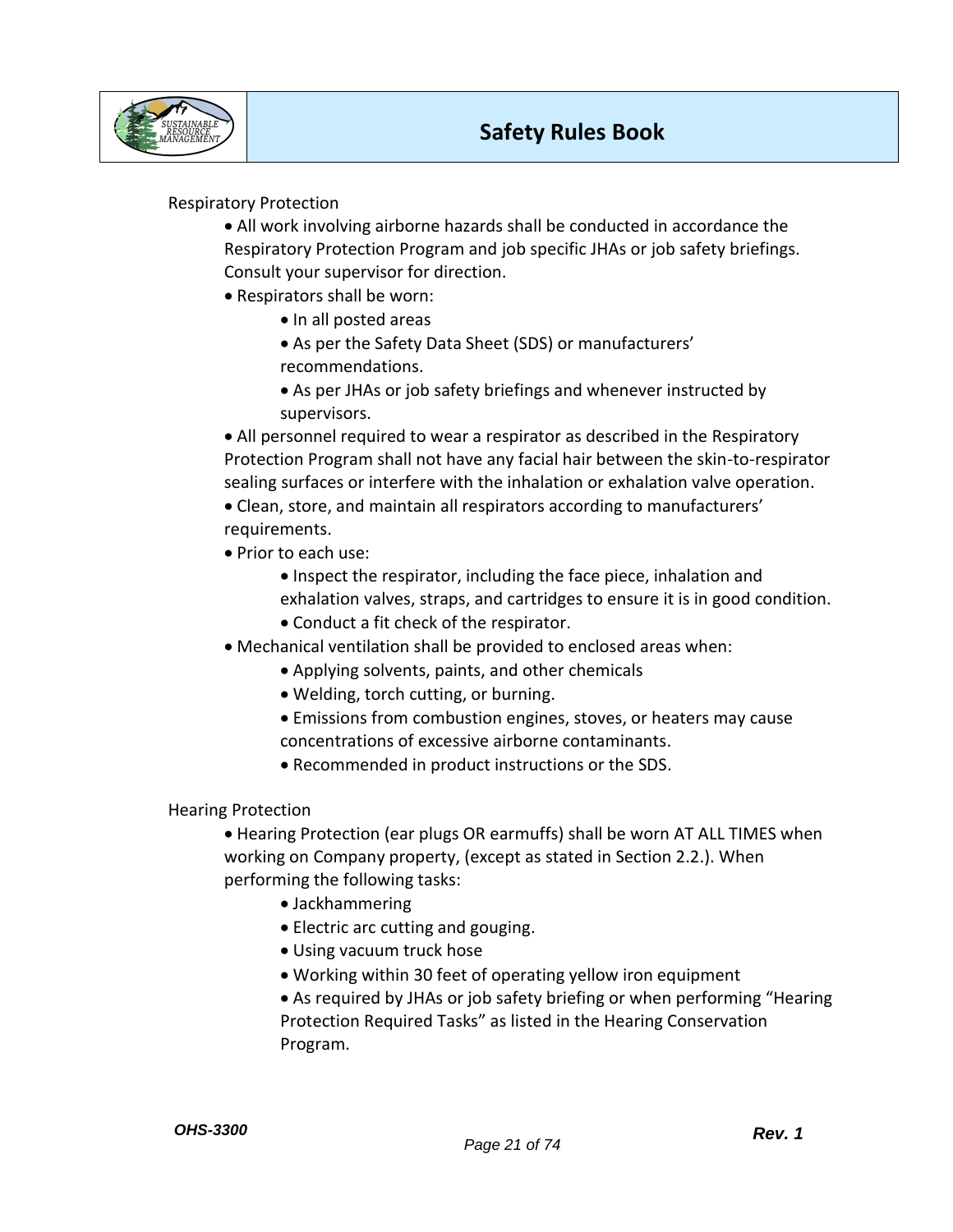

- Double Hearing Protection (ear plugs AND earmuffs) shall be worn:
	- When working in posted "Double Hearing Protection Required" areas
	- When performing the following tasks:
		- Working around operating steam safety pressure-relief valves.
			- During steam blows
		- As required by JHAs or job safety briefing or when performing "Double Hearing Protection Required Tasks" as listed in the Hearing Conservation Program.

# Fall Protection

• All walking and working surfaces shall be kept clear of debris and spilled material that may cause falls.

• All safety gates on platforms shall be closed when a platform is occupied.

• All floor holes or wall openings and excavations shall be covered or protected by a guardrail system, or personal fall protection shall be used.

Note: A "Designated Area" may be used for temporary work where other fall protection systems are not practical. See definition for specific requirements.

• Unless otherwise instructed by Shasta - SRM supervision, personal fall protection is required AT ALL TIMES when positioned more than 4 feet above a lower level and exposed to a fall hazard:

• Unprotected sides and edges: Any side or edge of a surface (except at entrances to points of access) where there is no wall or guardrail system or warning line system OR,

• Unprotected floor holes: An opening measuring 2 inches or more in its least dimension, in a floor, roof, or other walkingworking surface through which persons may fall that is not protected by a guardrail system or rated cover OR,

• Unprotected wall openings: An opening at least 30 inches high and 18 inches wide through which persons may fall that is not protected by a guardrail system or rated cover.

• Inspect personal fall protection prior to each use.

• Remove defective components from service immediately and discard or have them repaired.

• Always attach lanyards or deceleration devices to an anchor point that is rated and approved for such use. Never use a handrail as an anchor point.

- Obtain authorization from your supervisor before erecting horizontal lifelines.
- Where vertical lifelines are used, no more than one person shall be attached to each individual lifeline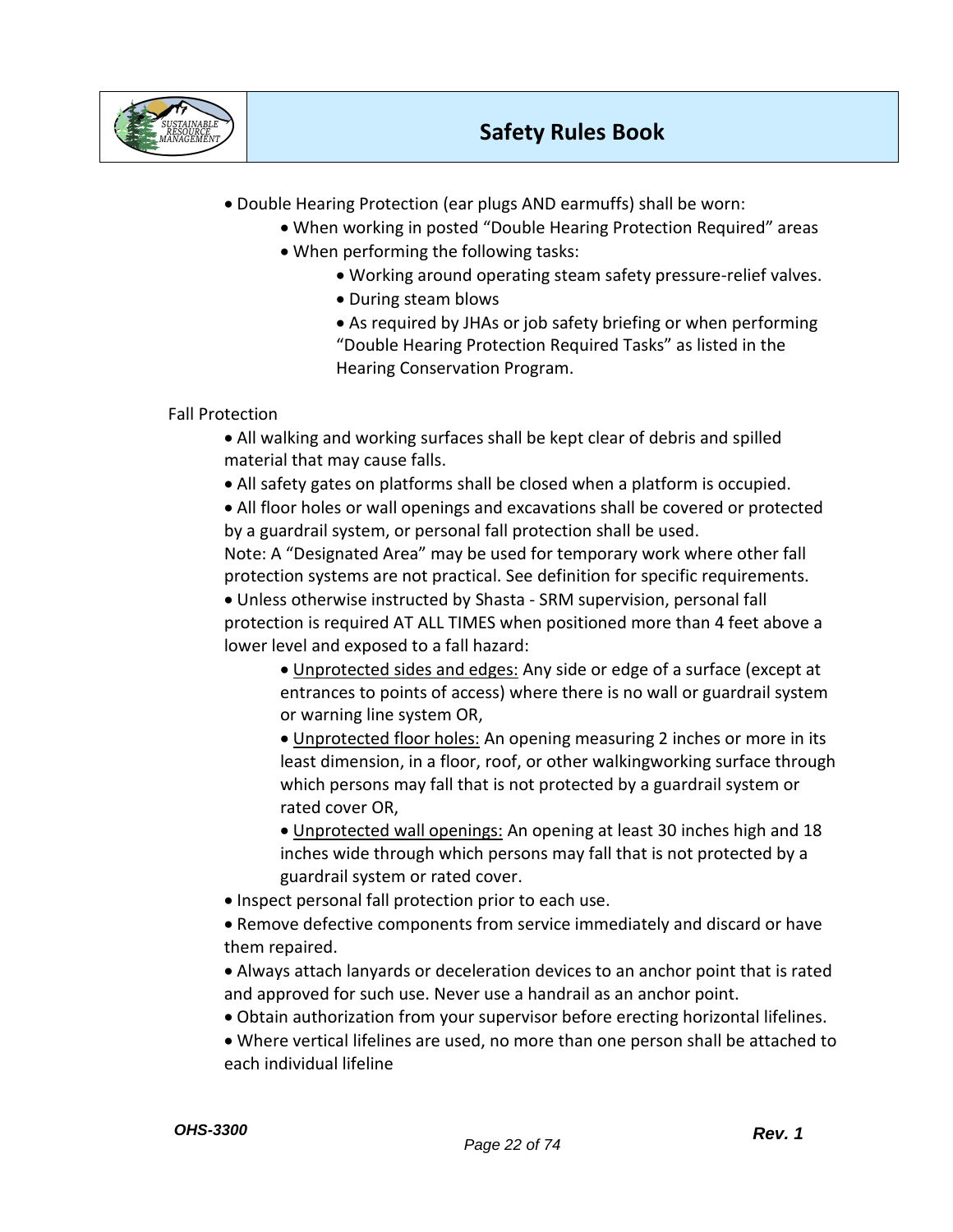

• Keep lanyards secured and out of the way if they could become entangled in tools or machinery.

# **3.0 Work Area Protection**

## **3.1. Employee Responsibility**

All employees shall maintain a safe work area for themselves and their coworkers.

### **3.2. Office Safety**

Arrange office equipment to keep aisles and emergency exits clear.

In walking areas, encase communication and electrical cords in cord protectors or tape to the floor to avoid trip hazards.

Use a ladder or step stool to reach overhead objects. Do not stand on chairs.

Close and secure the paper cutter blade after use.

### **3.3. Walking/Working Surfaces**

Report and correct any unsafe conditions as soon as possible.

Keep all walking/working surfaces free of debris, trip hazards (cords, hoses, lines) slippery or spilled materials.

Do not support your weight against or lean over railings.

Keep safety gates on platforms closed when the platform is occupied.

Keep floor or wall openings covered or protected by guardrails.

• Where floor or wall openings cannot be kept covered or protected by guardrails, use personal fall protection.

Keep emergency/fire equipment and eyewash stations/safety showers always clear.

Keep exits, stairways and corridors always clear of obstructions.

*OHS-3300*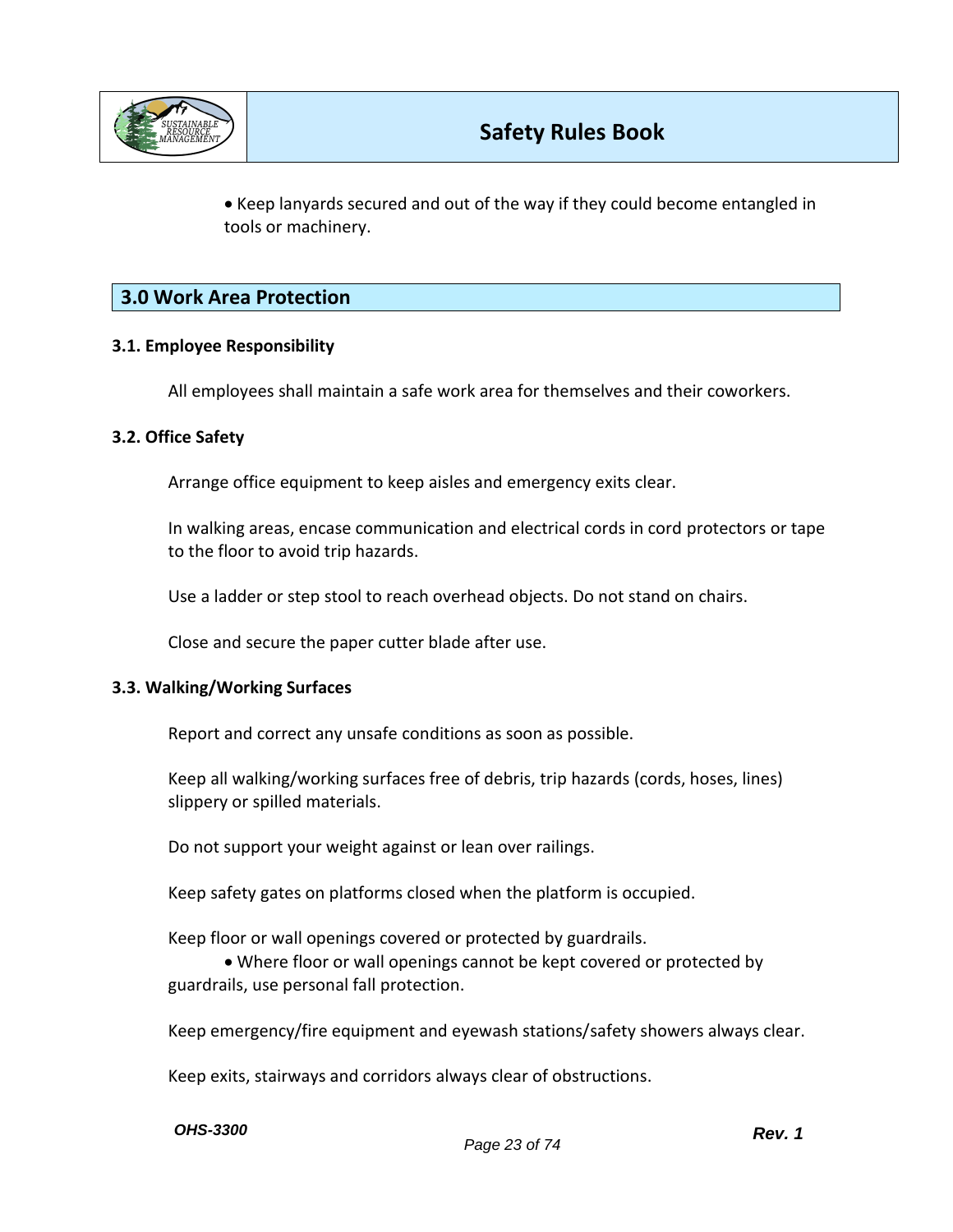

## **3.4. Machine and Equipment Guarding**

All plant machinery and equipment, including motors, pumps, fans, conveyors and other equipment with rotating shafts or parts:

- Keep equipment areas clear of obstructions and trip hazards.
- Do not wear loose-fitting clothing, jewelry, long hair, or other articles that could become entangled in equipment.

• Do not contact moving parts of equipment with any part of your body at any time.

• Report all damaged or missing guards immediately.

• Keep machine guards and covers securely in place, all interlocks functional, and all emergency-stops accessible while equipment is operating except when maintenance, testing, and troubleshooting activities are occurring.

- Do not modify guards, interlocks or, emergency stops without authorization from supervision.
- Do not remove or replace guards unless the equipment is locked out.

• If equipment must be operated without guards in place during maintenance, testing, or troubleshooting, establish an equivalent level of protection as approved by plant management or station a safety watch:

- For the duration of the work requiring the removal of the guards, OR until the equipment is locked out, OR until the guards are replaced.
- Use safe work practices to protect workers.
- The Work Group Leader shall ensure that all personnel and tools are clear before starting the equipment.

## **3.5. Material Handling and Storage**

When shoveling pivot your body to avoid twisting.

Wheelbarrows, Hand-Trucks, Wagons, Carts and Pallet-Jacks

- Never ride on or in wheelbarrows, hand-trucks, wagons, carts, or pallet-jacks.
- Do not exceed load limits.
- Do not operate motorized pallet-jacks unless trained and authorized.

Lifting and Carrying

- Size up the load and plan the lift.
- Do not manually lift awkward or heavy loads by yourself.
- Use lifting equipment or get help.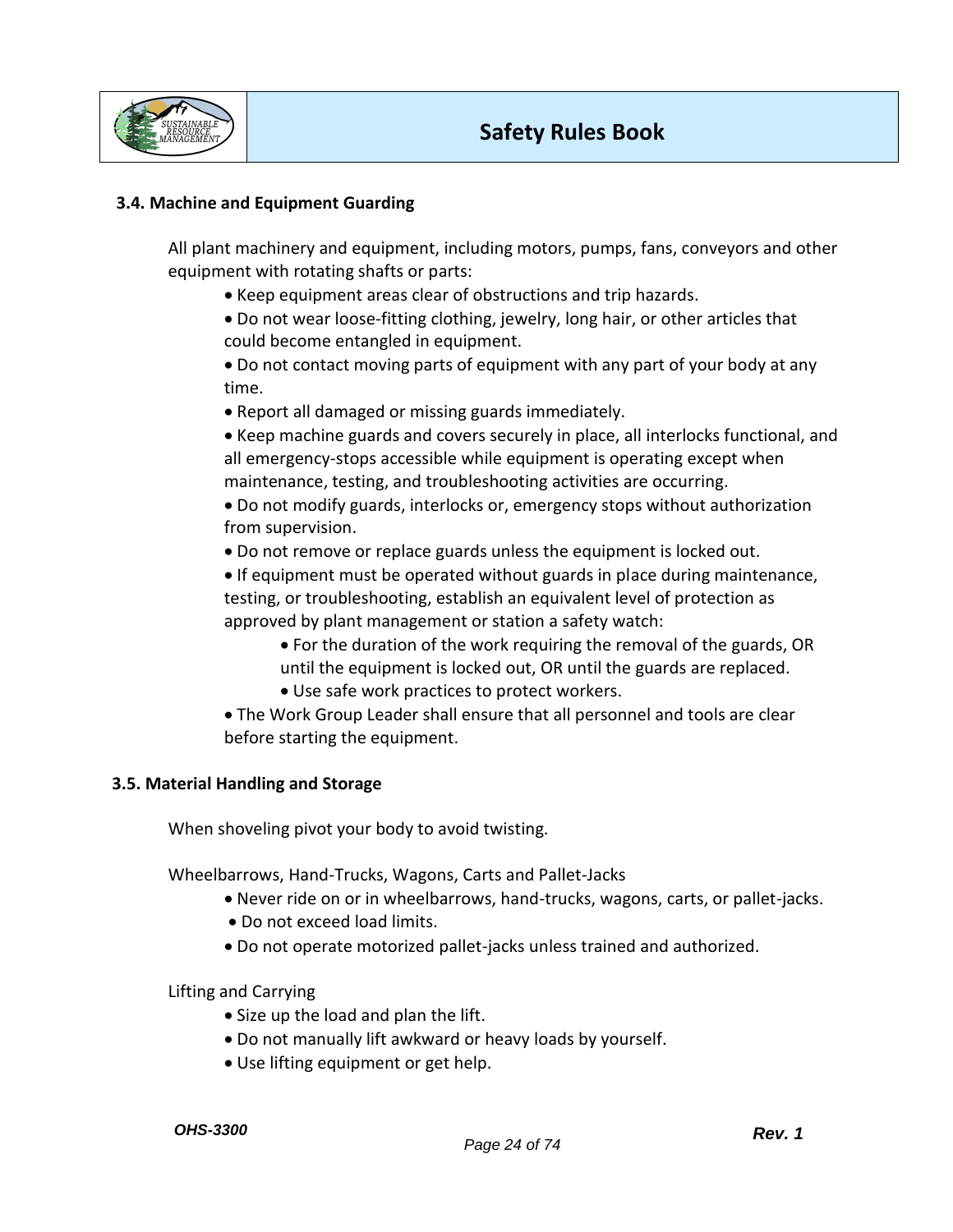

- Lift with your LEGS, not with your BACK.
	- Keep your back straight.
	- Lift slowly, using leg power.
- Do not use back belts to prevent back injuries -USE SAFE LIFTING PRACTICES.

Moving Drums and Barrels

- Use only mechanical drum-lifting equipment or the Buddy System to move heavy drums or barrels.
- Always check that main and vent plugs are fully tightened before moving.
- Always check the container integrity before moving. Report leaking containers to your supervisor before moving.

## Storage and Transfer

- Chock wheels of trucks and trailers before loading or unloading.
- Make sure all transfer equipment (gangplanks, transfer plates, etc.) is properly secured before using it.

• Do not allow persons or equipment to pass under roll-up doors until verifying there is adequate clearance.

- Do not store materials in a manner that restricts access, blocks emergency/fire equipment, or obstructs views of roadways or walkways.
- Do not exceed load ratings of storage areas or shelving or stack materials too high where the material becomes unstable. If unsure, ask your supervisor.
- All material stored in elevated areas shall be securely fastened or stored in such a manner as to prevent it from falling.
- Do not lean equipment against guardrails.
- When storing materials in buildings, maintain a minimum of 18 inches of clearance below sprinkler heads.
- When it is not possible to segregate incompatible chemicals by storing them in individual storage cabinets, separate them by a minimum of 20 feet.
- When cutting steel packaging bands, restrain banding to prevent recoil prior to cutting.

## **3.6. Ladders**

General Safety Rules

- Do not use "job-built" ladders or makeshift ladders (like pallets).
- Do not use ladders in a horizontal position as walkways or scaffolds (unless specifically designed for that application, such as articulated ladders) or for any other use for which they were not designed.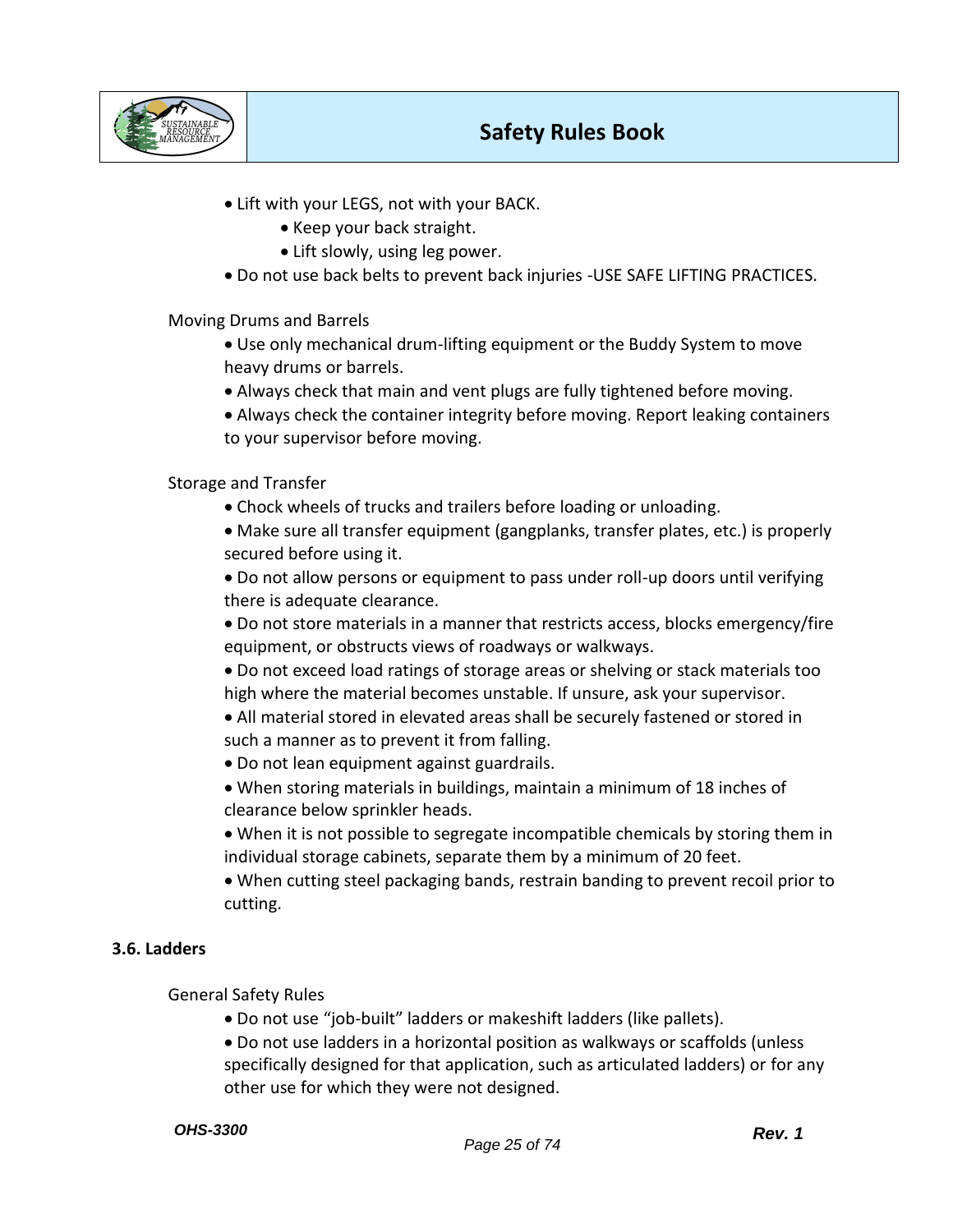

- Keep ladders free of oil, grease, and other slipping hazards.
- Never use a defective ladder:
	- Inspect ladders before use and after any occurrence that could affect their safe use, such as falling over or being struck by equipment.
	- Do not load a ladder beyond the rated capacity listed on the ladder. When calculating the load, include:
		- Your own weight
		- The weight of the tools you will carry.
		- The weight of any equipment you will carry.

• Always place ladder legs on firm, level footing or secure them against movement.

• If using a ladder within the swing of a door, secure the door or have a co-worker guard the ladder base.

- When climbing:
	- Do not climb ladders with tools or materials in your hands. Use a hand line or tool belt. Never throw tools.
	- Have only one person on a ladder at a time.
	- Face the ladder at all times and maintain three points of contact.

• Keep the center of your body within the outside rails of the ladder.

• Do not move laterally from one ladder to another.

• Never overreach or attempt to "walk" a ladder across the floor. Reposition the ladder if you can't reach the work.

- Do not move, shift, or extend a ladder while it is occupied.
- Do not work under a ladder unless overhead protection is provided.

• Unless you are an Electrical-Qualified Person, stay at least 10 feet away from all uninsulated energized lines for all voltages up to 50,000 volts add 4 inches of distance for each 10,000 volts beyond that. For actual working clearances, see Section 5.1 Allowable Approach Distances Table.

Straight and Extension Ladders

- When using portable ladders, use only fiberglass ladders unless otherwise authorized by OHS Management.
- Do not work from a straight or extension ladder unless specifically instructed by your supervisor.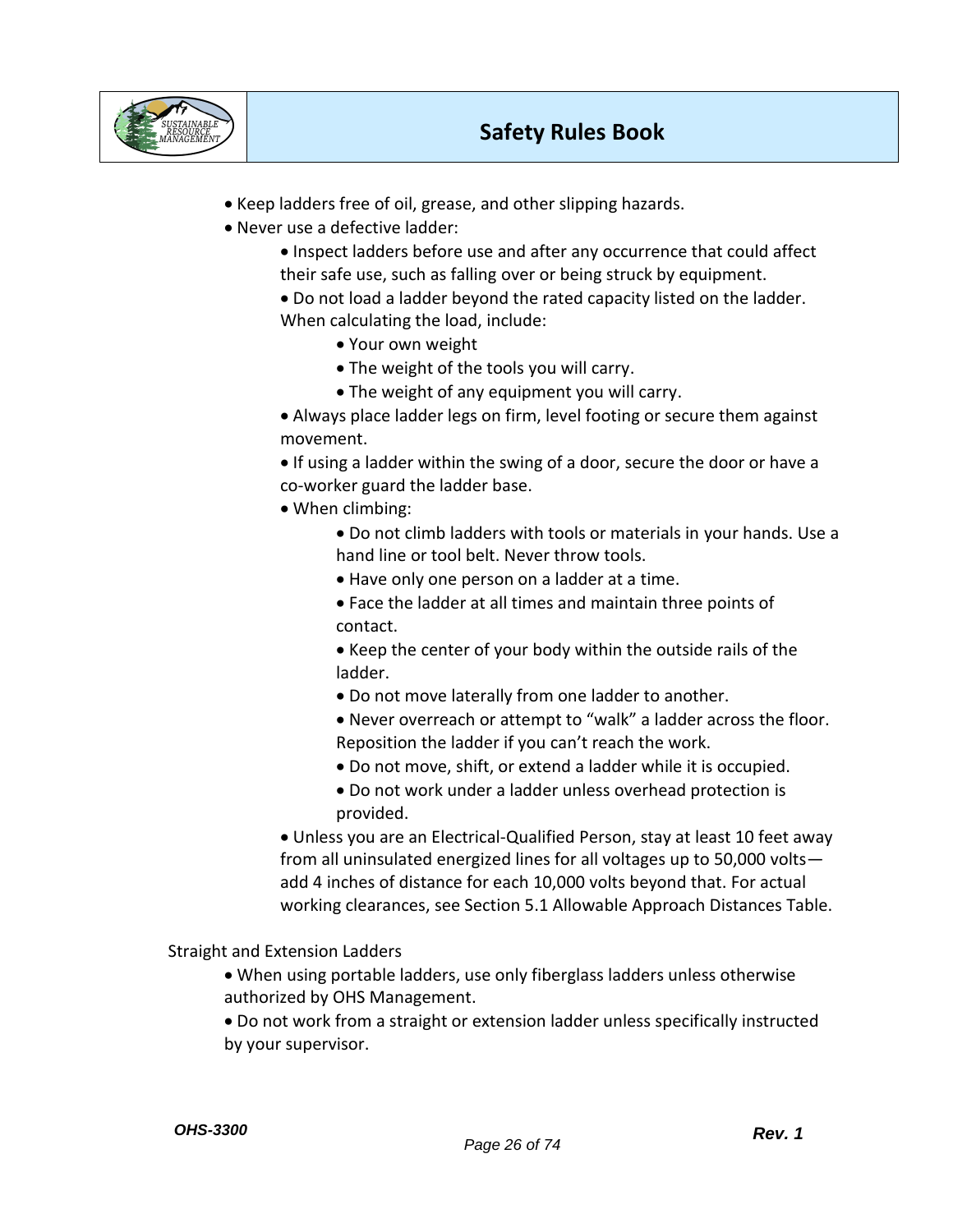

• When using portable straight or extension ladders:

• Use only ladders fitted with grippers, cleats, or non-slip safety feet that will prevent the ladder from slipping.

• Place the ladder so it extends a minimum of 3 feet above the landing surface.

# **Note: If this is not practical, the landing surface shall be provided with grab rails to aid in mounting and dismounting.**

• Place the ladder so it rests against a stable structure with the two rails supported equally (unless equipped with a single support attachment.)

• Use ladders at an angle where the horizontal distance from the top support to the foot of the ladder is a quarter of the working length of the ladder.

• Do not extend an extension ladder beyond the maximum working length listed on the ladder.

• Tie off the ladder near the top or have it held securely by another person.

• Fully engage the guides and hooks of extension ladders before climbing.



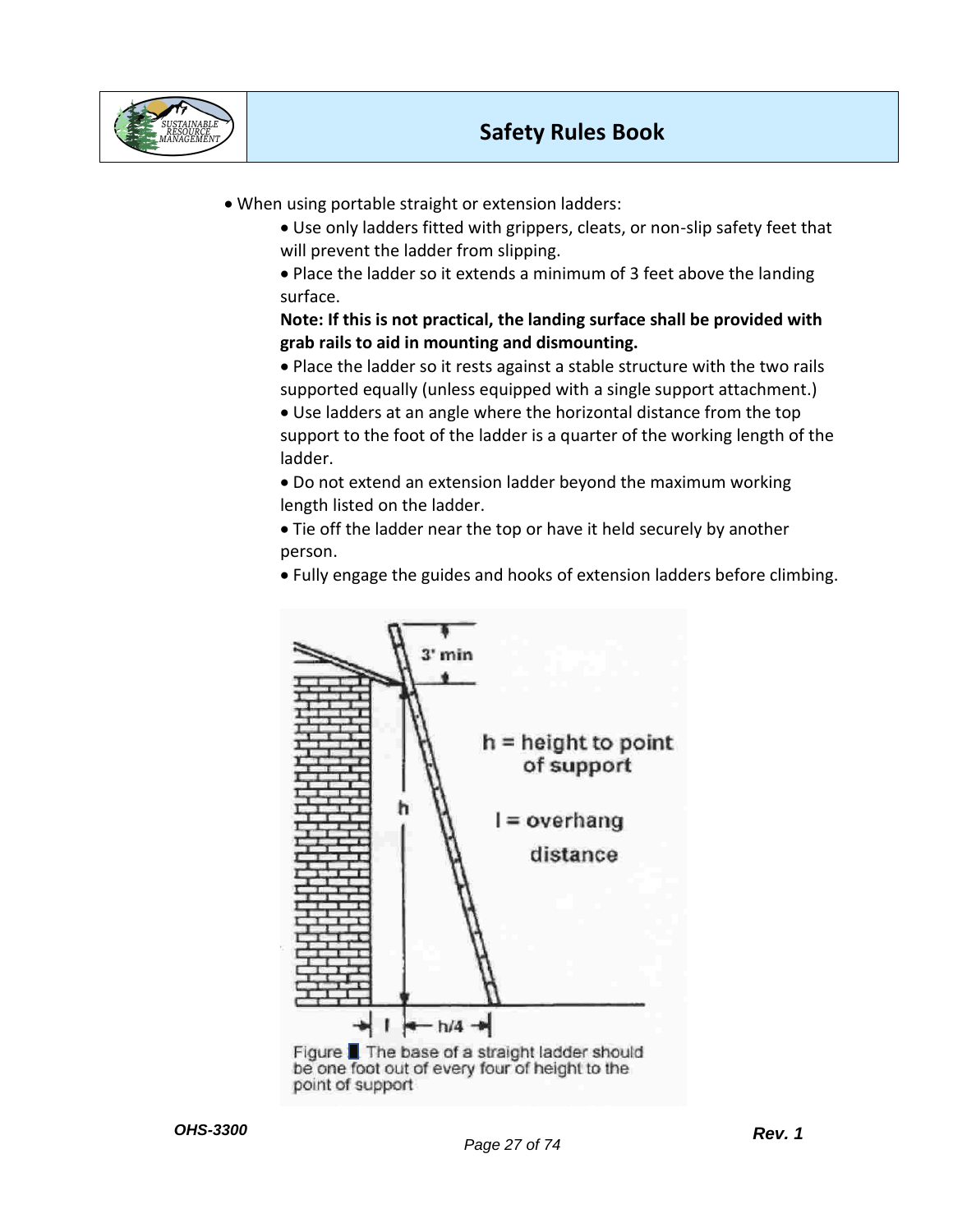

# **Stepladders**

- Use only fiberglass ladders unless otherwise authorized by OHS management.
- Use only a fully open stepladder with spreaders properly set.
- Do not climb on stepladders that are leaning against walls.

• Do not use the cross-bracing on the rear section of stepladders for climbing unless the ladders are designed and provided with steps for climbing on both front and rear sections.

• Do not use the top or top step of a stepladder as a step.

Fixed Ladders

- Do not use fixed ladders found to have defects, such as:
	- Broken or missing rungs or rails
	- Corroded components
- Defective ladders shall be immediately barricaded and tagged as **"Do Not Use"** until repaired.
- Close ladder swing gates when working on ladder accessed platforms.

## **3.7. Scaffolds**

General Safety Rules

- All work involving scaffold erection and inspection shall be performed under the direction of a Scaffold-Competent Person.
- Do not erect, move, dismantle, or alter any scaffolding without authorization.
- Inspect scaffold work areas each day before beginning work for damage or unauthorized modifications.
	- Report any problems to your supervisor and restrict access until corrected.

• Do not allow anything that could cause a slip, trip, or fall (such as tools, scrap material, chemicals, snow, ice, etc.) to fall on or accumulate on the platform.

• Do not access scaffolds when high winds, ice hazards, lightning, or other storm hazards exist.

• Do not work on equipment or structures more than 14 inches away from the scaffold.

• Unless you are an Electrical-Qualified Person, stay at least 10 feet away from all uninsulated energized lines for all voltages up to 50,000 volts—add 4 inches of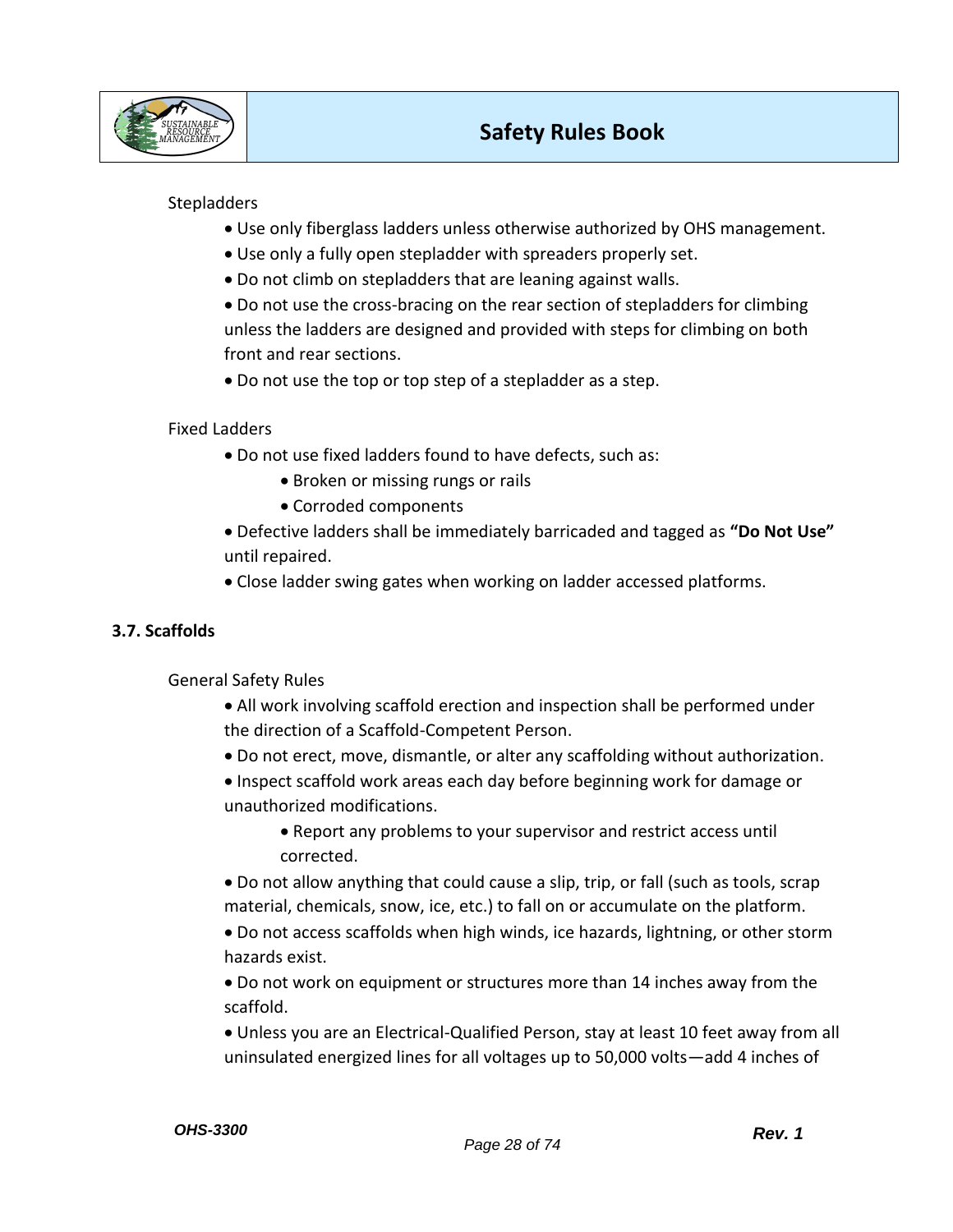

distance for each 10,000 volts beyond that. For actual working clearances, see Section 5.1 Allowable Approach Distances Table.

• Protect all lighting and portable electric equipment used on scaffolds with ground-fault circuit interrupters (GFCIs).

• Do not load the scaffold or any component parts beyond their maximum capacity.

• If the capacity is not posted, consult your supervisor.

• Do not use makeshift devices, such as boxes and barrels, on top of scaffold platforms to increase the height of the working level.

• When tools or materials could fall from scaffolds to areas below:

• Barricade the area below the scaffold so persons are not permitted to enter OR,

• Install guardrails, toe-boards, paneling, or screening on the scaffold with openings small enough to contain potential objects OR,

• Erect a canopy structure, debris net, or catch platform strong enough to withstand the impact of the potential falling objects over the persons below.

Supported Scaffolding – Tube Coupler Scaffolds and Sectional Frame Scaffolds

- Use the provided stairway or ladder to access the scaffold.
- Do not climb runners, bearers, or diagonal bracing.

• Do not attempt to access to or from another surface when the scaffold is more than 14 inches horizontally or more than 24 inches vertically from the other surface.

• If guardrails are not installed along all open sides and ends of supported scaffold platforms, use a full-body harness with lanyard attached to an approved anchor point, as specified by your supervisor.

Mobile Scaffolds

- Apply caster or wheel brakes at all times when a mobile scaffold is stationary.
- Secure or remove all material and equipment from a mobile scaffold platform before moving.
- Do not ride the scaffold when being moved.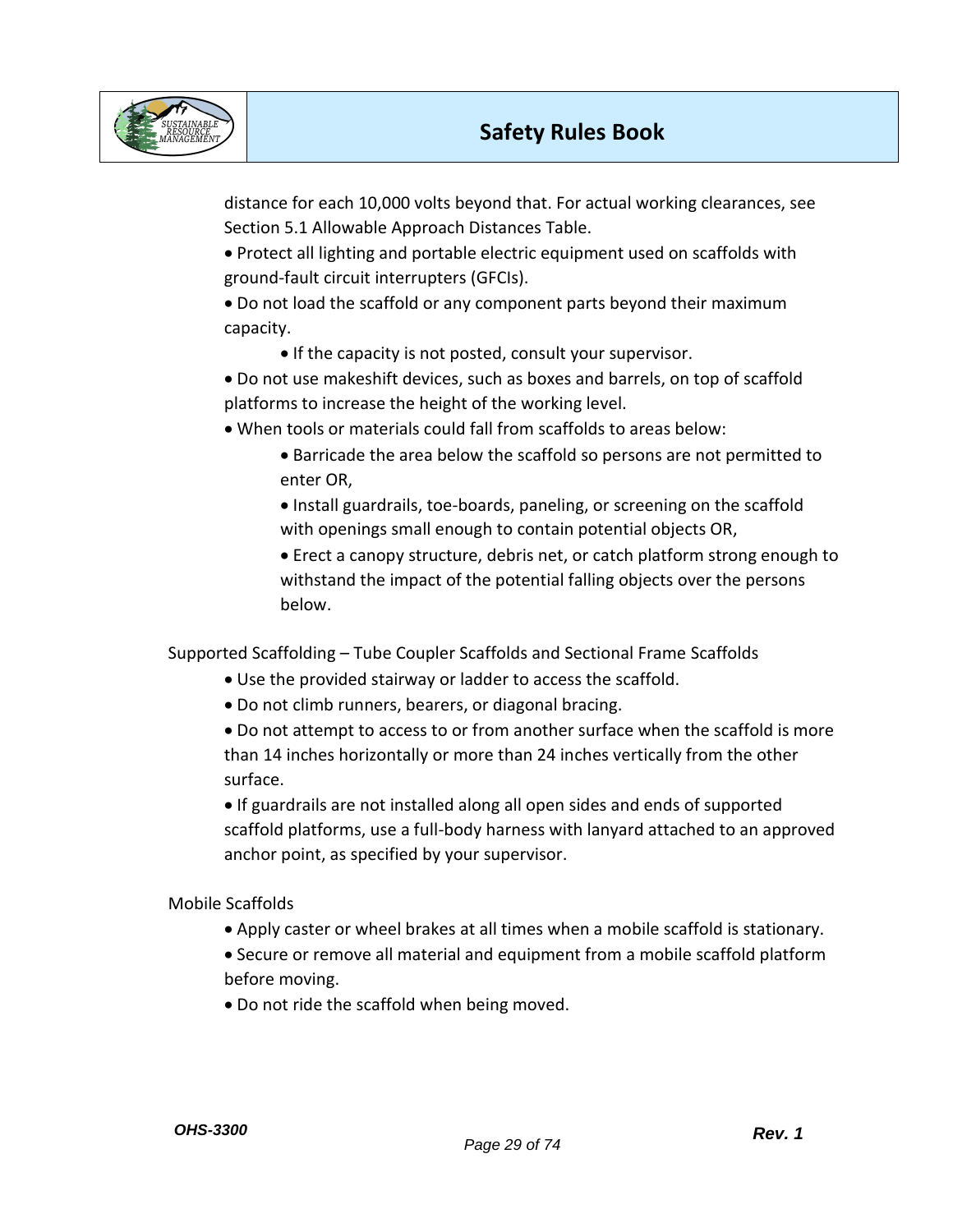

### **3.8. Elevated Work Platforms**

Scissors Lifts; Aerial Lifts; Boom Mounted Buckets and Platforms

## **Note: Forklift work platforms SHALL NOT be used to elevate personnel at any time.**

- Only operate elevated work platforms when trained and authorized.
- Test the lift controls prior to each day's use.
- Do not exceed the manufacturer's rated safe load.

• When working on an elevated work platform, persons shall be protected by the guardrail or bucket AND wearing a full body harness with a restraint lanyard attached to an approved anchor point.

**Note: SPECIAL EXCEPTION FOR SCISSOR LIFTS WITH RAILINGS: Where restraintlanyard attachment points are not provided, keep both feet on the platform floor and never lean beyond the railing to ensure you are not exposed to a fall hazard.**

• Only attach a fall-restraint lanyard to approved anchorage points of an elevated work platform as instructed by the manufacturer and never attach to any object outside of the platform.

• Before lifting, the operator shall survey the lift area to identify potential overhead hazards that could be encountered, particularly:

- Pinch points
- Electrical energized parts and equipment
- Steam and chemical lines

• Unless you are an Electrical-Qualified Person, stay at least 10 feet away from all uninsulated energized lines for all voltages up to 50,000 volts—add 4 inches of distance for each 10,000 volts beyond that. For actual working clearances, see Section 5.1 Allowable Approach Distances Table.

• If objects above could fall, overhead protection shall be provided on the elevated work platform.

• Before elevating personnel, secure the area below the work platform to prevent access.

• Operators of ground-controlled equipment may only be moved at the direction of the Work Group Leader on the platform.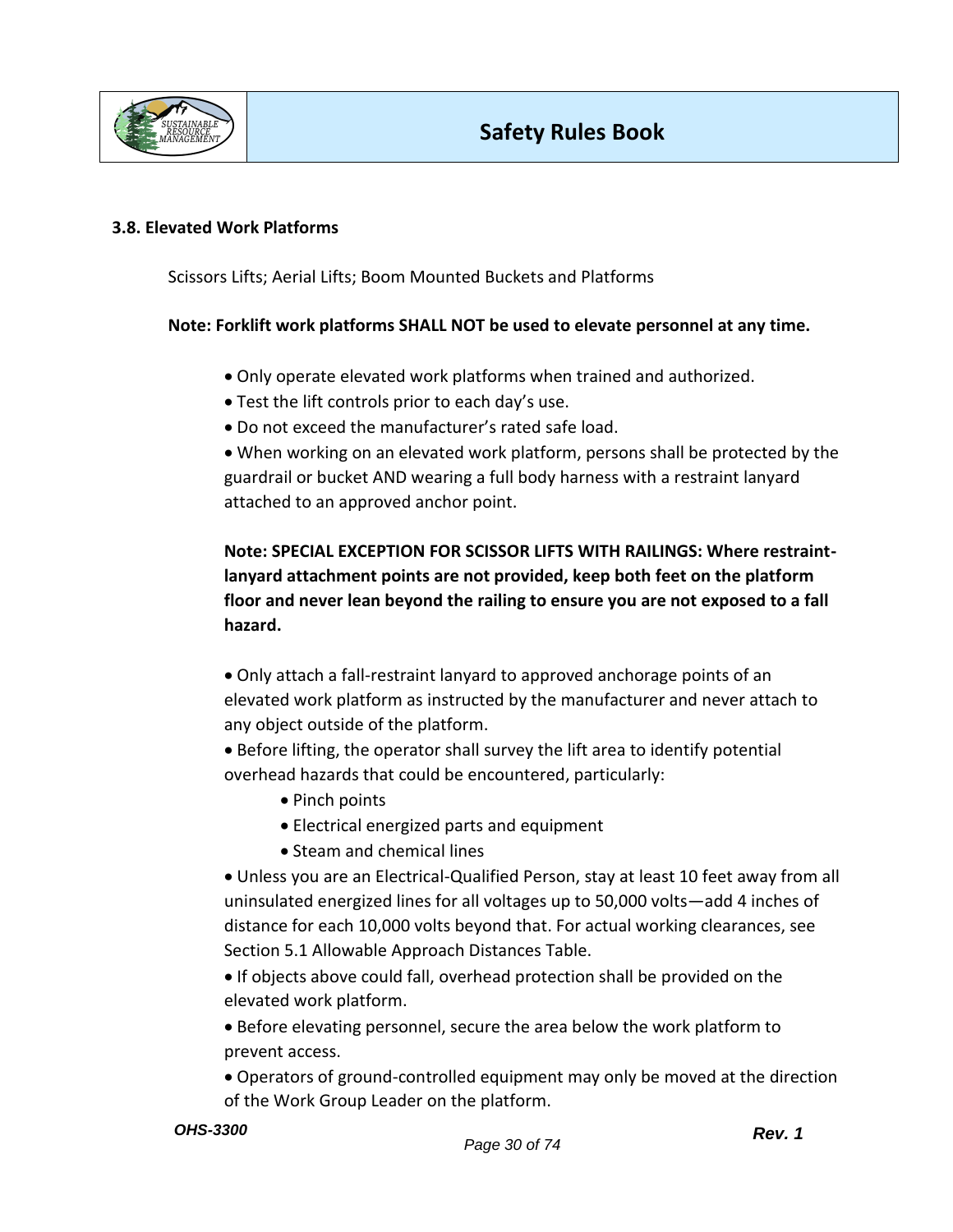

• Do not climb in or out of an elevated platform or bucket unless it is equipped with a door (or a gate) and the lift is positioned to provide safe access without exposure to a fall hazard.

• Platform access-ways, including gates, removable rails, and chains, shall be secured while elevated.

• Always stand firmly on the platform floor, and do not sit or climb on the edge of the platform or bucket.

• Do not use planks, ladders, or other objects to increase reach.

# **4.0 Safe Work Procedures**

All employees shall follow safe work procedures at all times. Refer to the applicable Occupational Health and Safety procedures for detailed requirements associated with the following activities.

### **4.1. Change Management**

Never make any physical or operational changes to processes or systems at the plant unless authorized.

### **4.2. Hazard Communications/Chemical Safety**

Do not purchase or use any new material without your supervisor's approval.

Treat all unidentified chemicals as hazardous until identified as nonhazardous.

Review the SDS and JHA or job safety briefing before using any chemical for the first time.

All chemical containers, including secondary containers at the time of filling, shall be labeled with the name of the chemical and hazard warnings for that chemical.

Follow your site-specific bulk chemical unloading and chemical transfer procedures when performing those tasks.

• Keep emergency eyewash stations clear of obstructions and clearly identified at all times.

• Report any spills to your supervisor immediately.

*OHS-3300*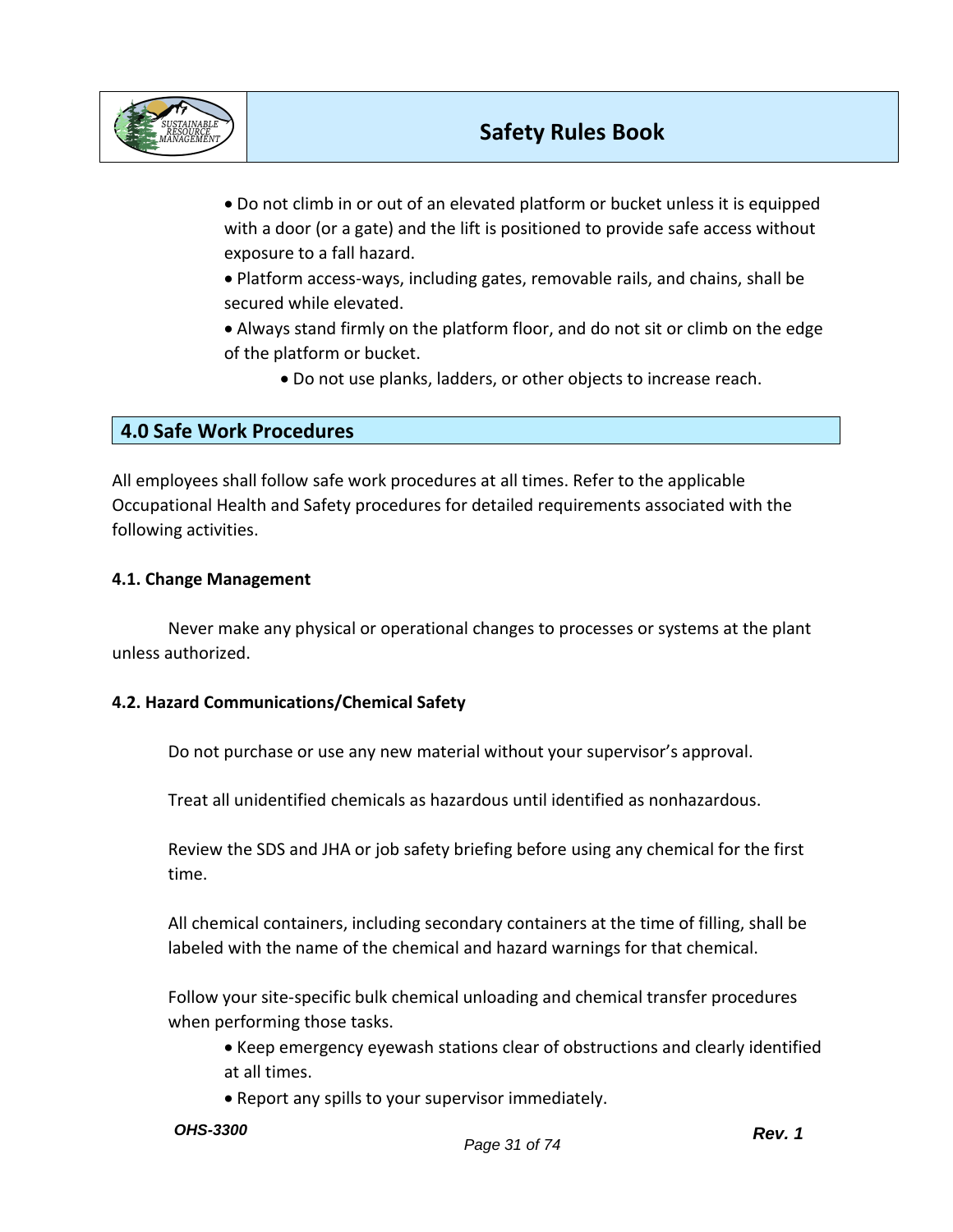

Treat all chemical contact with skin or eyes by immediate flushing with water for AT LEAST 15 MINUTES and remove contaminated clothing as soon as possible.

Always wash your hands before leaving test labs if you have been handling chemicals or conducting tests.

Do not eat, drink, smoke, chew, or apply cosmetics while in test labs.

## **4.3. Lockout/Tagout (LOTO)**

Always obtain Lockout/Tagout authorization from the Control Room before working on equipment, if operation, unexpected energization, start-up, or release of stored energy could cause injury.

• Follow the Lockout/Tagout Program authorization procedure.

Always verify zero energy status of equipment before performing work.

Before working on the equipment, attach your personal photo ID lock to the lockbox or to the local energy isolation point, as required by the equipment-specific Energy Control Procedure (ECP) and the Lockout Permit.

Never use lockout or personal locks, for purposes other than energy control.

Replace guards or interlocks; make sure all tools, materials, and personnel are clear; and obtain authorization from the Control Room before re-energizing.

## **4.4. Permit-Required Confined Space (PRCS) Entry**

Do not enter a Permit-Required Confined Space (PRCS) unless:

- You are trained and authorized, AND
- You have signed onto the Confined Space Entry Permit

# **Note: Sign-in is not required if the confined space has been reclassified as a "Non-Permit-Required Confined Space."**

• Follow the Confined Space Procedure when entering a confined space.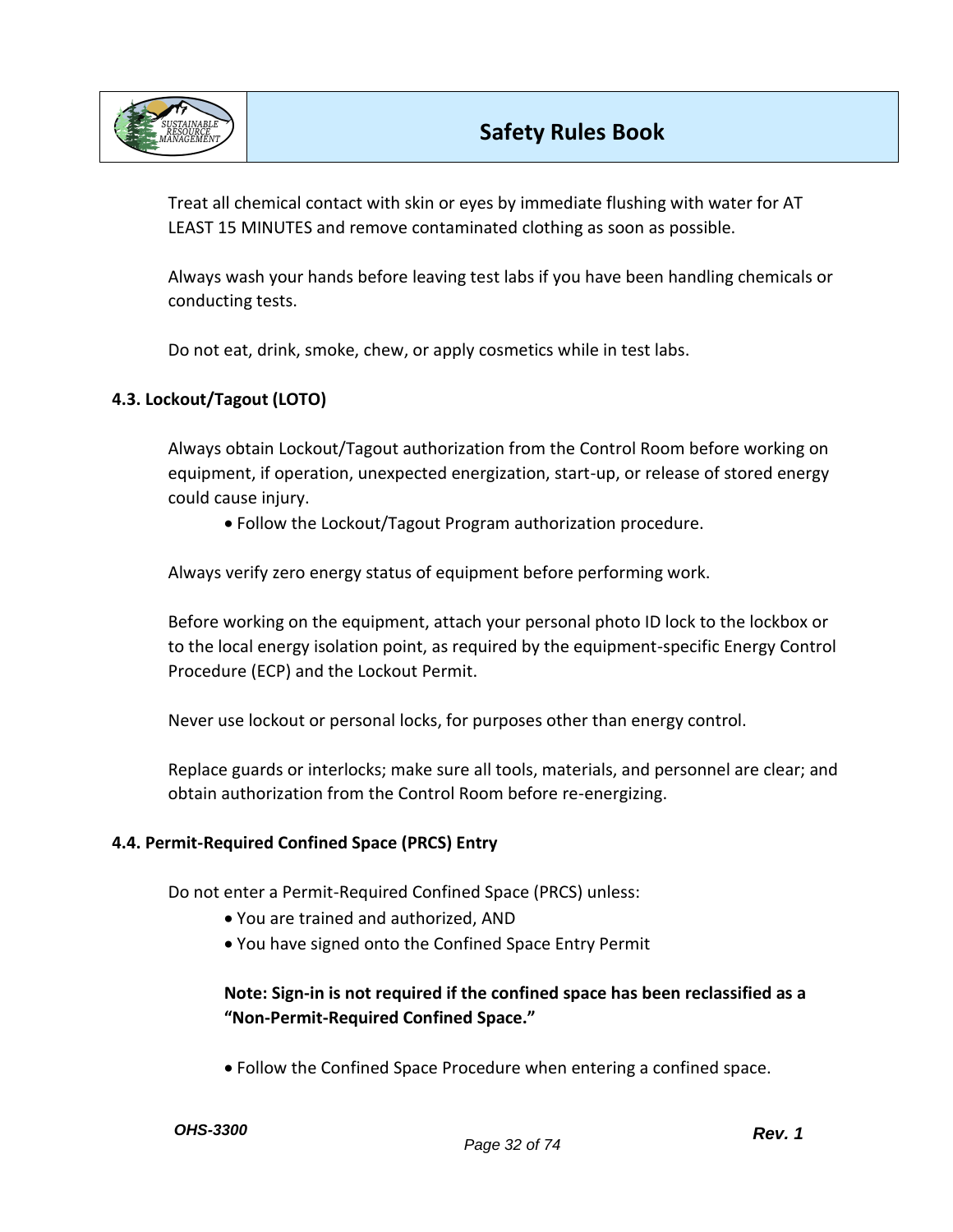

## PRCS Attendants shall:

- Remain outside the PRCS at all times.
- Review the PRCS Entry Permit.
- Maintain an accurate log of entrants.
- Monitor conditions in the space.
- Maintain communications with entrants.
- Order evacuation of the PRCS if necessary.
- Summon the PRCS Rescue Team if necessary.
- Prevent unauthorized entry.

### PRCS Entrants shall:

- Review the PRCS Entry Permit prior to entry.
- Maintain communication with the attendant.
- Evacuate the space when directed or when signs of overexposure are detected.

### **4.5. Hot Work Permits**

Except for work done in the Maintenance Shop or other specifically designated Hot Work areas, do not perform any jobs involving welding, cutting, heating, grinding, open flames, high temperatures, or sparks without obtaining a Hot Work Permit.

Return the Hot Work Permit, as instructed, upon completion of the work.

Follow the Hot Work Management Procedure when conducting Hot Work activities.

# **5.0 Electrical Safety**

### **5.1. General Electrical Safety Rules**

Unless you are an Electrical-Qualified Person, stay at least 10 feet away from all voltages up to 50,000 volts – consult OH&S for higher voltage clearances.

Do not touch electrical equipment when you are wet or standing in water.

Do not reach blindly into areas that might contain energized parts.

*OHS-3300*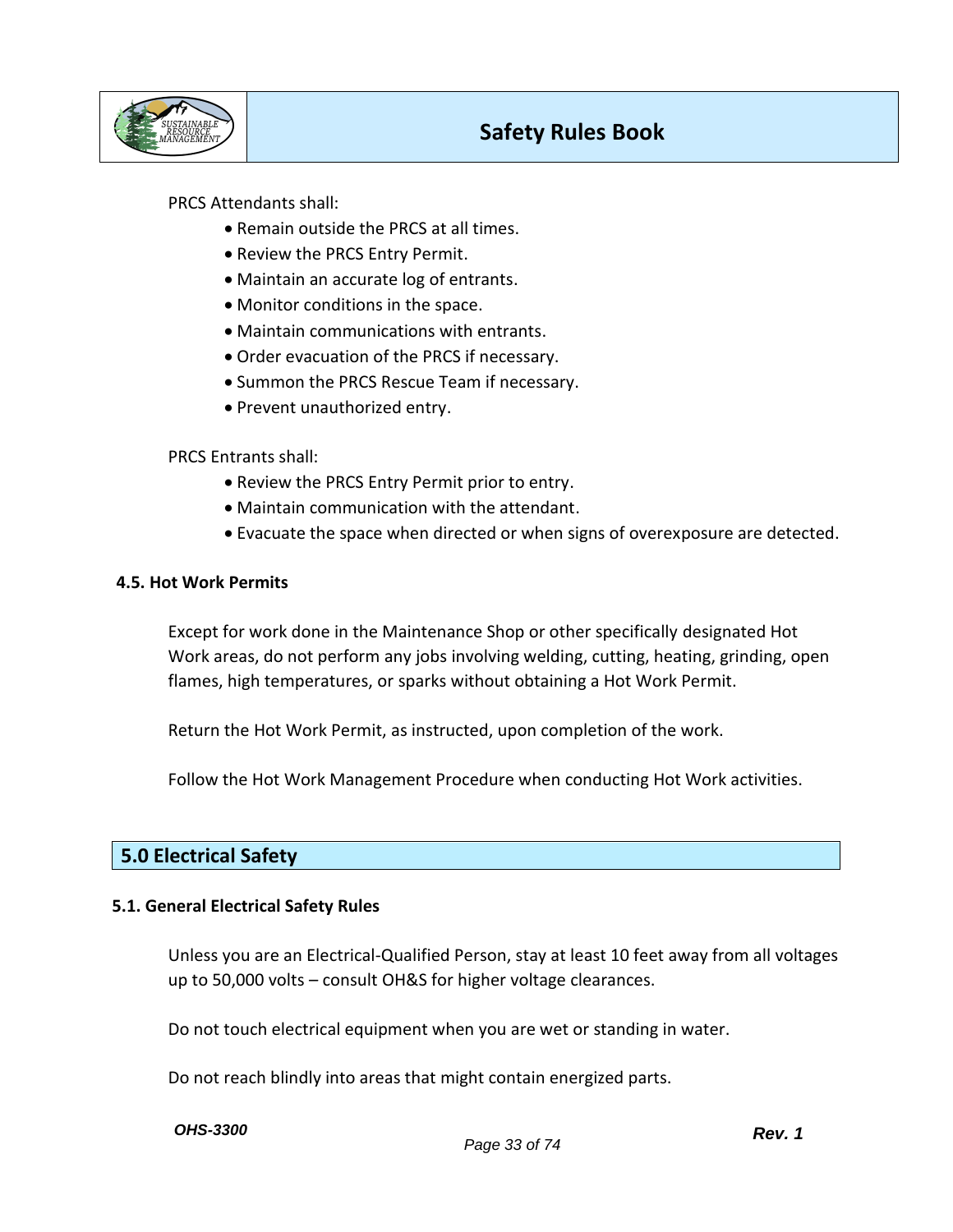

Keep areas in front of electrical panels clear for at least 36 inches.

All electrical distribution panels, breakers, disconnects, switches, and junction box doors and covers shall be kept closed unless work requiring the doors or covers to be open is in progress. Report any open doors or covers to your supervisor.

## **5.2. Tools and Equipment**

Use only non-conductive (such as plastic-cased) flashlights around energized electrical lines and equipment.

Use only fiberglass ladders around energized electrical lines and equipment.

Make sure all temporary lighting has guards in place to prevent accidental contact with the bulb.

Do not suspend temporary lights by their electric cords unless cords and lights are designed for this means of suspension.

### **5.3. Wiring, Circuits, and Electric Equipment**

Never operate circuit breakers or switches that do not identify the circuit, machinery, or equipment they control.

Do not alter safety features of any electrical equipment.

Do not exceed the recommended wattage when replacing bulbs in light fixtures.

### **5.4. Batteries**

Check that emergency eyewash stations are in operable condition prior to work on or near exposed batteries.

Do not smoke or allow open flames, sparks, or electric arcs in batterycharging areas or around exposed batteries. Keep tools, metal jewelry (including watches), and other metallic objects away from the top of uncovered battery terminals.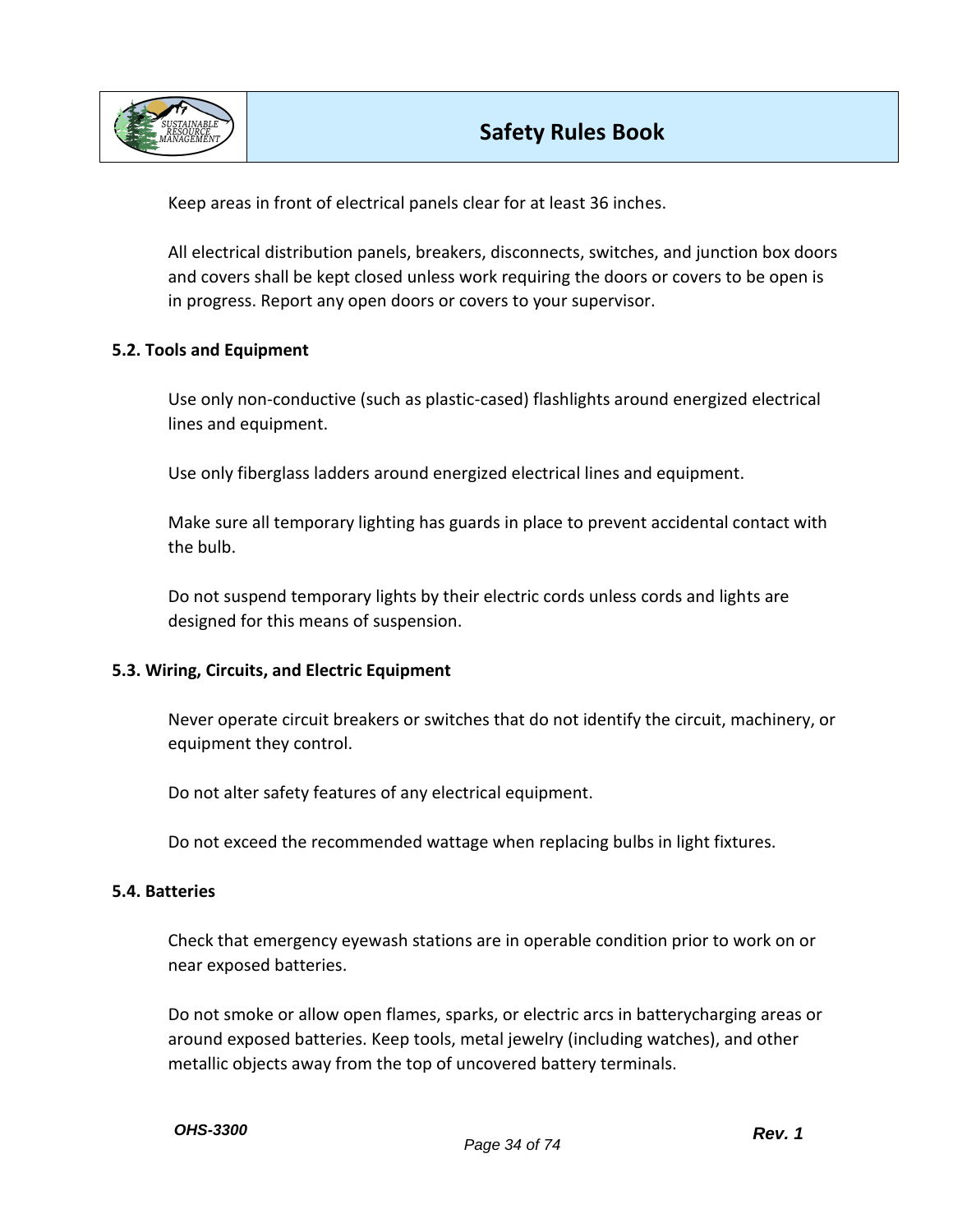

Use insulated funnels when flushing batteries.

When filling or charging a battery, wear a face shield over indirectvented goggles and other protective equipment as required by JHAs.

Do not use a welding machine to jump-start a vehicle battery.

#### **5.5. Generators**

Never operate a generator that can back feed into lines or equipment and pose a hazard to other personnel.

### **5.6. Motor Control Centers (MCCs) and Breakers**

Unless directed by your supervisor, never open a breaker under "load" (presently providing power to operating equipment)—always shut down the equipment first.

Where provided, always check that panel amperage indicators read "zero" amps before opening breakers.

When manually opening or closing a breaker:

- Stand to the side of the panel or door when possible.
- Do not contact other equipment.
- Grasp the breaker handle with only one hand (non-dominant hand) when opening or closing.

### **5.7. Electrical-Qualified Persons**

Only Electrical-Qualified Persons trained and authorized for the tasks and using safe work practices, protective clothing and equipment appropriate for the electrical hazards may perform the following work on circuits greater than 50 volts:

- Open doors or covers that expose potentially energized conductors of electrical equipment or circuits.
- Perform electrical work or electrical testing on equipment or circuits.
- Open fuse boxes and remove or replace fuses.
- Rack in/out breakers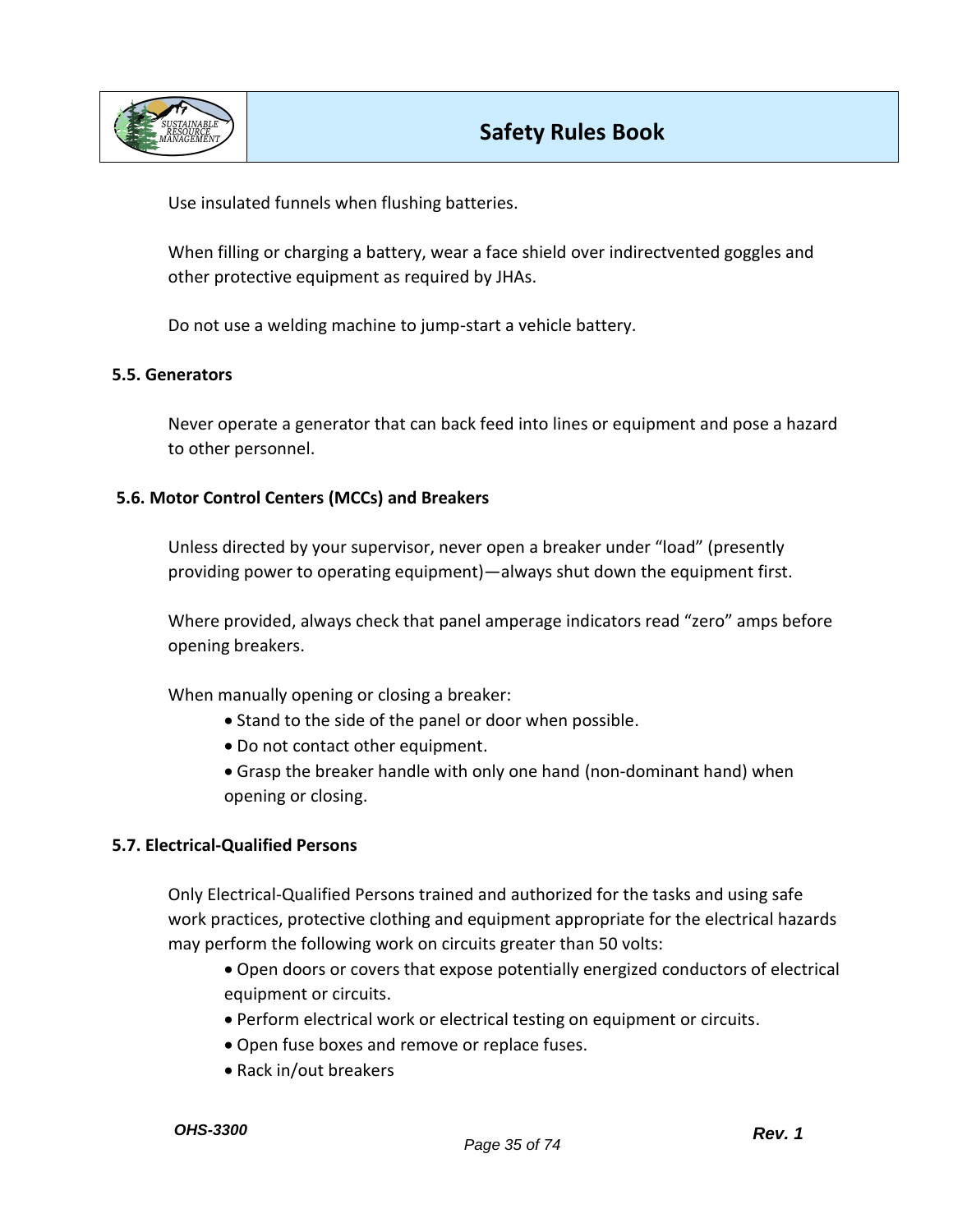

**Note: This does not apply to routine switching of circuits with breaker doors closed.** 

• Perform switching operations in switchyards.

• Work on or near exposed energized parts shall be avoided whenever possible. If work must be conducted on energized electrical equipment for other than troubleshooting or testing, then an Energized Electrical Work Permit must be approved before beginning work.

# **6.0 Vehicle And Equipment Operation**

### **6.1. Company Vehicles and Equipment**

General – All Vehicles and Equipment

- Wear seat belts while operating or riding in Company vehicles or equipment that is equipped with seat belts.
- Do not ride or allow riders on any areas of Company vehicles or equipment not designed to transport passengers.
- Only persons engaged in Company-related business are permitted to ride in Company vehicles or equipment.
- Never use Company vehicles or equipment for personal business or for commuting to or from a personal residence unless authorized in accordance with your site-specific authorization process.
- Do not allow contractors to operate Company vehicles or equipment unless authorized by plant management.
- Do not operate vehicles or equipment belonging to contractors, unless authorized by your supervisor.
- Do not install radios or other accessories in Company vehicles or equipment without authorization.
- When operating Company vehicles or equipment at night, always carry a flashlight in case equipment malfunction occurs.
- Never expose others to "pinch point" situations—between the vehicle or equipment and stationary objects.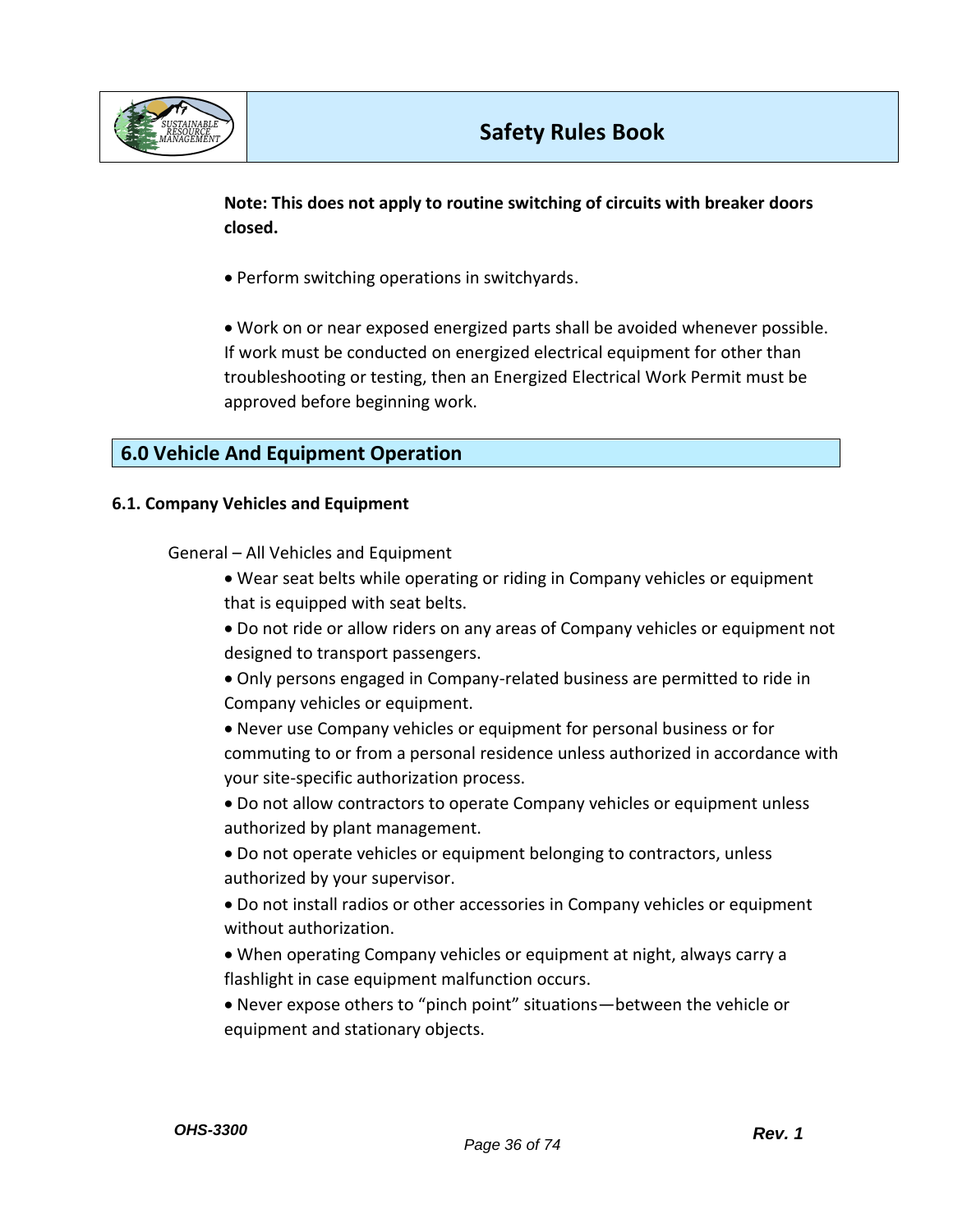

Refueling Vehicles and Equipment

- When preparing to refuel:
	- Place controls in the "park" or safe position.
	- Set brakes.
	- Fully lower any buckets, forks, booms, or attachments on equipment
	- Stop the engine.
	- Attend all fueling operations to avoid leaks or spills. If a leak or spill occurs, report it immediately.
- If fueling gasoline:
	- Turn off battery-powered equipment like cell phones and two-way radios.
	- Maintain contact with the vehicle to dissipate static electricity, particularly in dry weather.
	- Don't re-enter your vehicle during fueling.

### Servicing Vehicles and Equipment

- Before servicing, make sure the vehicle or equipment is safely secured:
	- Place controls in the "park" or safe position.
	- Set brakes.
	- Fully lower any buckets, forks, booms, or attachments on equipment.
	- Stop the engine.
	- Remove the key from the switch and ensure it remains under control of the Work Group Leader.

Never work on vehicles or equipment with the engine running unless directed to do so by your supervisor.

Always block or otherwise secure parts such as wheels, buckets, blades, booms, and arm assemblies from movement before working underneath or in potential pinch point positions.

### **6.2. Trucks and Pickups, SUVs, and Cars**

Every driver operating Company vehicles, both on and off Company property, shall:

• Perform a general "Circle-for-Safety" walk-around inspection before first operation.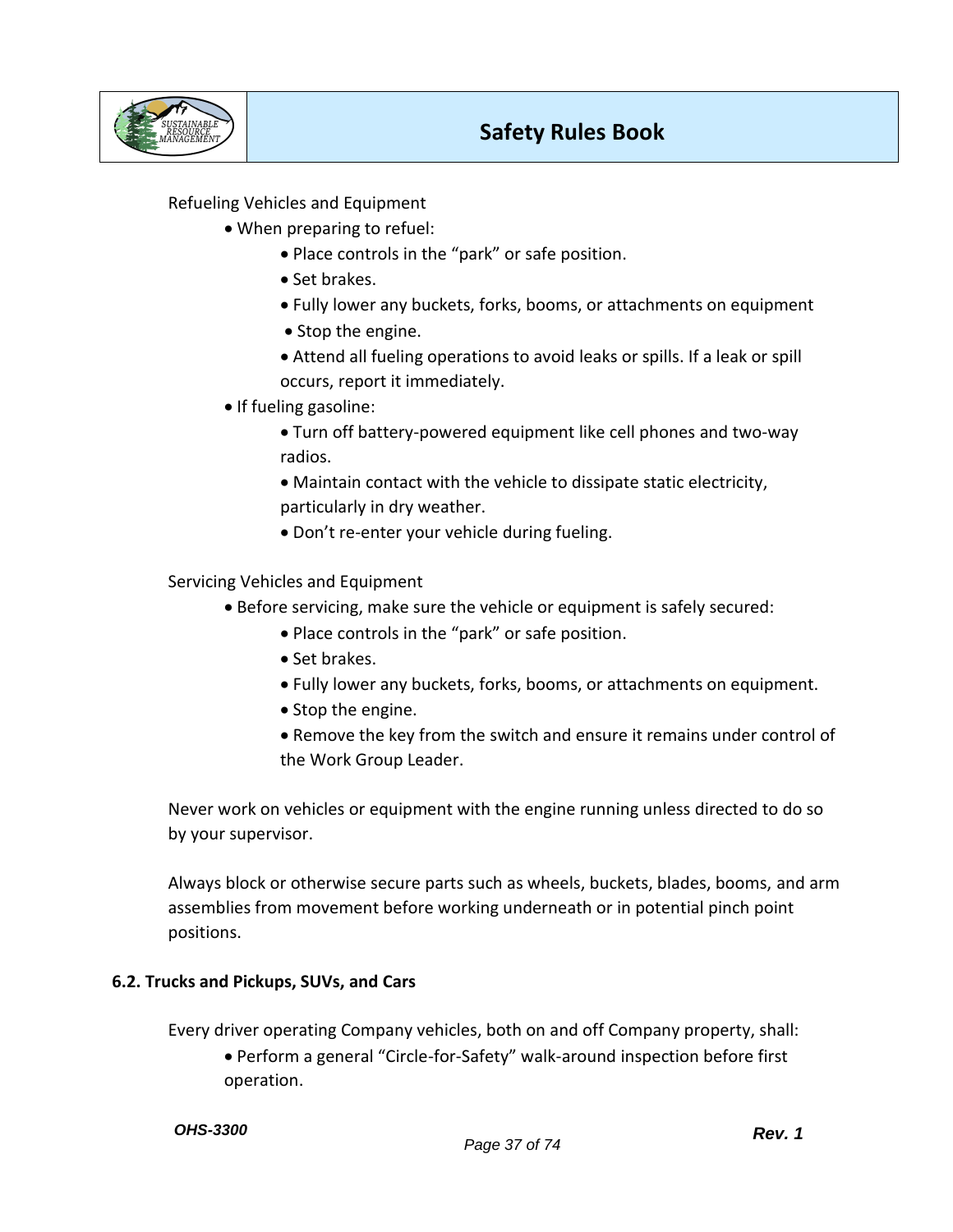

- Report any problems or damage to your supervisor.
- Obey local, state, and federal laws and regulations for operating vehicles.

• Obey posted speed limits, parking restrictions and all other traffic signs and signals.

Every driver operating Company vehicles, both on and off Company property, shall carry a driver's license that is valid, current and appropriate for the class vehicle operated.

Any driver whose license or permit is suspended, revoked, or restricted shall:

- Stop operating vehicles.
- Notify their supervisor that their license or permit has been suspended, revoked, or restricted.

Every driver operating Company vehicles shall:

- Always make sure that no persons or obstructions are in the path of movement, especially when backing.
- Always apply parking brakes when parking vehicles

## **6.3. Forklifts**

Only operate forklifts when trained, certified, and authorized.

Conduct a pre-operation inspection before operating the forklift—do not use defective equipment.

Handle only loads that are stable, safely arranged, and within the rated capacity of the forklift.

Set the brakes and block the wheels of all vehicles (trucks, trailers) being unloaded to prevent movement of these vehicles.

Check the flooring of trucks or trailers for breaks and weakness before they are driven onto.

If the load being carried obstructs forward view, travel with the load trailing.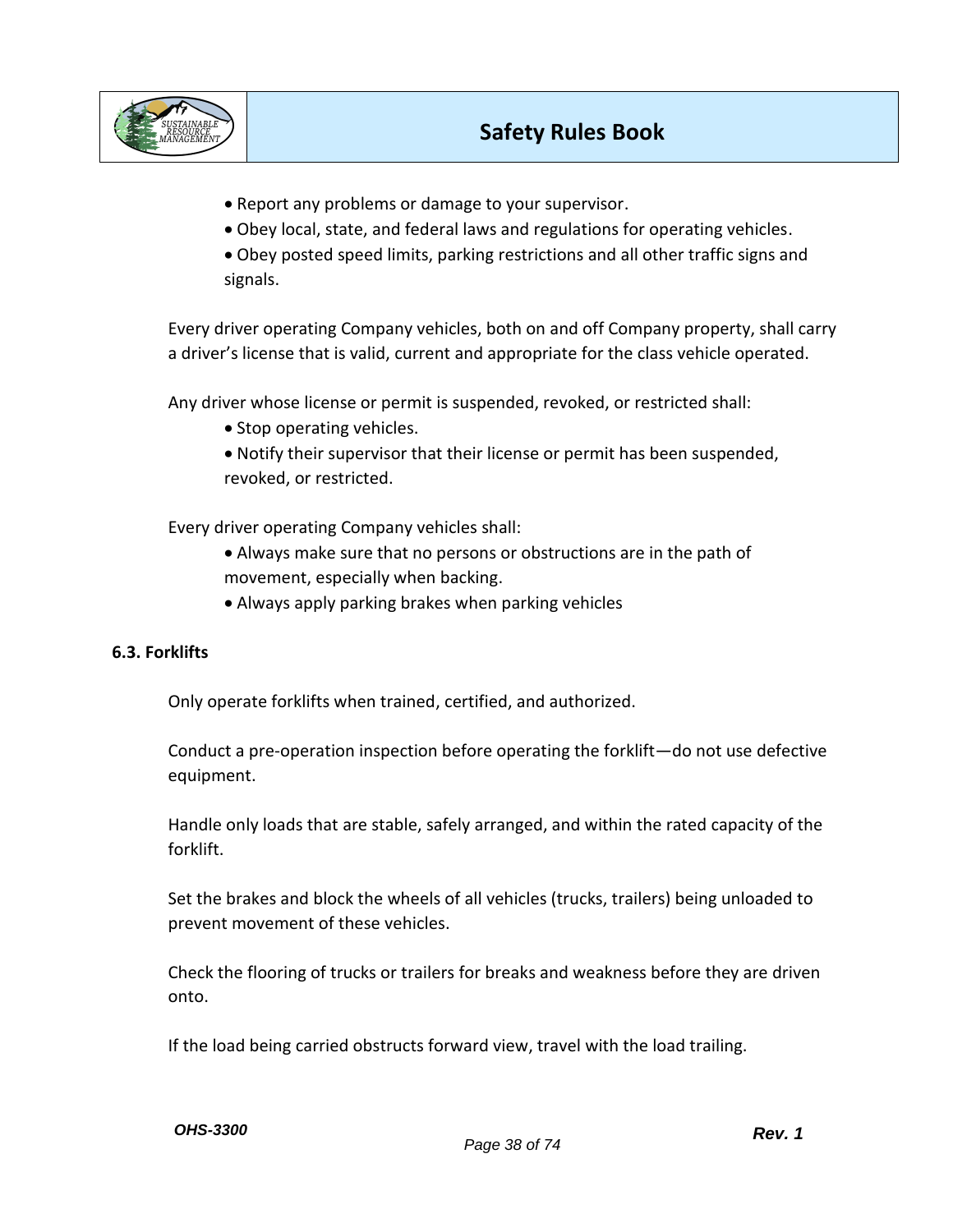

Slow down and sound the horn at cross aisles and other locations where vision is obstructed.

When a forklift is left unattended, and the operator is more than 25 feet away:

- Shut off the forklift.
- Fully lower the forks or other lifting devices.
- Neutralize the controls.
- Shut off the power.
- Set the brakes.

Do not allow any person to stand under or pass under the elevated portion of any forklift, whether loaded or empty.

### **6.4. Mobile "Yellow Iron" Equipment**

Loaders/Skid-steers, Dozers, Backhoes and Off-Road Trucks

### General Safety Rules

## **Only operate equipment when trained and authorized.**

• Always conduct a pre-operation inspection before operating equipment—do not use defective equipment.

- Keep operating cabs free of loose materials that could roll under pedals or interfere with operation—standard items like first-aid kits, toolboxes and fire extinguishers shall be permanently mounted.
- Face ladders/footholds/grab bars, take one step at a time, and always maintain three points of contact, when mounting and dismounting.

Operation of mobile "Yellow Iron" Equipment

- When equipment is operating, always obtain "eye contact" acknowledgement of the operator before:
	- Approaching moving equipment OR,
	- Mounting stationary equipment

• Operate controls only from the operator's compartment, never from the outside.

- Sound the horn when beginning to move stationary equipment forward.
- Do not move equipment backward without an operating reverse alarm.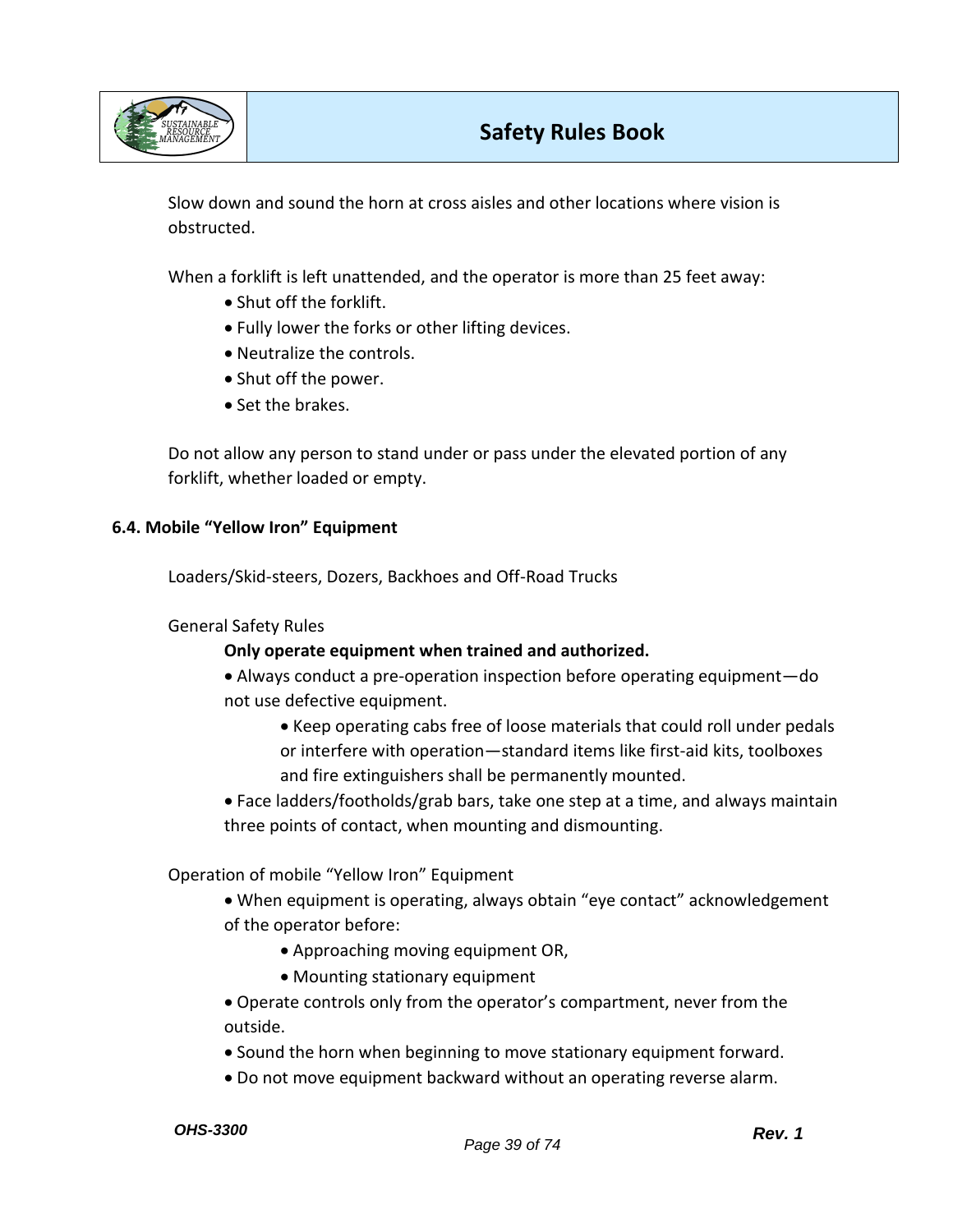



• Do not use a loader bucket to lift people or as a work platform.

Excavating

- Never dig without checking for underground electric lines, fuel, or natural gas lines or other utilities.
- Stay 15 feet away from excavations that are over 4 feet deep unless covers, earthen barricades, or guardrails are in place, or you are wearing personal fall protection.
- Unless you are the operator, DO NOT stand on, lean against, or otherwise contact excavating equipment in the event an unknown underground electrical line is contacted.
- Do not allow personnel working within an excavation to come within reach of the excavating bucket.
- Do not allow the boom or bucket to pass over personnel when digging or casting material.
- 6.5. Cranes, Hoists, and Rigging

General Safety Rules

- Inspect cranes, hoists, and rigging, including chainfalls and come-alongs, before use.
- Do not walk, stand, or work under a suspended load.

Rigging

- Use only Company-provided rigging that is in good condition.
- Do not use hooks without a safety latch.
- Do not use hoists, slings, or other lifting devices unless you know the load rating.
	- Refer to manufacturer's rigging tables, considering factors such as the effect of sling angles, attachment devices and the type of hitch when determining the actual load rating.
- Never wrap the hoist cable directly around the load. Use slings or other lifting attachments.
- Always make wire-rope connections according to the clamp manufacturer's recommendations.
- Never attach rigging or any lifting device to a stairway or platform railing (such as handrails/guardrails) for purposes of lifting or supporting a load.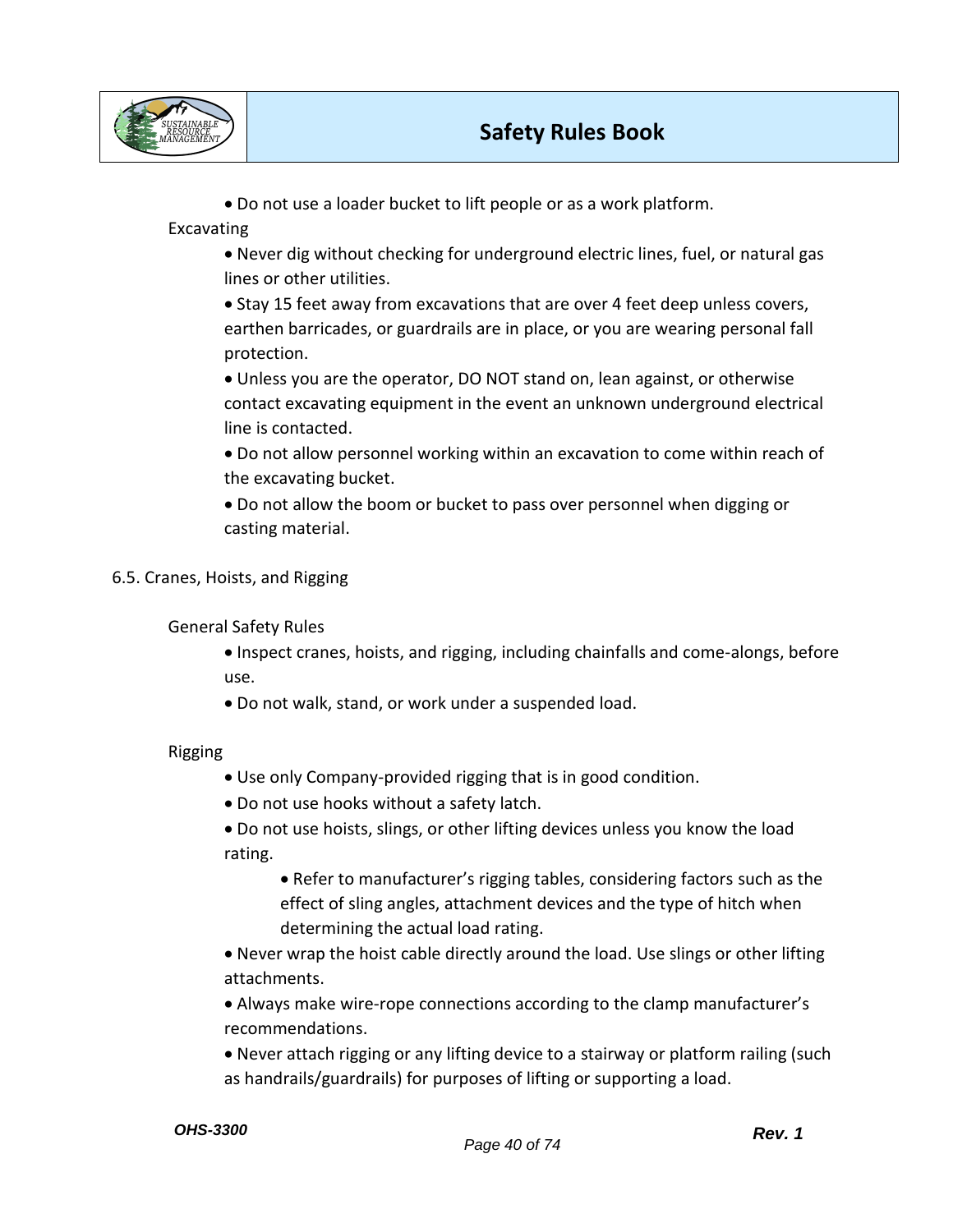

### Lifting

- Do not allow the load to exceed the rated capacity of any individual component.
- Do not exceed crane, hoist, or load chart ratings.
- Unless prevented by the surrounding terrain, outriggers on mobile cranes shall be fully extended before beginning a lift.
	- If outriggers cannot be fully extended, do not exceed the load ratings specified for use without outriggers.

### Using Signals

- Maintain clear communication between the signalperson and the operator at all times.
- Where visual contact can be maintained, use pre-determined ANSI hand signals.
- If visual contact cannot be maintained, continuous radio communications shall be required.
	- If continuous communications cannot be maintained, stop operations until the communications are re-established.
	- Only the designated signalperson shall direct movement and give signals.
- When two or more hoisting machines are lifting the same load, only one designated signalperson will direct the movements.
- The operator shall acknowledge an emergency stop signal from anyone.
- The operator shall stop the lift if a signal is not understood.

Working With Cranes and Other Elevating Equipment Near Energized Lines or Equipment

- Unless you are the operator, DO NOT stand on, lean against, or otherwise contact cranes or other elevating equipment or their loads when they are operating or moving within one boom length of the minimum clearance distance (in any direction) from energized electric lines or equipment.
- Always maintain minimum clearances (as shown in the charts) between energized electric lines or equipment and any part of hoisting devices, loads, or equipment.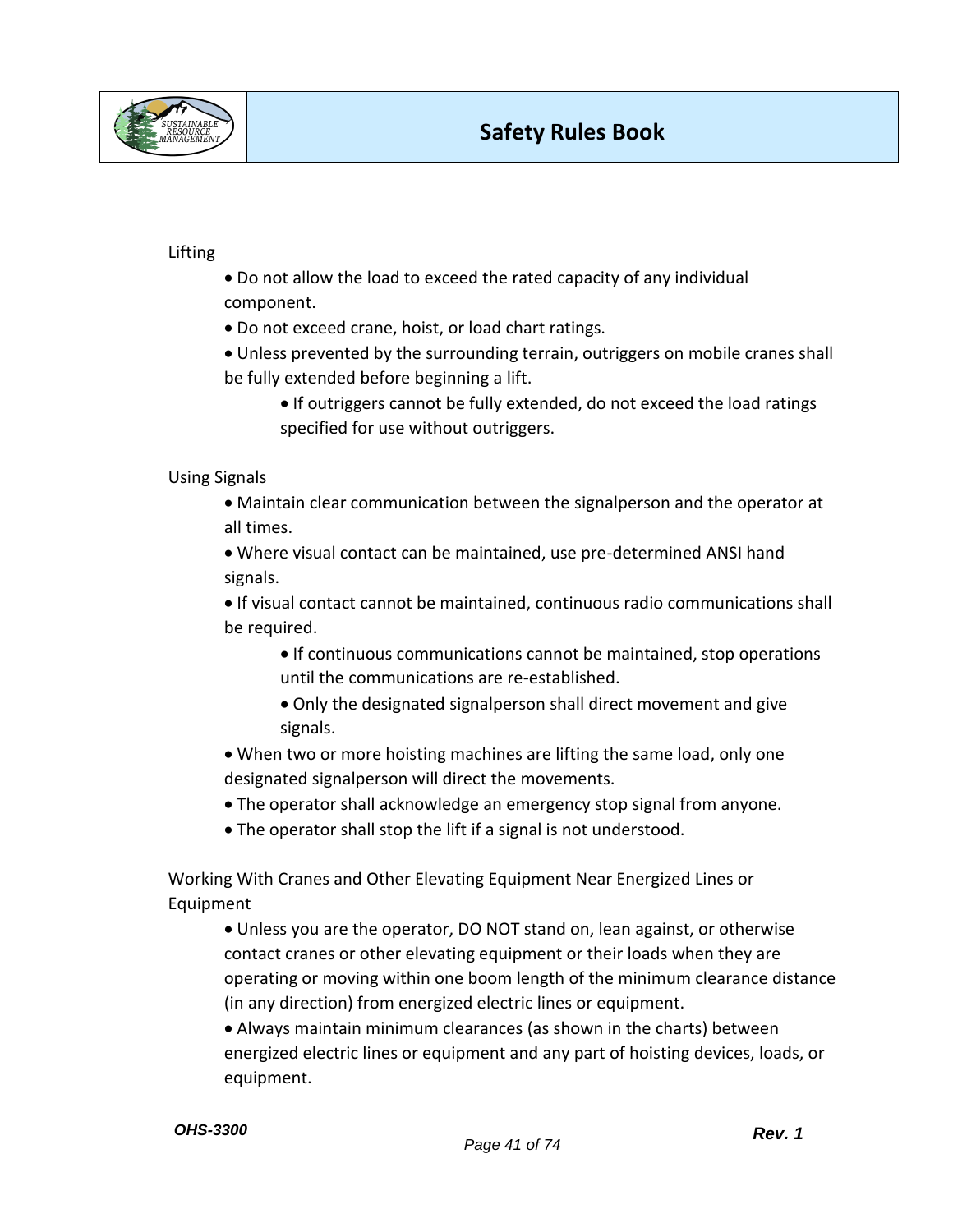

• Position a safety watch to ensure that clearances are not exceeded whenever cranes or other elevating equipment will move within one boom length (in any direction) of the minimum clearance distance from energized lines or equipment.

**Note: The safety watch CANNOT be the signalperson who is giving signals for the lift.**

| <b>Minimum Clearance Distances While Working</b> |                                                   |  |
|--------------------------------------------------|---------------------------------------------------|--|
| Voltage                                          | <b>Minimum Clearance Distance</b>                 |  |
| (Nominal, KV, Alternating Current)               | (Feet)                                            |  |
| Up To 50                                         | 10                                                |  |
| Over 50 To 200                                   | 15                                                |  |
| Over 200 To 350                                  | 20                                                |  |
| Over 350 To 500                                  | 25                                                |  |
| Over 500 To 750                                  | 35                                                |  |
| Over 750 To 1,000                                | 45                                                |  |
| Over 1,000                                       | (As established by the utility owner/operator or  |  |
|                                                  | registered professional engineer who is a         |  |
|                                                  | qualified person with respect to electrical power |  |
|                                                  | transmission and distribution).                   |  |

**Note:** The value that follows "to" is up to and includes that value. For example, over 50 to 200 means up to and including 200kV

| Minimum Clearance Distances While Traveling With No Load |                                                                                                                                                    |  |  |
|----------------------------------------------------------|----------------------------------------------------------------------------------------------------------------------------------------------------|--|--|
| Voltage                                                  | <b>While Traveling-Minimum Clearance Distance</b>                                                                                                  |  |  |
| (Nominal, KV, Alternating Current)                       | (Feet)                                                                                                                                             |  |  |
| Up To 0.75 4                                             | 4                                                                                                                                                  |  |  |
| Over .75 To 50 6                                         | 6                                                                                                                                                  |  |  |
| Over 50 To 345 10                                        | 10                                                                                                                                                 |  |  |
| Over 345 To 750 16                                       | 16                                                                                                                                                 |  |  |
| Over 750 To 1,000 2                                      | 20                                                                                                                                                 |  |  |
| Over 1,000                                               | (As established by the utility owner/operator or<br>registered professional engineer who is a<br>qualified person with respect to electrical power |  |  |
|                                                          | transmission and distribution).                                                                                                                    |  |  |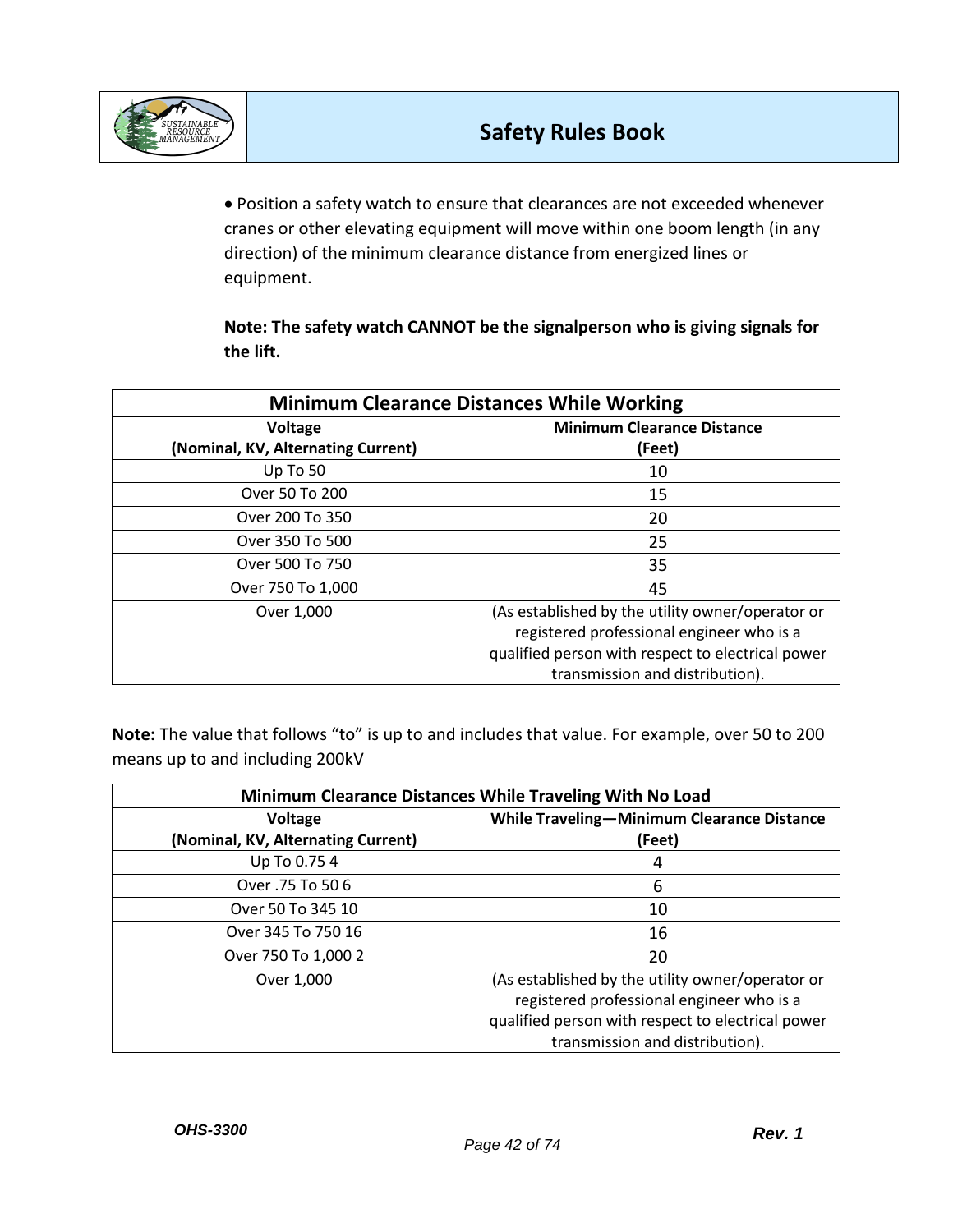

## **7.0 Power Production**

### **7.1. Fuel and Ash Handling**

Fuel Yards and Ash Loading/Unloading Areas

•Fuel Yard areas and ash loading/unloading areas are restricted to authorized persons.

- Refer to the Fuel Management Plan for additional rules.
- Ignition sources such as smoking, open flame, sparks, etc. shall not be allowed in wood storage areas where dust from the materials could catch on fire.
- Avoid walking beneath elevated truck dumps.

Tarping and Untarping Loads

- Do not expose yourself to fall hazards when tarping or untarping loads for example, DO NOT walk the top rails of truck or trailer boxes.
	- Use auto tarps, tarping platforms or personal fall protection to protect yourself from fall hazards.

### Bins/Hoppers/Bunkers/Silos

- Never open doors or covers without authorization.
- Prepare an unobstructed path before opening doors or covers so that it will be possible to leave the area quickly if necessary.
- Use safety chains or other safeguards (such as not completely removing all nuts from studs) to prevent doors and covers from being unexpectedly forced open during initial opening.
- Turn on aspirating air valves (where provided) before opening rodout ports.



## **ALWAYS ASSUME ALL ASH IS HOT – NO MATTER HOW IT MAY APPEAR!**

• Verify the level of material inside of bins, hoppers, etc. before opening doors.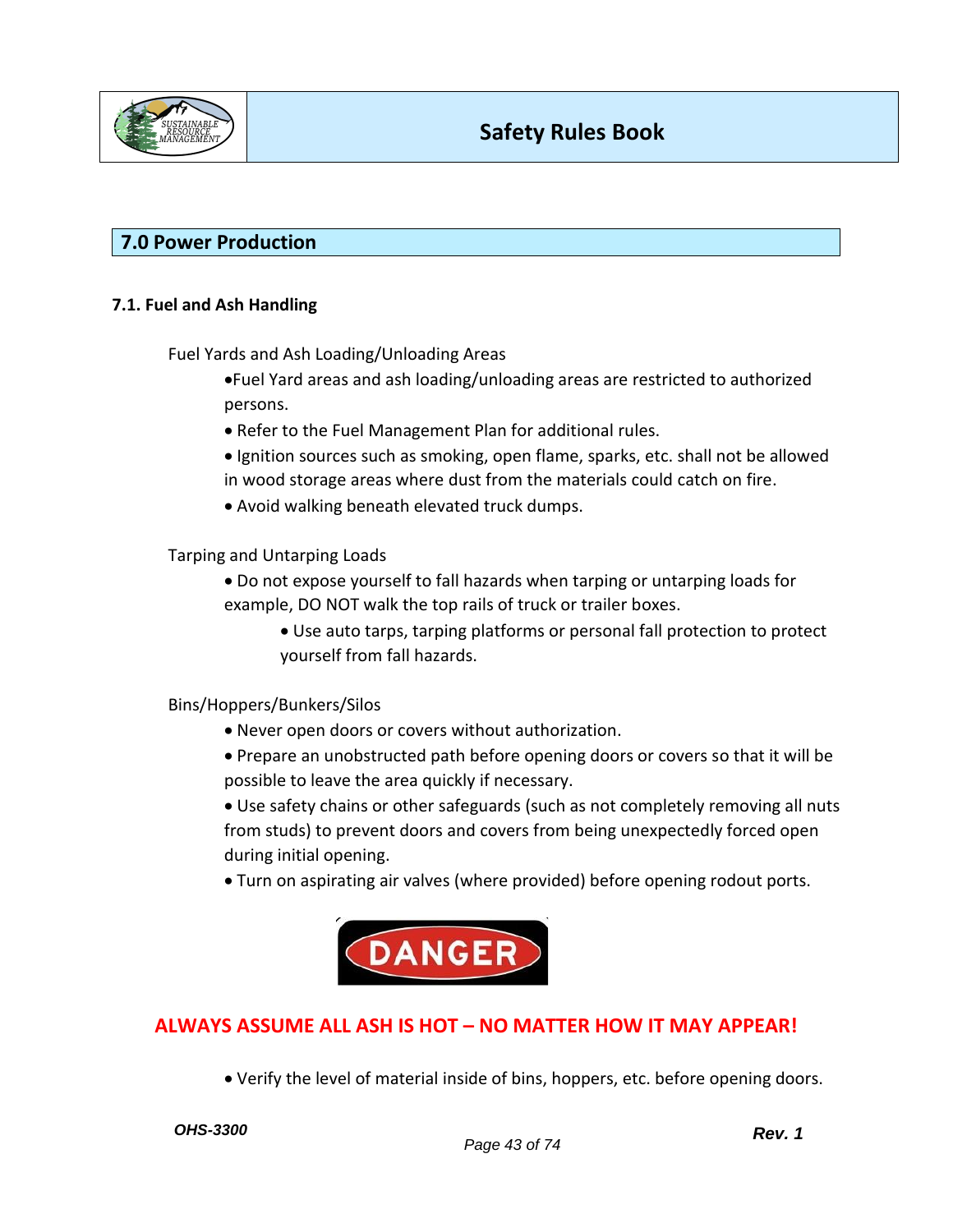

• If the level cannot be verified, always assume there is material inside that may be above the level of the door.

• Always use the Buddy System:

• If opening doors in any situations in which the material inside may be above the level of the opening OR,

• When opening ash hoppers or bins anytime the boiler is operating.

• Wear thermal protective equipment in accordance with high temperature task requirements.

• Use only Class II explosion-proof lighting and non-sparking tools in posted Explosive Hazard areas—such as the fueling station.

## Conveyors

• Cross over or under conveyors only at crosswalks or when the conveyor is locked out.

• Do not walk on conveyor covers.

- Block elevated reclaim conveyors securely before working under the boom.
- Grease bearings on pulleys or rollers only when the conveyor is locked out, unless extended or external grease fittings are provided.

Electrostatic Precipitators (ESPs)

- Never bypass key/lock entry systems when entering ESPs.
- Do not enter ESP collectors or high-voltage compartments without deenergizing, performing lockout, and grounding the equipment.

• Use thermal-protective gear, with personal cooling devices, as instructed by your supervisor, if compartments cannot be cooled to less than 120 degrees Fahrenheit before entry.

## **7.2. Water**

Water Safety

• Cross streams or other large bodies of water only if a safe means of passage, such as a bridge, is provided.

• Use the Buddy System and wear U.S. Coast Guard approved personal flotation devices (PFDs) when:

• In boats OR,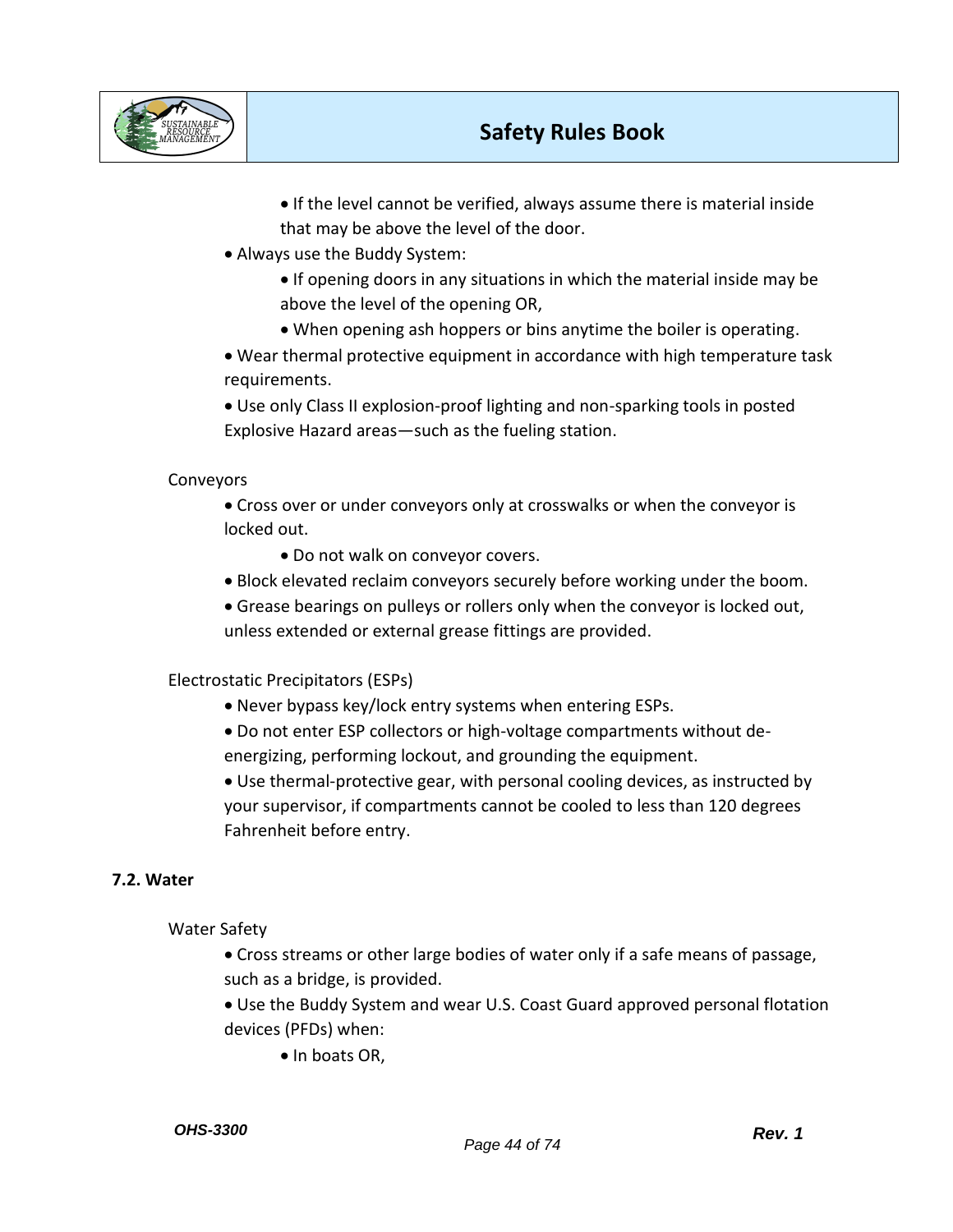

• Working near water and exposed to a drowning hazard, as determined by your supervisor.

• Ensure that the combined weight of tools, equipment, and personnel do not exceed the rated capacity of the boat.

Tanks, Vessels, Sumps, and Basins

• Use only GFCI-protected tools, low-voltage DC-supplied tools, or pneumatic tools when working in wet tanks, vessels, or sumps.

### Test Labs

- Follow lab test procedures when using test reagents and chemicals.
- Never store incompatible chemicals together.
- Use only clean mixing devices when mixing chemicals or reagents.
- Never mix chemicals or reagents inadvertently by using a common mixer, container, or pump.

### Chemical Handling

- Refer to your plant's bulk chemical unloading procedures for handling chemicals.
- Never pour chemicals down drains unless the drains are specifically designated for chemical disposal.
- Do not respond to chemical spills unless you are trained and authorized by your supervisor to respond.

## **7.3. Boilers and Furnaces**

Boiler Operations

- Boilers shall be started, operated, and shutdown in accordance with the manufacturer's recommendations and site-specific operating and safety procedures.
- Do not operate valves or equipment or open boiler doors without authorization.
- Always notify the Plant Operator before and after opening doors or taking other actions that could affect the furnace draft.
- Always assume non-insulated surfaces of piping, valves, boilers, ductwork, or hoppers are HOT!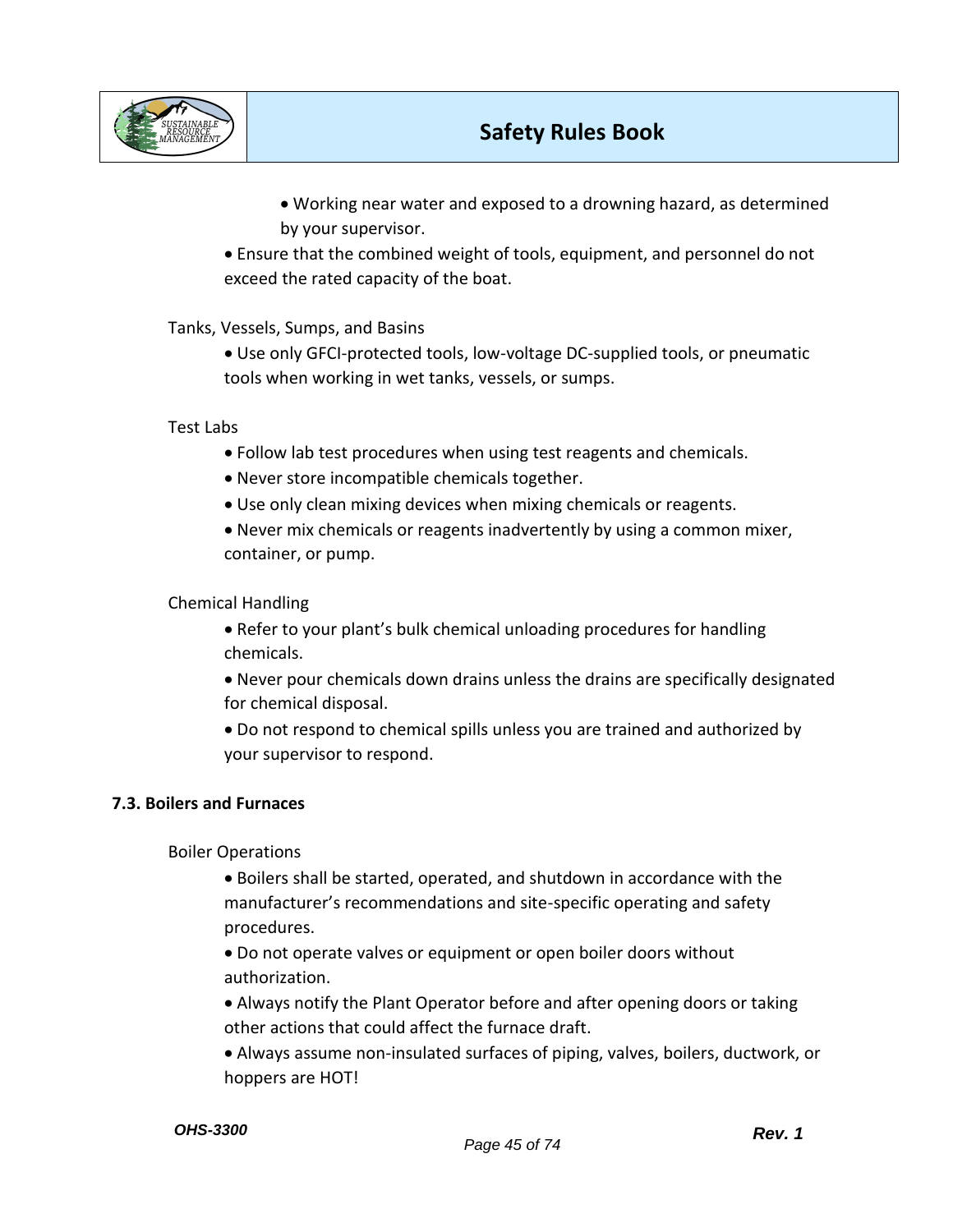

### **Outages**

- Follow the boiler entry procedures for entering boilers.
- Avoid working above other persons while inside boilers if at all possible.
- If it is necessary to work above other persons, communicate your activities to those working below and:
	- Provide overhead protection such as solid decking or debris nets for those below.
	- Tie off all tools and equipment or otherwise secure them from falling.
- Make sure boiler drums, tanks, and headers are depressurized and cooled.
- If boiler access doors that present a fall hazard are to remain open during an outage attach barriers or barrier tape securely across the doors.
- When cleaning boilers:
	- Enter at a point above slag formation or at the top of the boiler and work downward—top to bottom—whenever possible.
	- If it is necessary to enter the boiler from below, communicate your activities to those working above and determine a safe location from which to remove loose material.
	- Notify all entrants before adjusting damper controls in situations in which process fans (i.e., ID Fans) are used to provide boiler ventilation.
	- Make sure backup lighting (i.e., emergency lighting, flashlights, battery lanterns, etc.) is in place for the duration of the work in situations where the failure of lighting will create hazards, such as inside furnaces or ducting.
	- Always use GFCI protection for temporary electric power inside boilers.

Pressure Testing and Startup Preparations

- While applying a pressure test to a boiler, make sure no personnel, except those authorized to inspect for leaks, are inside the furnace or any pressurized area of the boiler.
	- Do not allow an internal inspection to be made until the boiler pressure has reached the full test value for at least 5 minutes and an external inspection has been satisfactorily completed.
- During internal inspections, do not strike any part under pressure with a hammer or do anything else that would subject pressurized parts to impact.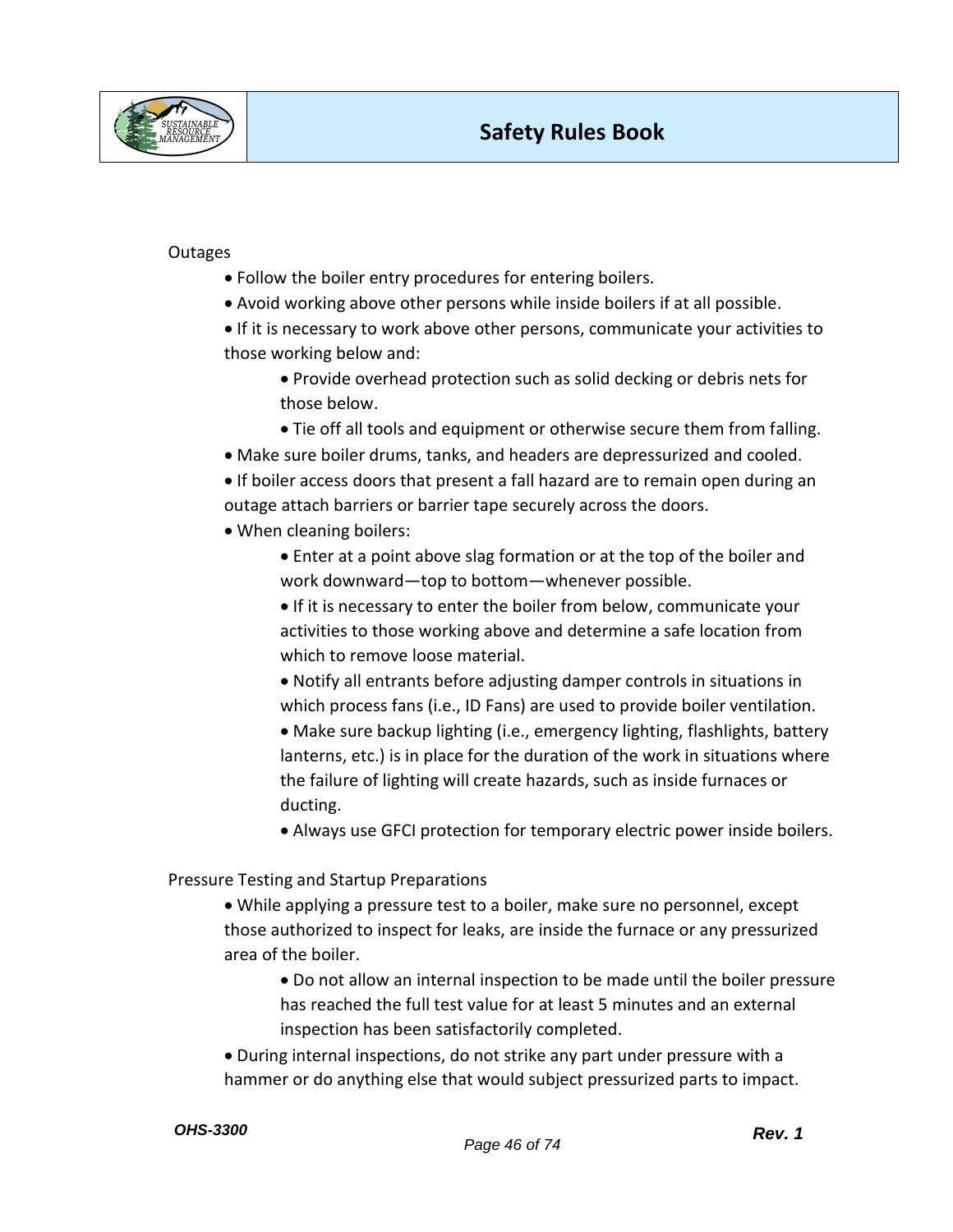

• All confined space entrants must sign off permits and remove all personal locks from lockboxes before spaces may be closed.

• Conduct a final walk-down inspection—to ensure no one is inside— before closing or sealing boiler drums, furnaces, duct work, superheaters, economizers, air heaters, ESPs, or any other equipment large enough for persons to bodily enter.

- Before startup:
	- Clear all combustible materials away from equipment or other areas that will become hot when the boiler is fired.
	- Replace all guards and safety devices on equipment.
	- Remove any gags from safety valves.

## **7.4. Turbine-Generators**

Maintenance

• When Turbines are open for maintenance, ensure all foreign materials, tools, rags, or debris are removed from inside the housing before it is closed.

### **7.5. Lines, Piping, and Valves**

Never operate a valve or system unless trained and authorized.

- Do not operate a valve unless you know the contents of the line and understand the effect of the valve operation on the system.
- Always open valves slowly when initially pressurizing lines and equipment unless you are otherwise instructed.

Follow the Lockout/Tagout and line-breaking procedures when it is necessary to break lines or open a system.

Do not repack a valve under pressure unless the valve is specifically designed to permit it.

Secure all cam-lock levers on cam-lock couplings, connections, and fittings with safety pins or similar devices.

7.6. Emission Control and Monitoring Systems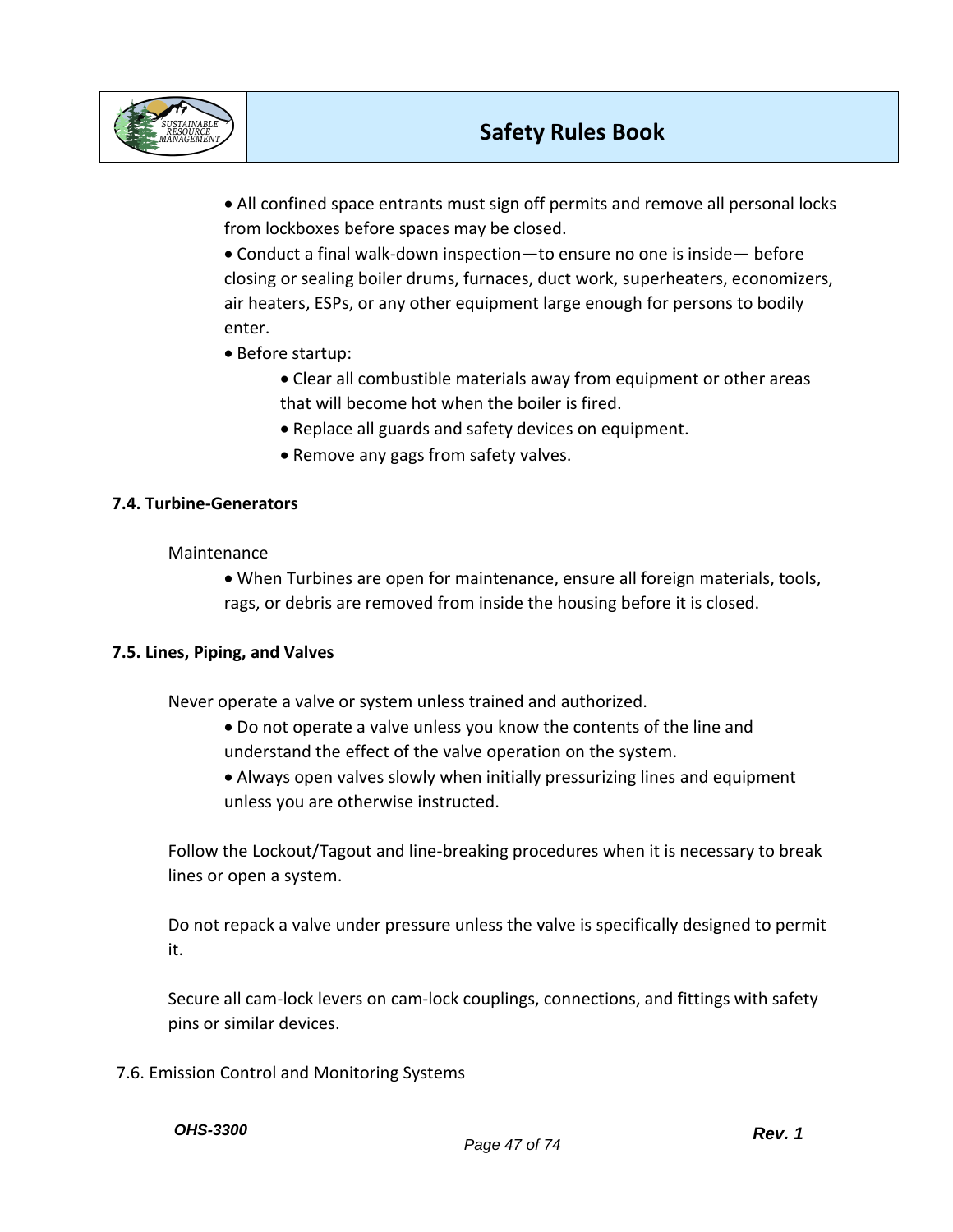

- Keep CEMS calibration gas cylinders upright and secured from falling at all times.
- Keep cylinders capped when regulators are not attached.

## 7.7. Control Room

When the Plant (Control Room) Operator must leave the Control Room unstaffed, remote communication methods, such as portable radios and telephones, shall be used to ensure the Plant Operator can be reached and is able to reach others at all times.

## **8.0 Maintenance Activities – Mechanical Work**

### **8.1. General Safety Rules for Tools and Equipment**

Use tools only when trained and authorized to use them.

Do not allow contractors to use Company tools or equipment unless authorized.

Do not use tools or equipment belonging to contractors, unless authorized by your supervisor.

Operate tools according to the manufacturer's instructions.

Do not use damaged tools.

- Keep all tools in good condition.
- Examine each tool for damage before using it.

Use of "home-made/job-built" tools, unauthorized modification of tools, or using tools or equipment for other than their intended purposes is not permitted.

If unsure about a tool's correct use, ask your supervisor.

### **8.2. Hand Tools**

Do not use hand tools with the following defects:

- Loose/cracked or slippery handles
- Mushroomed striking surfaces, burrs, or slivers.
- Worn ratchets or teeth, or sprung jaws.
- Obvious cracks or other defects

#### *OHS-3300*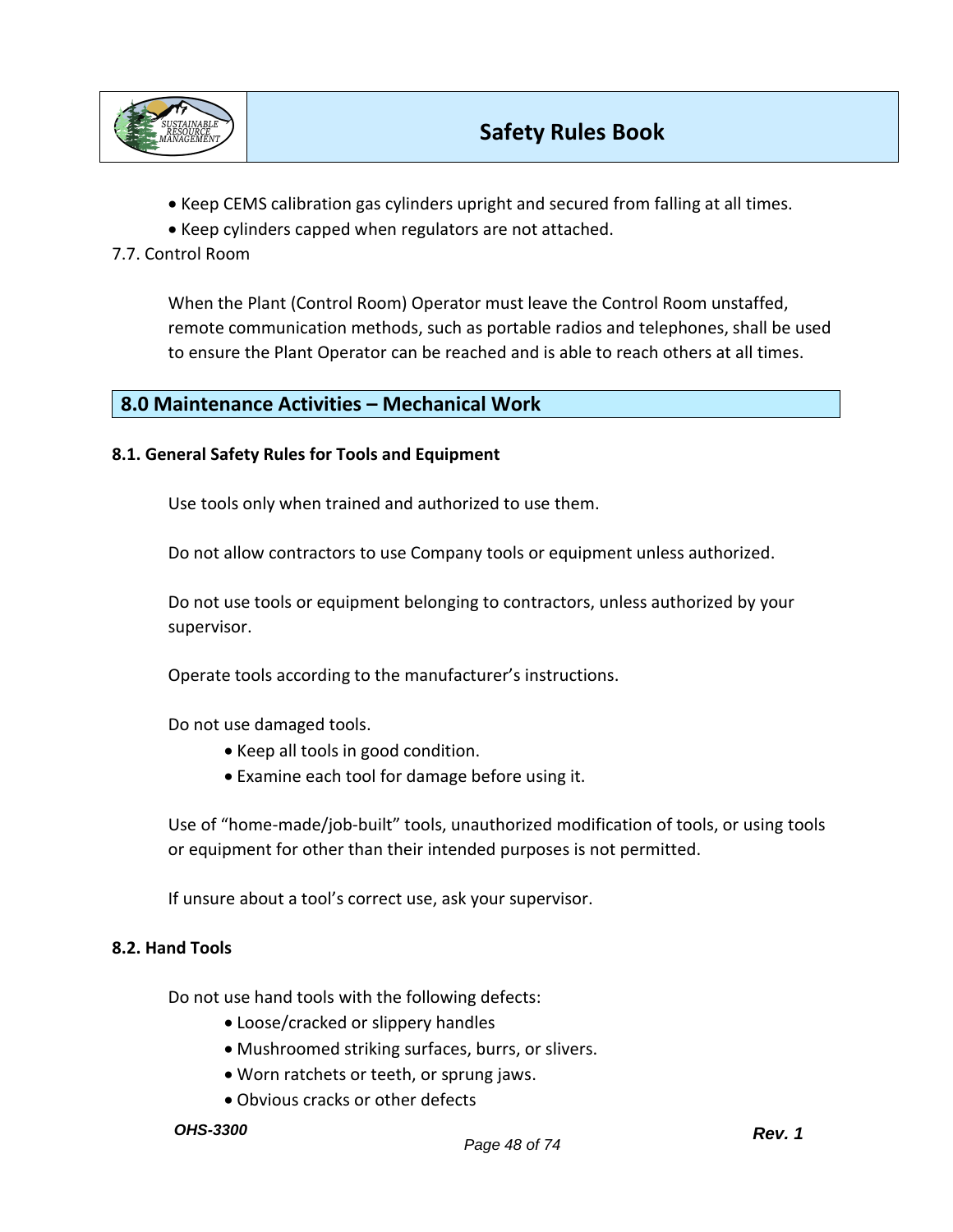

Always direct sharp-edged tools away from yourself and others.

### **8.3. Portable Power Tools and Equipment**

General Safety Rules

- To prevent injury from flying particles:
	- Keep guards in place and wear required PPE.
	- Notify others to stay clear from the work area OR,
	- Use screens/shields to prevent others from being injured.
- Always disconnect tools:
	- When not using them
	- Before servicing
	- When changing accessories
- Before energizing a tool:
	- Ensure power switches and switch-latching mechanisms are off.
	- Remove any adjustment keys.
- Never hold work in your hand; always secure your work with clamps or a vise.
- Never direct portable power tools at yourself or anyone else.

Electric Tool Plug-in

- Always use outlets equipped with ground-fault circuit interrupters (GFCIs) when plugging in portable power tools, portable equipment, and extension cords.
	- If you are working in an area without permanent GFCI protection, use portable plug-in GFCI protection.
	- Always test GFCIs prior to beginning work.
- Use only 3-wire industrial extension cords rated for the work environment conditions.
- Remove extension cords from service if cut or damaged.
- Extension cords of 12 gauge and larger may be repaired provided:
	- Polarity is not altered.
	- Wire connections are soldered.
	- The splice retains the insulation, outer sheath properties and usage characteristics of the original cord being spliced.
- Do not use electrical cords for hoisting or lowering.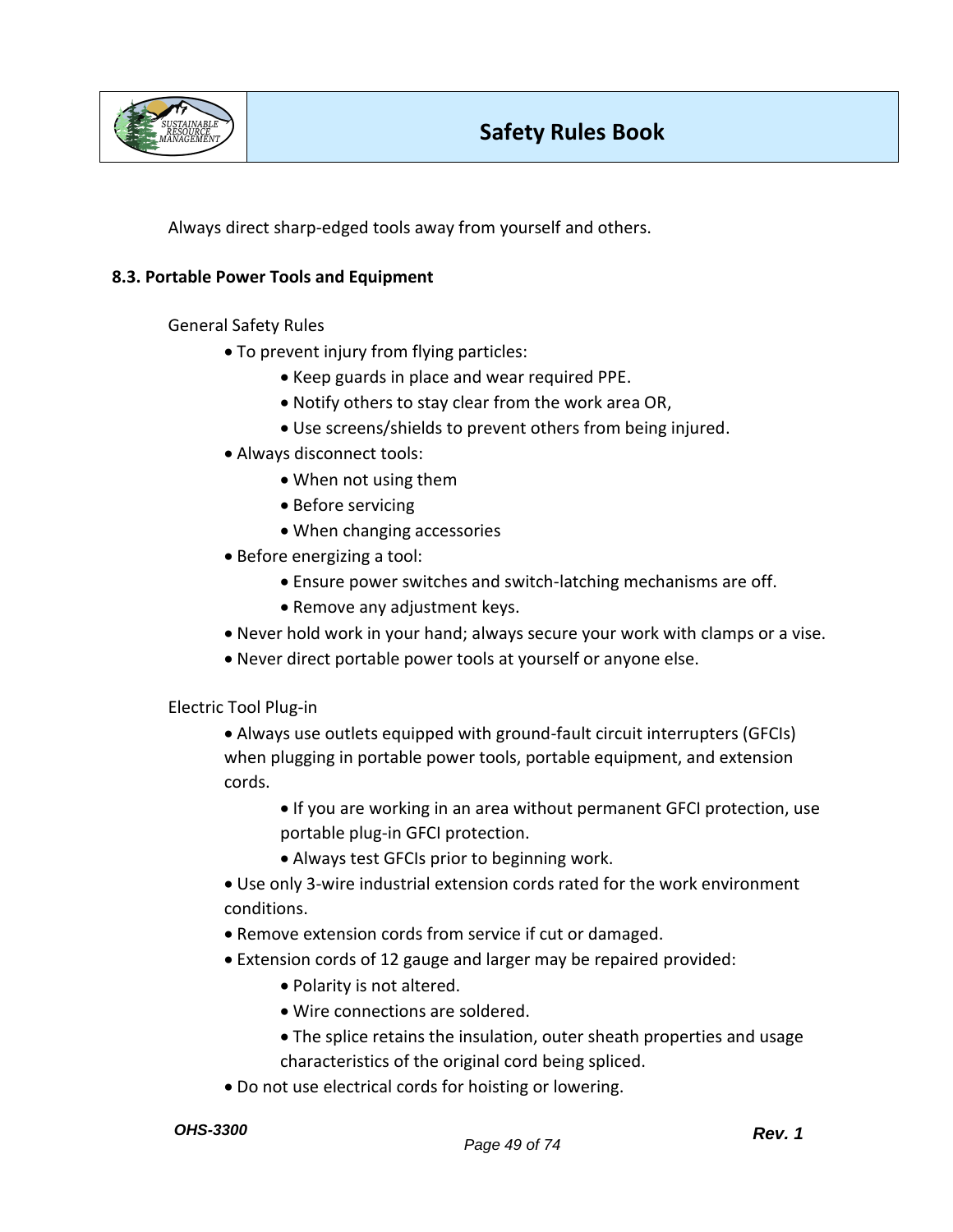

• When using magnetic-base drills, particularly on overhead or vertical surfaces, always secure the drill to prevent it from falling if the power supply is interrupted.

- Prevent inadvertent disconnection of the drill power supply by:
- Using warning tags OR,
- Stationing a safety watch at the plug connection

## Pneumatic Tools

- Install safety clips or positive locking devices at all airline and tool connections.
- NEVER disconnect pressurized lines; always bleed off pressure before disconnecting.
- When using air bags, always secure the air bags from falling.

Hydraulic Tools

- NEVER disconnect pressurized lines; always bleed off pressure before disconnecting.
- When performing power-pressing operations, securely attach push pins to the press and/or use guards or enclosures to prevent potential flying projectiles.

Fuel-Powered Tools

- Shut down the engine before refilling a fuel-powered tool tank.
- Always allow fuel-powered tools to cool before storing.

Powder-Actuated Tools

- Do not use a powder-actuated tool in an explosive or flammable atmosphere.
- NEVER point a powder-actuated tool at anyone.
- Always keep the barrel pointed in a safe direction.
- Keep hands clear of the barrel end.
- Load a powder-actuated tool only when ready for use.
- Never leave a loaded tool unattended.

Portable Grinders

- A face shield worn over side-shielded safety glasses or goggles is required when operating portable grinders.
- Never use an angle grinder with the guard or handles removed without your supervisor's permission.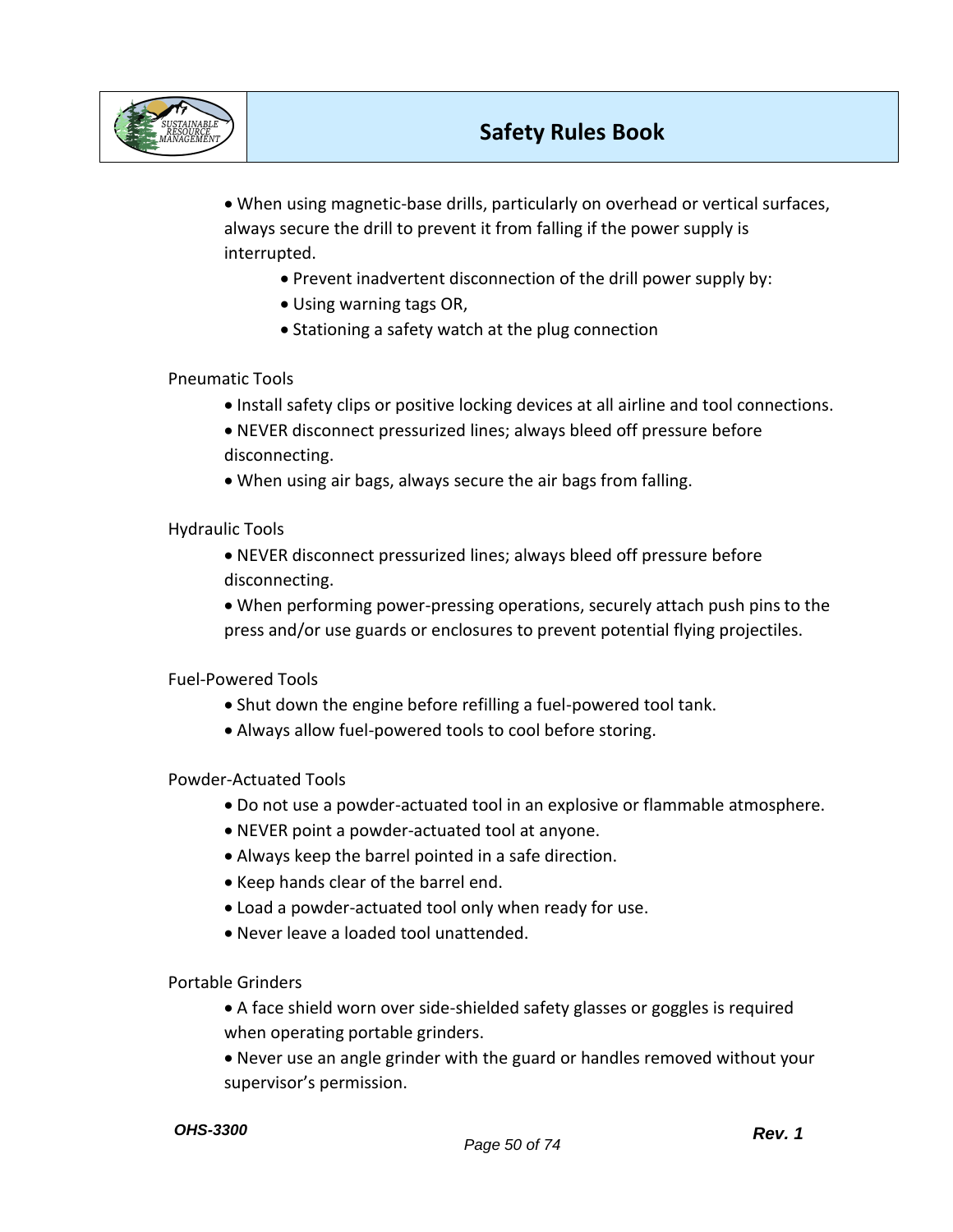

- Use wheels only for the specific material, purpose, and speed (RPM) for which they are designed.
- Use only the flange and locking nut that are correct for the type of grinder disc being used.
- Never use cracked or damp discs; inspect discs before use.
- Always use two hands to operate an angle grinder.

Bench Grinders

- A face shield worn over side-shielded safety glasses or goggles is required when operating bench grinders.
- The wheel or brush used shall be rated for the RPM of the grinder.
- When installing new wheels, ring-test each wheel and inspect it for surface cracks, chips, or other defects before mounting it.
- When starting up the grinder, stand to one side, allowing it to reach its full operating speed before grinding.
- Do not exceed the following clearances:
	- The distance between the work rest and the grinding wheel shall not exceed 1/8 inch.
	- The distance between the wheel and the adjustable top tongue guard shall not exceed1/4 inch.
- Work rest and top tongue-guard adjustments shall not be made with the wheel in motion.

## **8.4. Jacking**

Inspect the jack before you use it.

- Do not use a jack that is leaking fluid.
- Do not use a jack that is covered with oil or grease.

Use only jacks rated to hold the load.

- Do not try to lift a load that is heavier than the rating of the jack.
- If the jack is not rated, do not use it.

Establish jack stability.

- The jack setup shall be stable before lifting the load.
- Place jacks or cylinders on a flat surface that can support the load.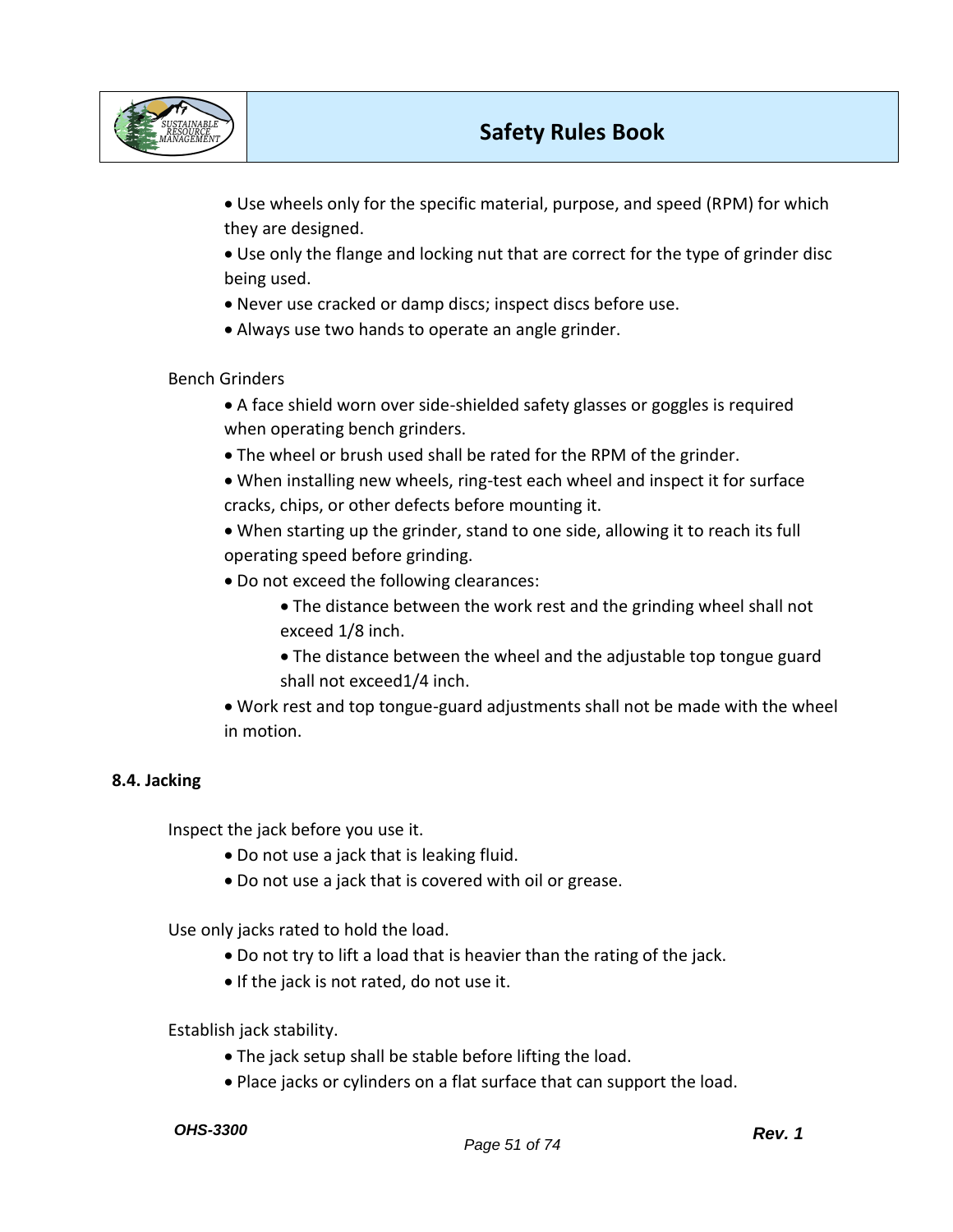

- Use a cylinder base or attachment devices if added stability is needed.
- Use the shortest properly rated jack or cylinder available to perform the task.

Block or secure the equipment being jacked.

• Before beginning to jack, block or otherwise secure vehicles or the equipment be jacked so that it will not unexpectedly move.

Use a jack only for raising and lowering the load.

- Do not use the jack as a load-holding device. Block elevated loads.
	- Use wooden blocking or jack stands that are capable of supporting the load.
	- Do not use cement or cinder blocks, as they may shatter under the load.
	- Never go under the jacked equipment until jack stands or blocking materials are in place.
- Keep hands and feet away from pinch points during lifting.

### **8.5. Abrasive Blasting**

A sandblast hood and heavy leather gloves with aprons or blast suits shall be required for all external abrasive blasting operations.

Consult your supervisor regarding ventilation and required respiratory protection and PPE for the specific task.

#### **8.6. Power Washers**

Electric-powered power washers shall not be used unless GFCIprotected.

Never point or aim the wand at yourself or anyone else.

Do not spray directly at glass or breakable objects.

Use only manufacturer's equivalent pressure-rated parts for repairs.

If the unit is to be unattended, shut it off and relieve trapped pressure by triggering the wand.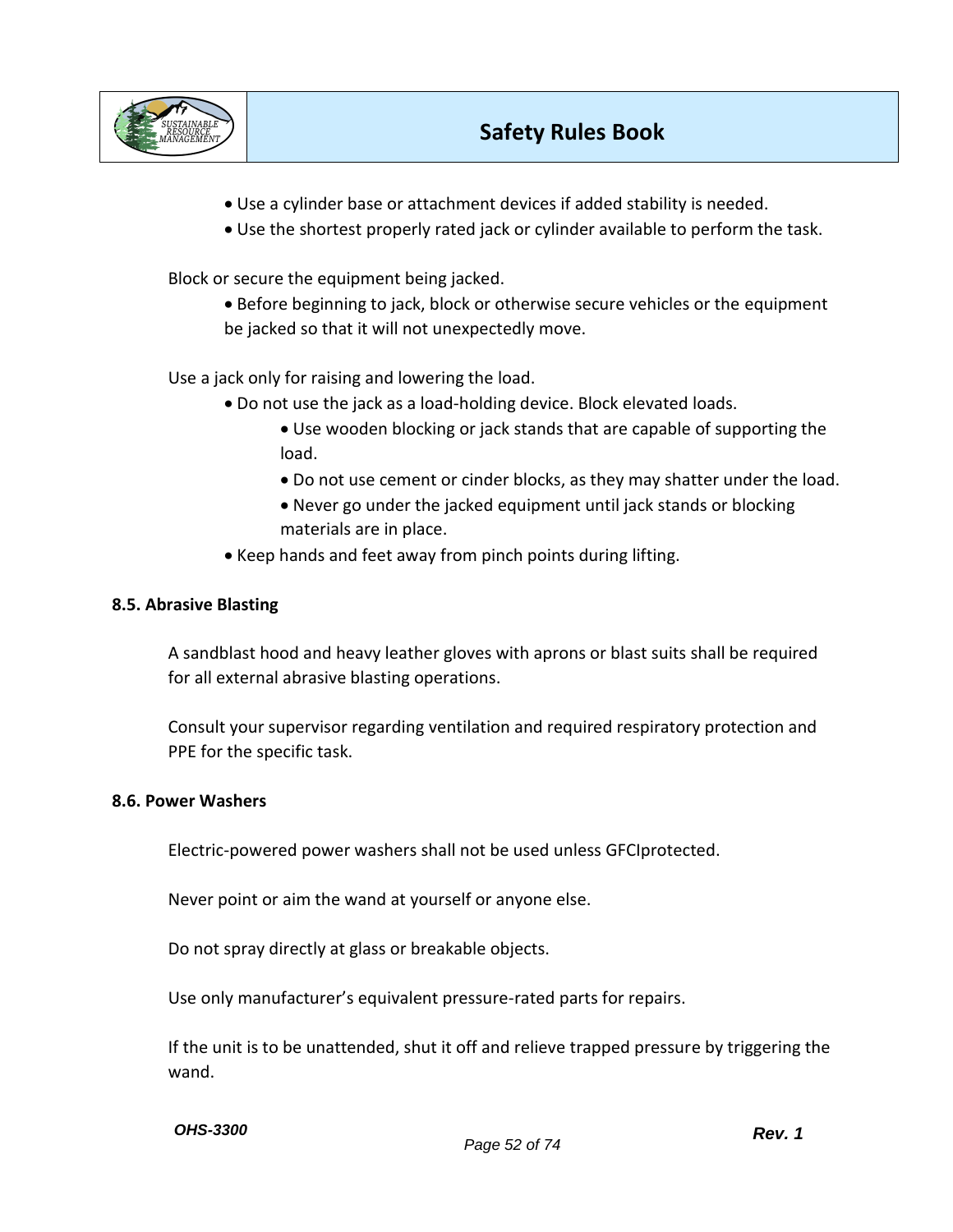

#### **8.7. Parts Cleaners/Washers**

Keep parts washers away from heat sparks and flame.

Never place hot parts in parts washers.

Use only approved cleaning fluids in the washer; do not add other solvents or mix solvents.

Do not use compressed air to agitate cleaning fluids.

Do not remove any washer fluid from the parts washer. Leave cleaned parts in the parts washer to drain and dry.

Keep washer lids closed when not in use. Do not obstruct covers or restrict fusible links from closing the lid in case of fire.

Never allow the parts washer to operate unattended.

#### **8.8. Use of Solvents, Resins, and Cleaners**

Do not use solvents around hot metal surfaces and flames.

Do not smoke or light flames in areas where solvents are used and stored.

#### **8.9. Use of Aerosol Dispensers**

Do not puncture aerosol cans.

Store aerosol cans only in designated areas, such as storage cabinets designed for flammables.

Do not store cans in direct sunlight or in high-heat areas where temperatures could exceed 120 degrees Fahrenheit.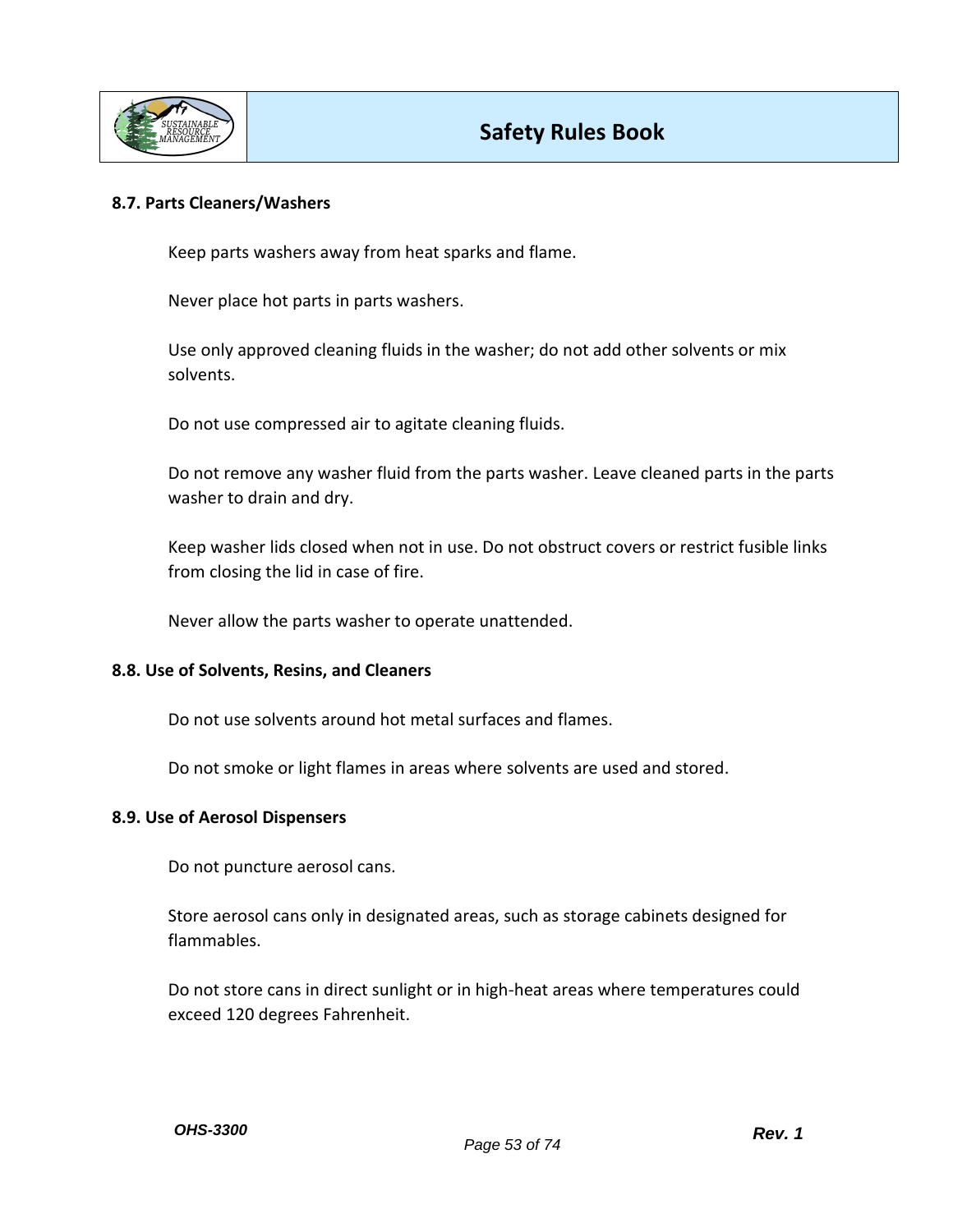

### **8.10. Machine Shops**

DO NOT operate shop machines unless all required guards and shields are in place.

Remove chuck keys or collet wrenches from chucks or collets before starting machines.

Keep hands and fingers clear of the point of operation of running machines.

Stop machines before taking measurements, making adjustments, or when changing tools.

Clean up shavings, filings, and other materials generated as a result of your work, when finished.

#### **8.11. Grounds Keeping**

Keep all guards on mowers, trimmers, and chain saws in place and do not bypass safety interlocks.

Wear safety glasses and hearing protection as minimum protection when using power equipment.

#### **8.12. Explosives**

Only authorized contractors may possess and handle explosives.

Follow the plant's procedures when percussion blasting is being conducted.

### **9.0 Maintenance Activities**

#### **HOT WORK 9.1.**

General Hot Work Safety SEE ALSO Section 4.5 Safe Work Procedures - Hot Work Permits.

Keep gas cylinders upright and secured from falling at all times.

*OHS-3300*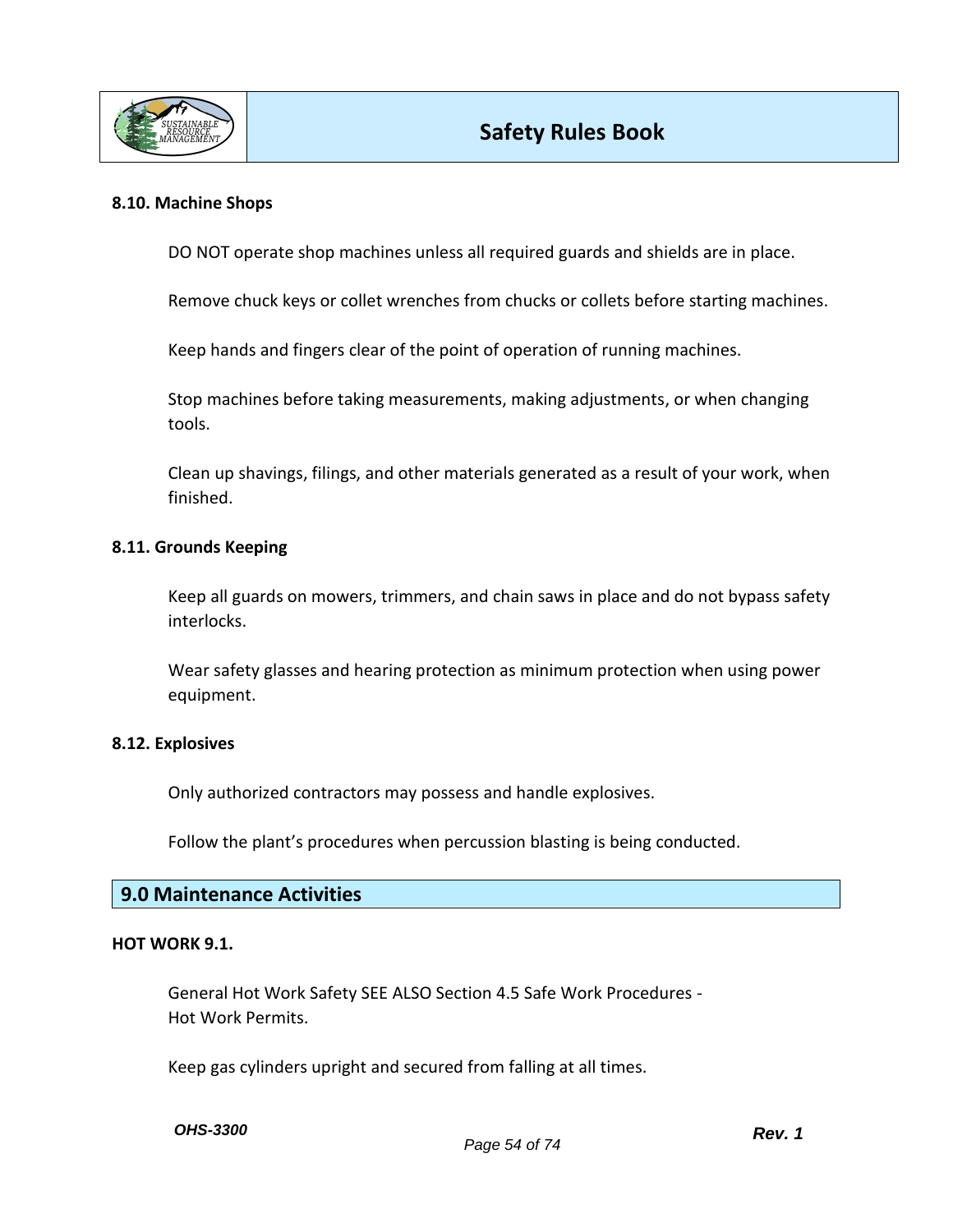

Never look directly at electric welding arcs without the use of IR-shaded eye protection rated for electric arc welding.

Do not weld, cut, or heat hooks, chains, or other rigging equipment.

Do not cut, weld, or apply heat directly on concrete.

Identify hot surfaces as "HOT" to caution other workers if hot workpieces are left unattended.

Bleed regulator gauges to "zero" pressure when torch sets are not in use.

Unless cylinder carts are equipped with a 5-foot-high separating plate specifically engineered to meet a 1/2-hour fire resistance rating and prevent the spread of fire, remove regulators, and cap cylinders and return them to storage if torch sets are to remain idle for periods greater than 24 hours.

### **9.2. Ventilation**

Do not allow fumes from Hot Work to accumulate in the work area.

Use ventilation to the extent possible and respiratory protection to avoid Hot Work fume exposures.

### **9.3. Personal Protective Equipment (PPE) for Hot Work**

Company Policy on PPE

All personnel and helpers performing Hot Work activities shall wear PPE as required in Section 2.0 – Personal Protective Equipment and as specified below.

### Eye, Face, and Head Protection

• Primary eye protection (side-shielded safety glasses or goggles) shall be worn under welding hoods.

• Do not use welding hoods, goggles, or hand shield lenses with cracks, spatter, or smoke residue.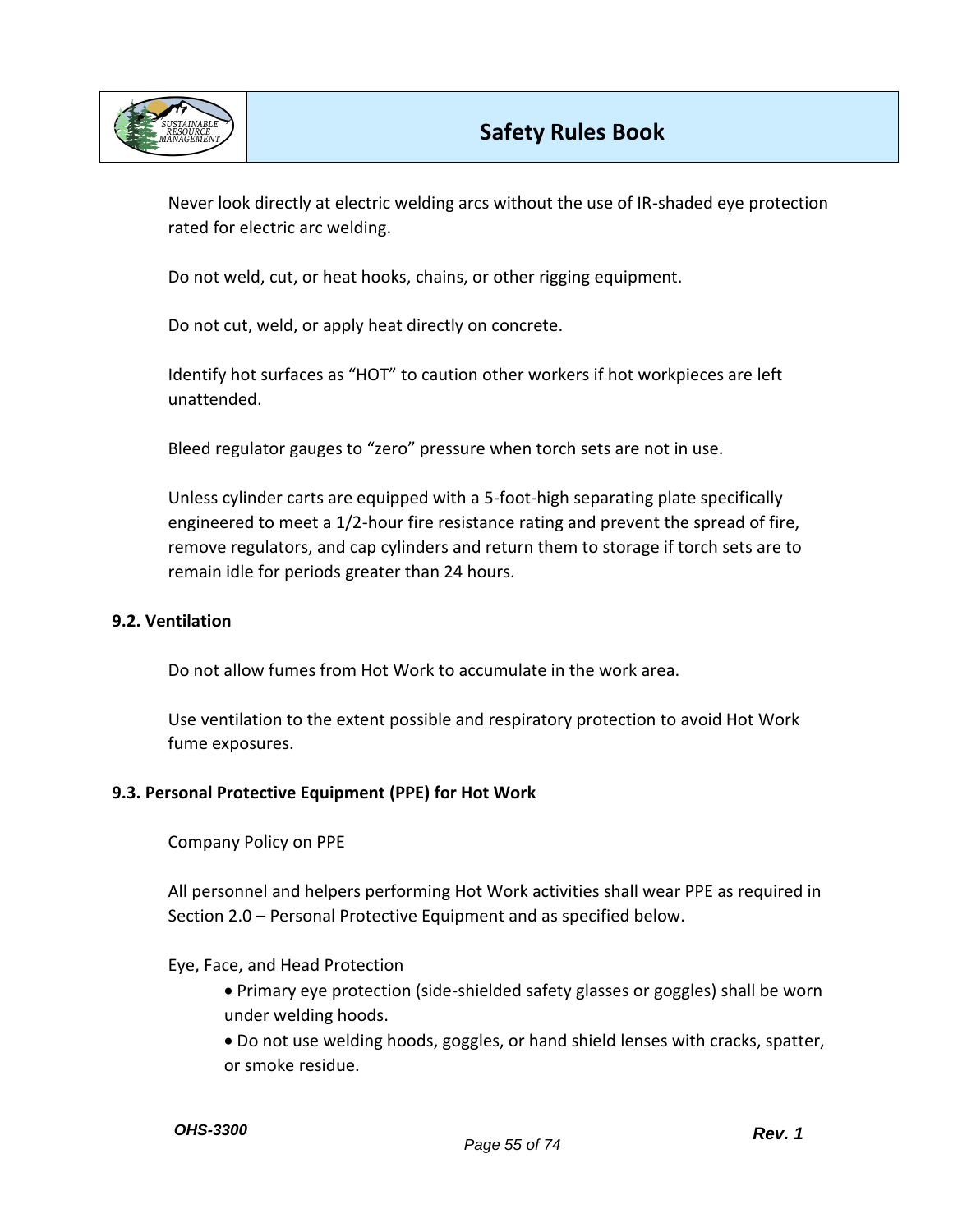

• Never replace the impact-resistant inner lens of a welding helmet with the non-impact resistant exterior anti-splatter cover lens.

• NEVER wear sunglasses near welding operations. Flash Glasses with IR-shaded lenses (marked with the IR-rating) are allowed to protect against indirect exposure.

• When two or more welders are exposed to each other's welding arcs, IRshaded flash glasses shall be worn under welding hoods.

• Ear canal protection (such as earplugs, earmuffs, or NOMEX hoods) shall be worn during Hot Work to prevent sparks from entering the ear canal.

Hand Protection

• Wear only full leather gloves during cutting or welding operations.

• Cotton gloves and leather-pad cotton utility gloves are not permitted.

Foot Protection

Tops of work boots shall be covered to prevent metal splash or sparks from entering the boot.

Body Protection

• Welders and helpers shall keep covered all parts of the body exposed to welding flash.

• Paper or plastic-impregnated paper coveralls ("white Tyvek" or similar) are not permitted unless specifically designed for Hot Work activities.

## Respiratory Protection

- Respiratory protection shall be required when welding under certain conditions, such as:
	- On painted surfaces
	- On galvanized or stainless steel
- Consult your supervisor for direction.

Protection of Others

• Welding screens shall be used in shops and other areas where welding is done regularly.

• Outside of shop areas, it is the welder's responsibility to:

• Alert others in the area that welding is about to begin.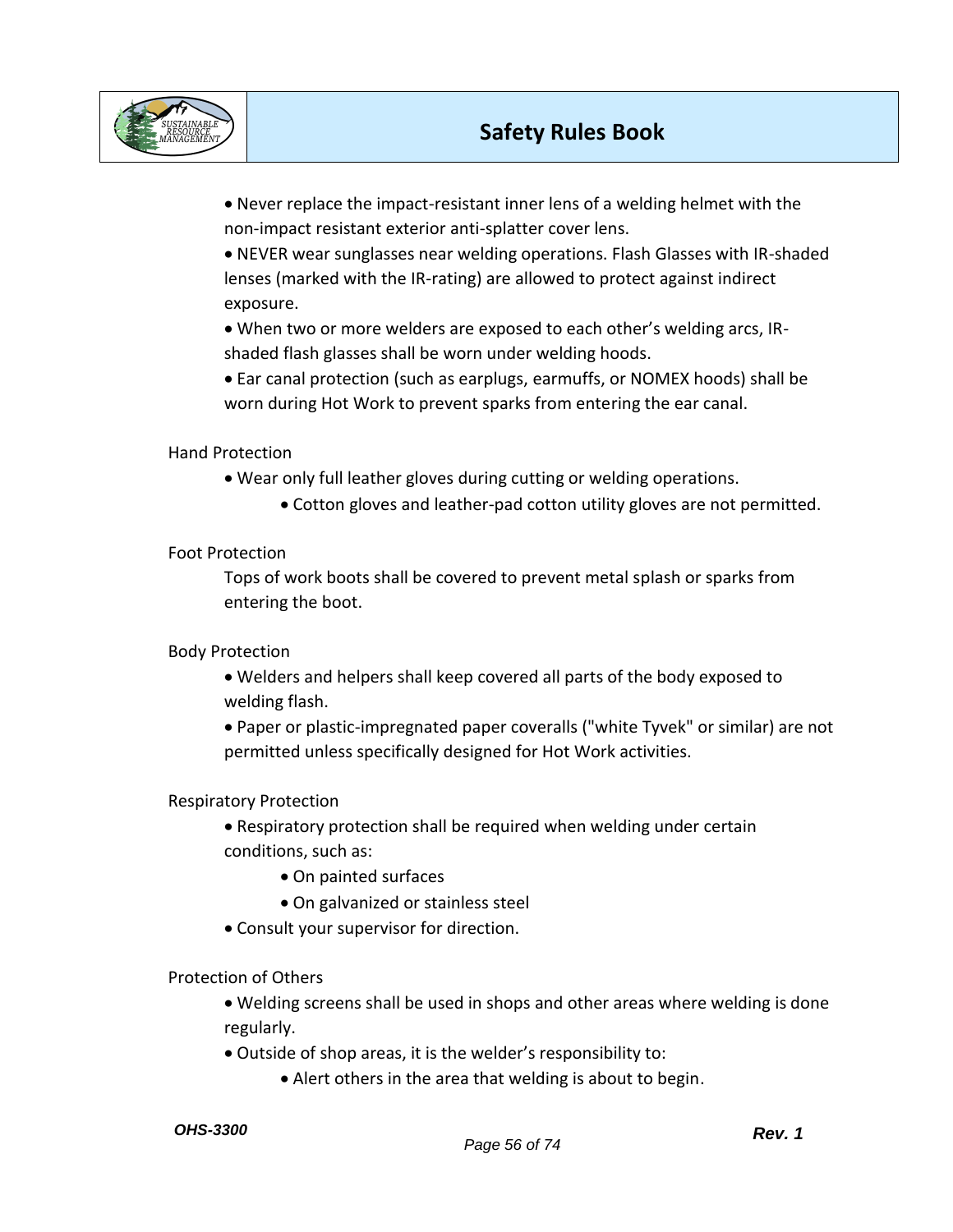

- Use welding screens when others are expected to be exposed to welding flash, slag, or sparks.
- It is the welder's responsibility to prevent hot slag or sparks from contacting other persons or equipment by:
	- Using welding blankets, matting, or covers OR,
	- By taping off areas OR,
	- By using fire watches

### **9.4. Fire Prevention**

Fire Hazards

• If fire hazards cannot be moved or protected against, Hot Work activities shall not be performed.

Fire Extinguishing

- Fire extinguishing equipment capable of extinguishing a Hot Workgenerated fire shall be available within 10 seconds of unobstructed travel time from the Hot Work.
	- ABC portable fire extinguishers will meet the requirement for initial extinguishing equipment.
- SEE ALSO Section 10.0 Emergency Response Fire Prevention

Combustibles and Flammables

- All combustible material shall be removed from the 35-foot radius of the Hot Work area.
	- If it is not possible to remove the materials, combustible materials shall be protected.
- Combustible floors shall be kept wet, covered with damp sand, or protected by fire-resistant shields.
	- Where floors have been wetted, personnel operating arc welding equipment shall be protected from possible shock.
- Do not allow solvents or flammable paints in areas where Hot Work is being performed.
- No welding, cutting, or other Hot Work activity shall be performed on:
	- Tanks or piping containing fuel or flammable materials.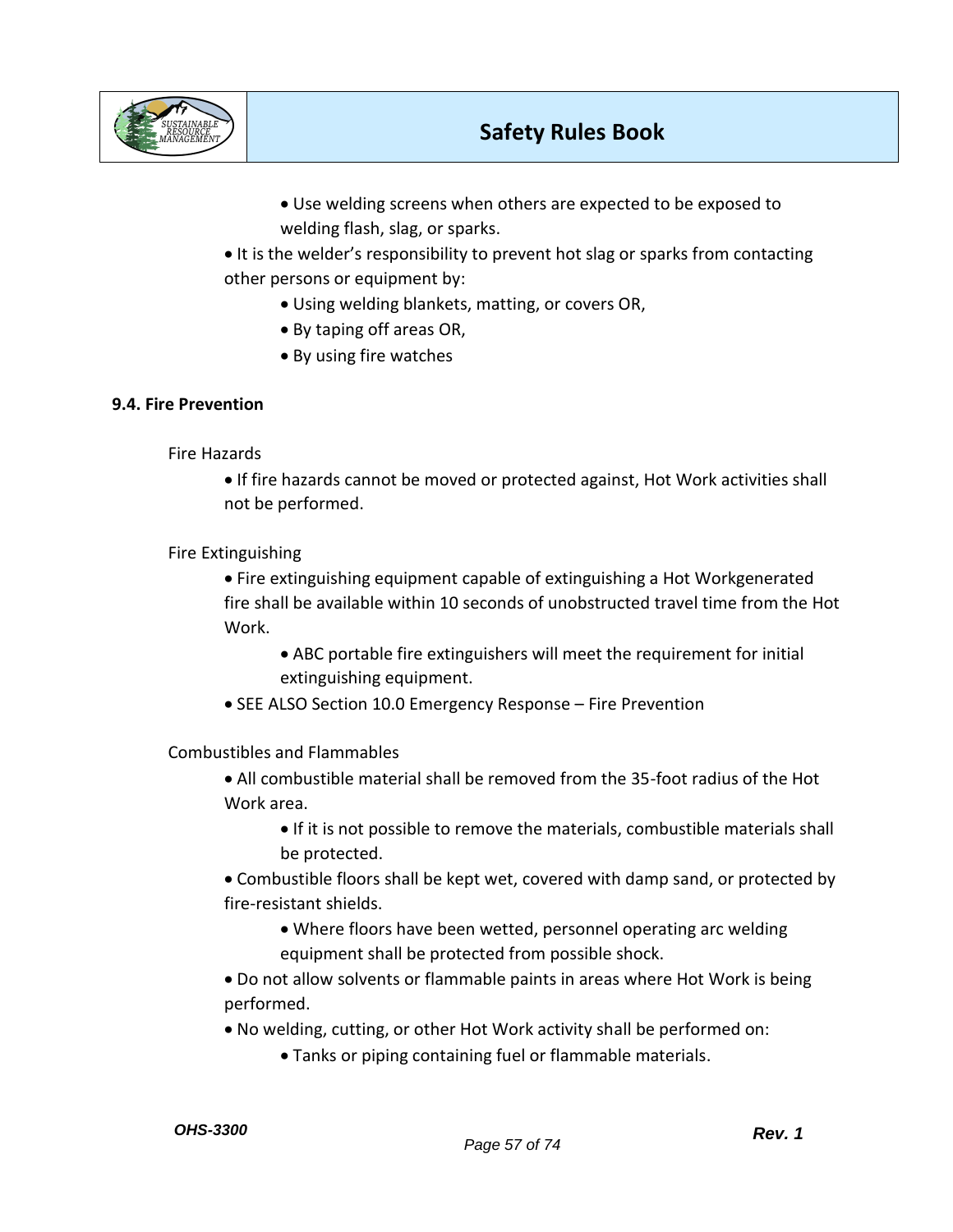

• Materials, containers, tanks, piping, or other vessels that might produce flammable or toxic vapors when subjected to heat until thoroughly drained and/or cleaned.

• Some substances which might produce flammable or toxic vapors include:

- Flammable or combustible liquids
- Degreasing and cleaning solvents
- Vapors
- Dusts
- Preservative coatings

• Any pipelines that contain flammable or combustible materials connected to containers, tanks, or other vessels shall be disconnected or blanked before beginning Hot Work on the containers, tanks, or other vessels.

## Spark Control

• Grate surfaces or openings which could allow cutting and welding sparks or spatter to drop onto lower levels shall be covered with fireresistant material whenever possible.

- If covering is not possible,
	- Tape off areas below OR,
	- Use fire watches.

## **9.5. Fire Watch**

Performance of Fire Watch Duties

- Persons performing fire watch duties shall:
	- Know and understand the communication method to be used for reporting a fire.

• Not perform other tasks that will interfere with the primary duty to monitor for fires.

- When necessary, warn others of Hot Work activities and prevent unauthorized entry into Hot Work areas.
- Once the work is completed remain in the area for the duration of time specified on the Hot Work Permit (1-Hr.) and carefully inspect the work and the adjacent areas for smoldering fires.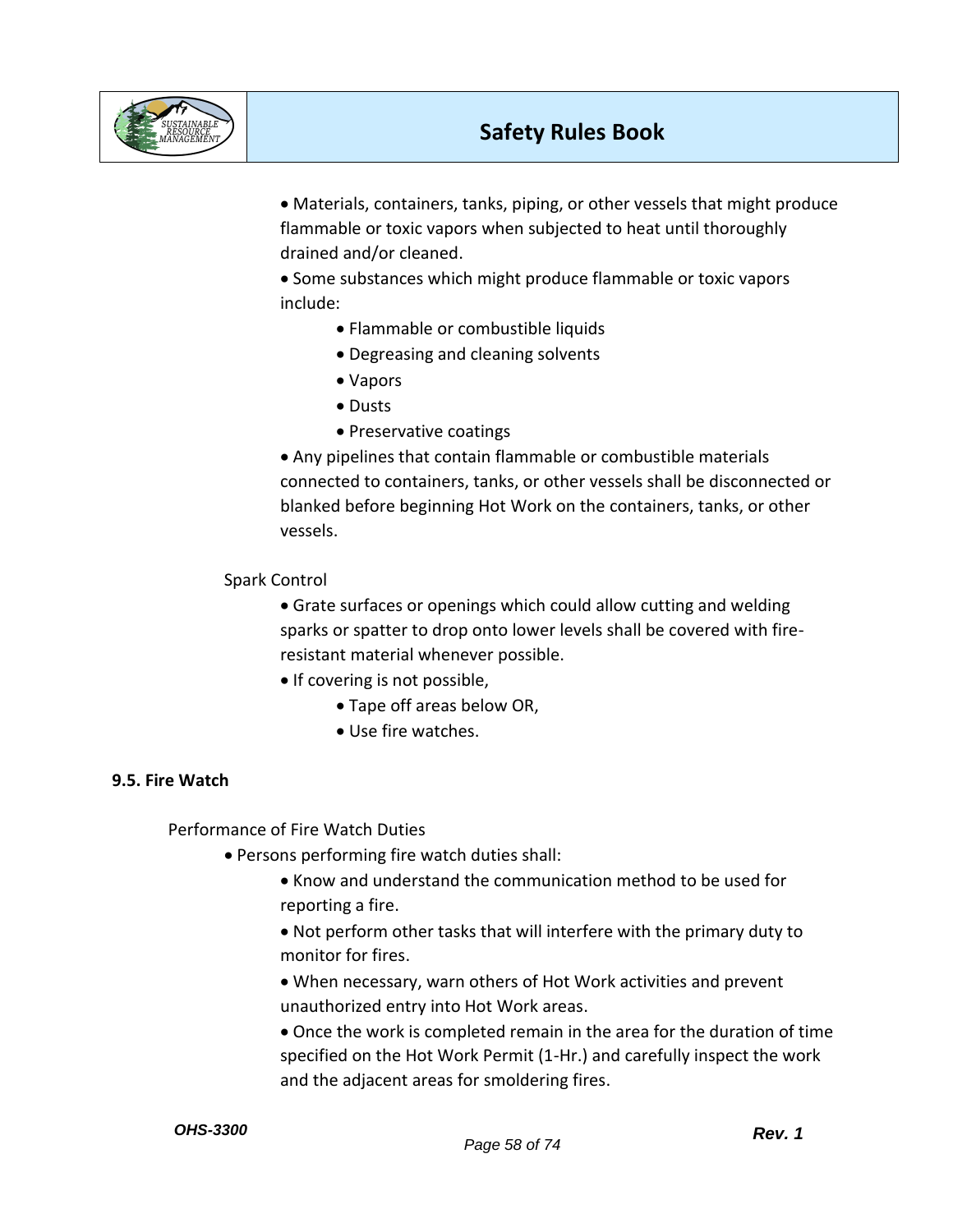

• Hot Work in High Challenge Areas shall be monitored for an additional three hours after the 1-Hr. Fire Watch.

• Have fire-extinguishing equipment capable of extinguishing a Hot Workgenerated fire available within 10 seconds of unobstructed travel time from the fire watch location.

## **9.6. Hot Work in Confined Spaces**

Use mechanical ventilation to prevent the accumulation of dust, fumes, and vapors.

Use respiratory protection as instructed where mechanical ventilation is not adequate.

Do not locate welding machines and cylinders or manifolds containing oxygen or acetylene or other fuel gases in confined spaces.

Secure equipment on wheels, such as bottle carts and welding machines, to prevent accidental movement.

Take the following precautions when welding or cutting is to be suspended for any substantial period of time, such as overnight:

- Remove electrodes from their holders and place holders so that accidental contact with conductive surfaces cannot occur.
- Shut down welding machines.
- Close torch valves and positively shut off the gas supply at some point outside the confined space.

## **9.7. Gas Welding and Cutting**

**Cylinders** 

- Observe these safety rules for handling cylinders:
	- Keep gas cylinders upright and secured from falling at all times.
	- If you suspect a cylinder is leaking, immediately contact your supervisor.

• Never attempt to repair defective cylinders or valves. Return them to the supplier for repairs.

- Never use oxygen for ventilation, cooling, or cleaning purposes.
- Do not allow a cylinder to become part of an electrical circuit.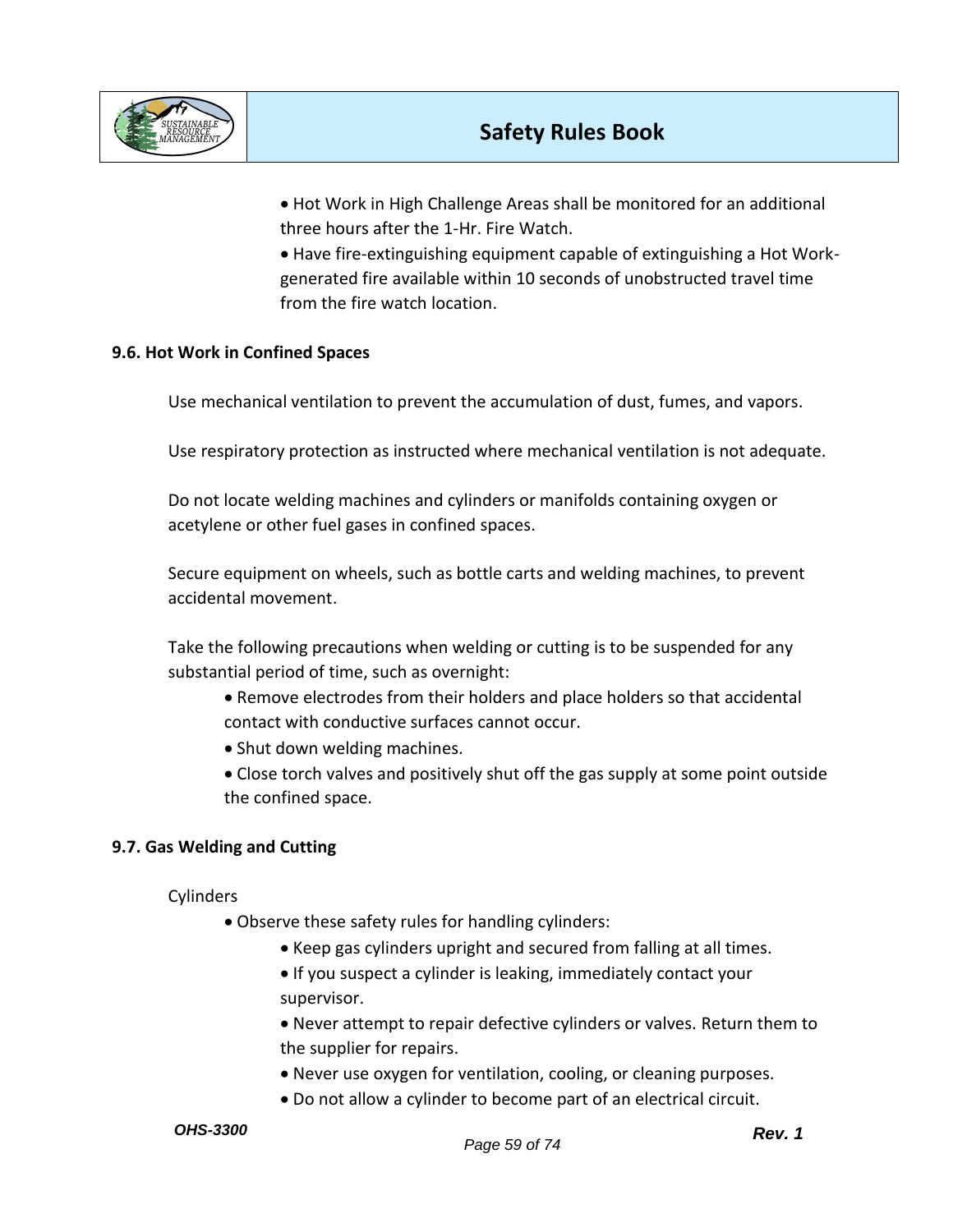

• Keep greasy material (hands, gloves, or rags) away from oxygen cylinders and equipment.

• Keep a valve wrench, key, or hand wheel on the cylinder shut-off valve when the cylinder is in use.

- Never hammer a valve open or to close it. Use only hand pressure.
- Do not mix gases in a cylinder or attempt to refill a cylinder.
- When lifting or hoisting a cylinder, follow these rules:

• To hoist a cylinder, use a cylinder sling or speciallydesigned hoisting cradle.

- Never use regular slings, chain, or rope to hoist cylinders.
- Hoist the cylinder in an upright position with the cap in place and attach a guideline for control.
- Never lift or carry cylinders by valves or caps.
- When transporting cylinders, follow these rules:
	- Use cylinder carts to manually transport cylinders whenever possible.
	- Unless carried in a truck or cart designed to transport cylinders, regulators shall be removed and caps installed before moving cylinders.
	- Do not place or transport any cylinder in a passengercarrying compartment of a vehicle.
	- Gas cylinders may be rolled on their bottom edge but never dragged.
	- When storing gas cylinders, follow these rules:
		- Do not permit smoking or open flame where cylinders are stored.
		- Store cylinders only in designated storage areas in an upright and secured position with caps in place.
		- Segregate cylinders containing similar gases into groups and do not place them with other cylinders containing different gases.
			- Further segregate gases into "full" and "empty" groups.
		- Keep stored oxygen cylinders separated from fuel-gas cylinders or combustible materials (especially oil or grease) by a minimum distance of 20 feet or by a noncombustible barrier at least 5 feet high having a fire-resistance rating of at least 1/2 hour.

### Regulators

• Do not use a leaky or creeping regulator.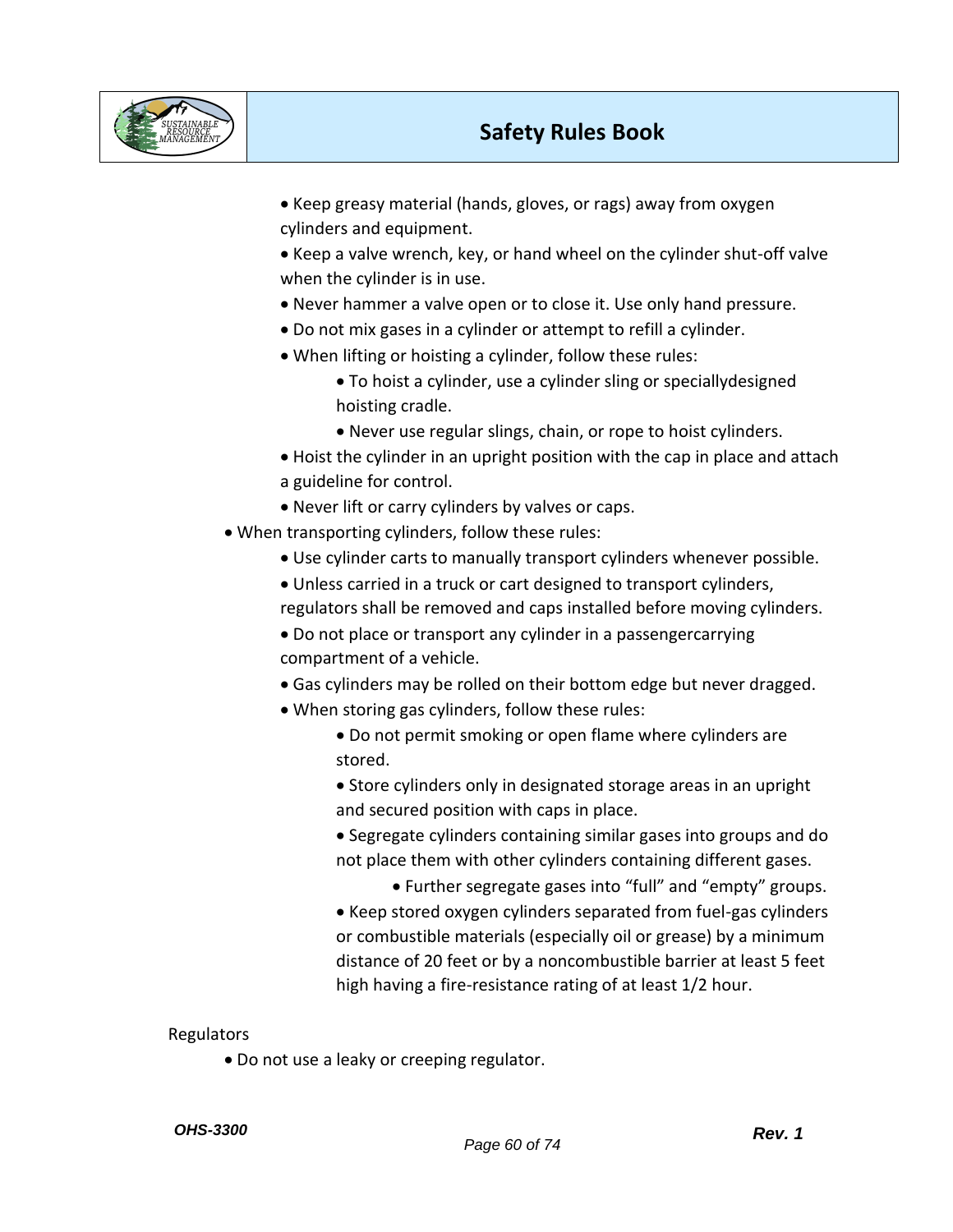

• Use pressure-reducing regulators only for the gas for which they were designed.

• Adjust acetylene regulators so that they will not permit discharges greater than 15 pounds per square inch by gauge (psig).

• Close the cylinder valve and allow the gas to be released from the regulator before the regulator is removed from the cylinder.

Hoses

- Protect and maintain hoses as follows:
	- Do not repair a defective hose by taping or other temporary measures.
	- Do not kink hoses or allow them to become kinked.
	- When hoses are used between elevations, secure them in such a manner as to relieve weight and strain on the hose and fittings.

### Torches

- Check torch valves for leaks prior to use.
- Use only friction lighters to light torches.
	- Never use matches, cigarette lighters, or other heat sources to light torches.
- Handle lighted torches with great care:
	- Do not hold a lighted torch when climbing ladders.
	- Do not pass a lighted torch from one person to another.
	- Never lay a burning torch down.
	- **NEVER** leave a burning torch unattended.

• At the end of the job or the end of the work shift, close torch valves and shut gas supplies off at the cylinder.

• Preventing Reverse Flow and Flashback DO NOT use torch sets unless combination reverse-flow check valves/flashback arrestors are installed on BOTH fuel gas and oxygen lines at the torch AND regulators.

### **9.8. Electric Arc Welding and Cutting**

### Grounding

• Frames of arc welding and cutting machines shall be grounded either through a third wire in the cable containing the circuit conductor or through a separate wire which is grounded at the source of the current.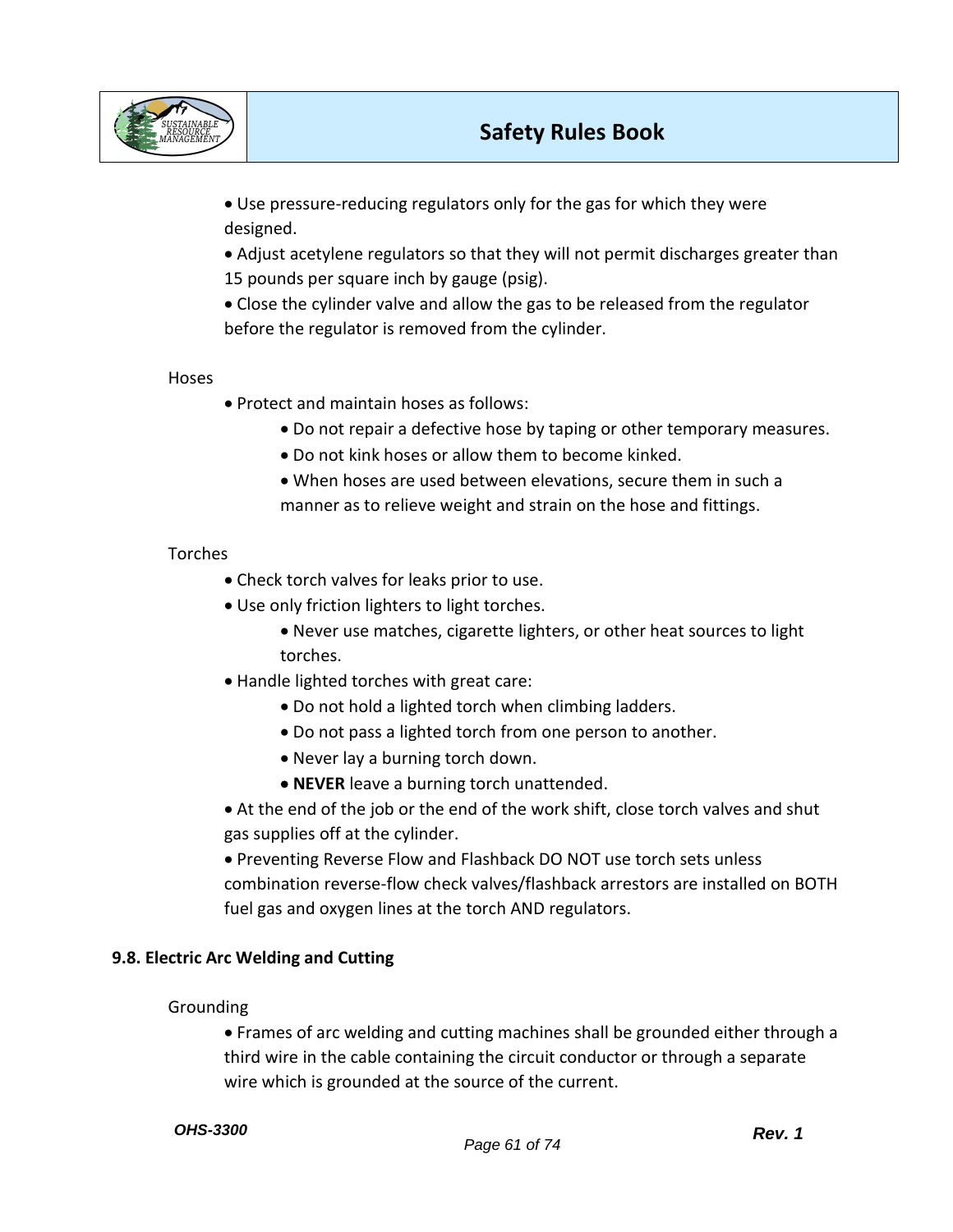

• Do not allow welding current to pass through pipelines containing flammable gases or liquids, electrical conduits, chains, wire rope, cranes, hoists, compressed gas cylinders, or machine bearings.

• Do not connect a ground cable to any type of piping unless you are welding on the piping and the piping has been isolated and purged of all flammable materials.

• 480-volt extension cords used to supply power to welding machines shall be protected by use of a GFCI or shall have a current assured equipment grounding conductor successful test verification color-code attached.

| <b>Assured Equipment Grounding Conductor Test Color Codes</b> |  |                                     |  |
|---------------------------------------------------------------|--|-------------------------------------|--|
| White - Winter (Jan. $1 -$ Mar. 31)                           |  | Green - Spring (Apr. $1 -$ Jun. 30) |  |
| Red - Summer (Jul. 1 – Sept. 31)                              |  | Orange - Fall (Oct. 1 – Dec. 31)    |  |

Welding Cables

- Do not coil or loop welding electrode cable around parts of your body.
- Inspect work and electrode lead cables for wear and damage before each use.
- Do not use cables with deep cuts, cracks, or exposed conductors, or connectors with damaged insulation until they are repaired.
- Use only insulated locking connections when welding cable extensions are required.

• Do not use welding cables with repair splices within 10 feet of the electrode holder.

Electrodes and Holders

• Use only manufactured electrode holders with insulated jaws.

Welding Operations

- Do not stand in water while welding.
- Do not use wet welding machines—report the condition to your supervisor.
- When welding machines are in a group or are remote from the work, each welder shall provide a positive method of identifying their machine.
- Except in an emergency, no one shall adjust or tamper with the controls of a welder's equipment without permission of the welder.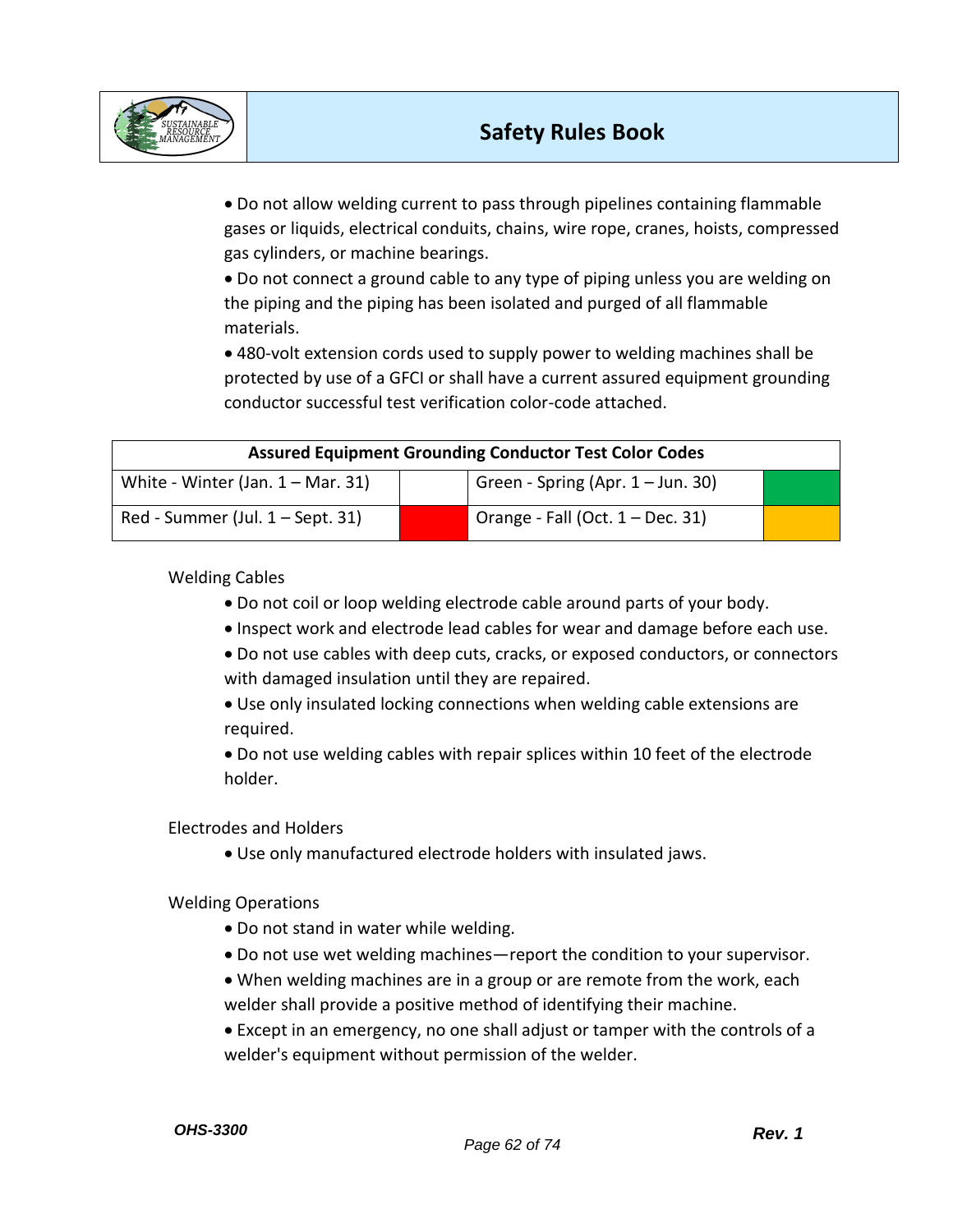

• When electrode holders are to be left unattended, the electrodes shall be removed and the holders shall be so placed or protected that they cannot make electrical contact with persons or conductive objects.

• Do not cool energized electrode holders in water.

## **10.0 EMERGENCY RESPONSE**

### **10.1. General Emergency Response**

Follow the emergency plan requirements and any instructions given to you by your supervisor or the Control Room.

Report the nature and extent of any emergency incidents to your supervisor immediately.

- Route calls for outside emergency service through the plant Control Room.
- Do not call 911 without authorization.

During evacuations, proceed directly to your assigned assembly point and report to your emergency contact.

Do not make statements or provide information regarding an emergency situation to the media or other agencies.

• Direct all questions to the Plant Manager.

### 10.2. Fire Prevention

Smoking is prohibited at all times on Company property with the exception of outside designated smoking areas.

Ignition sources, such as smoking, open flame, sparks, etc., shall specifically not be allowed in fuel storage areas, particularly in wood storage areas.

Open burning is not permitted without authorization.

Keep areas around buildings, structures, and equipment free of combustible fire hazards.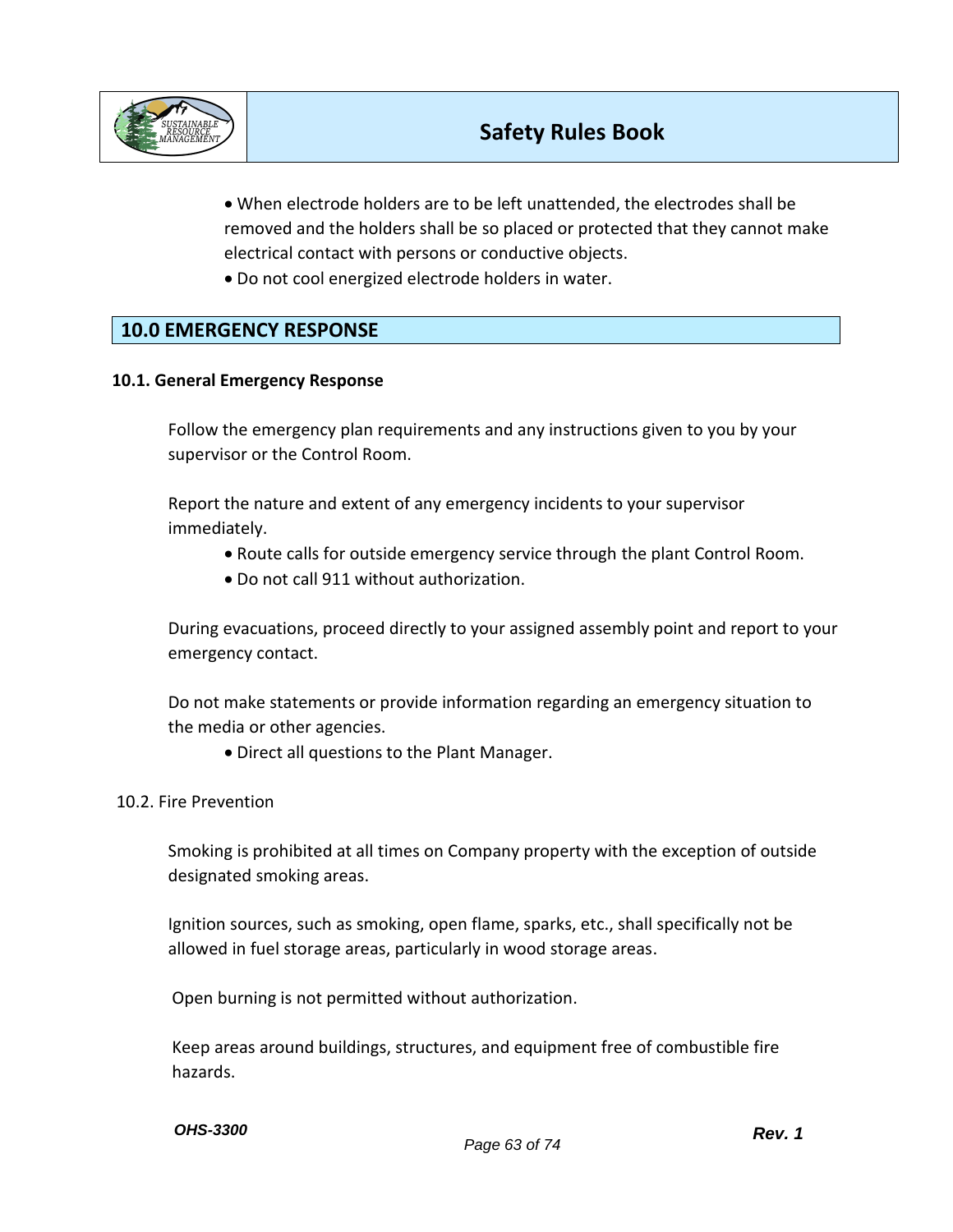

DO NOT fill portable fuel containers while they are in a vehicle cab or bed to prevent possible static charge. Proceed as indicated below:

- Stop the engine.
- Take containers from cab or bed and place on ground. Do not smoke or allow any open flames—turn off batterypowered equipment like cell phones, two-way radios, and pagers if fueling gasoline.
- Make sure the safety can spout or hose nozzle touches the side of the tank opening to prevent static electricity discharge.
- Do not leave a fueling hose unattended when fueling.
- Be careful to avoid spills. If a leak or spill occurs, report it immediately.

Store flammable liquids, such as gasoline, in approved red, metal safety containers, clearly marked and equipped with a flash arrestor.

- When dispensing flammable liquids, ground and bond all containers.
- Flammable liquids stored inside shall be kept in cabinets or rooms designed for that purpose.
- Do not place or store flammable material where it could be ignited by malfunctioning electrical equipment.

Store combustible liquids, such as fuel oil or kerosene, in approved safety containers that are clearly marked.

• Combustible liquids stored inside shall be kept in cabinets or rooms designed for that purpose.

Do not block access to fire hydrants, fire extinguishers, alarm boxes, and other fireprotection devices.

• Do not park vehicles within 25 feet of fire hydrants.

Attempt to extinguish a fire only if:

- You have first reported the fire.
- You are properly trained, authorized, and equipped.
- It can be done without endangering yourself.

Never use water to extinguish fires on energized lines or equipment.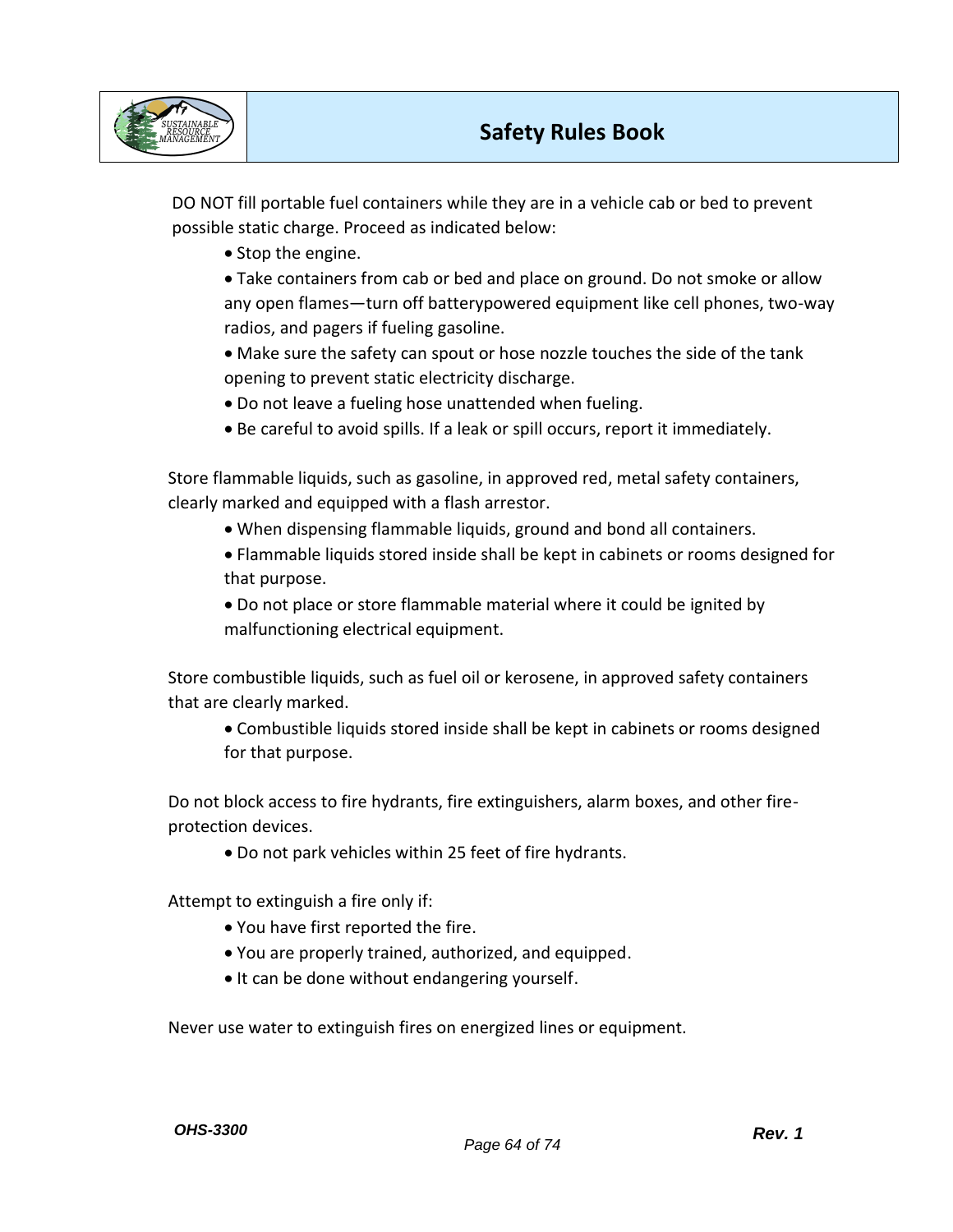

### **10.3. Bloodborne Pathogens**

Treat all human body fluids as if known to be infectious.

At a minimum, use safety glasses, chemical resistant gloves, and protective masks as protection against contamination by bodily fluids.

Report to your supervisor all skin, eye, nose, and throat contacts with bodily fluids as well as any cuts and punctures caused by objects suspected of being contaminated with human bodily fluids.

Using a disinfectant, decontaminate all surfaces that are contaminated with human body fluids.

### **10.4. Environmental Safety**

In compliance with the Company's environmental protection policy, take measures to prevent:

- Spills of oil or other material
- Discharge of contaminants to sewers, waterways, or the ground
	- Do not release chemicals, oils, fuels, solvents, etc. into plant drains, sinks, or sewers.
- Uncontrolled emissions, releases, or unauthorized burning

If you observe a leak or spill of any quantity, immediately notify the Control Room.

Do not respond to spills unless you are trained and authorized by your supervisor to respond.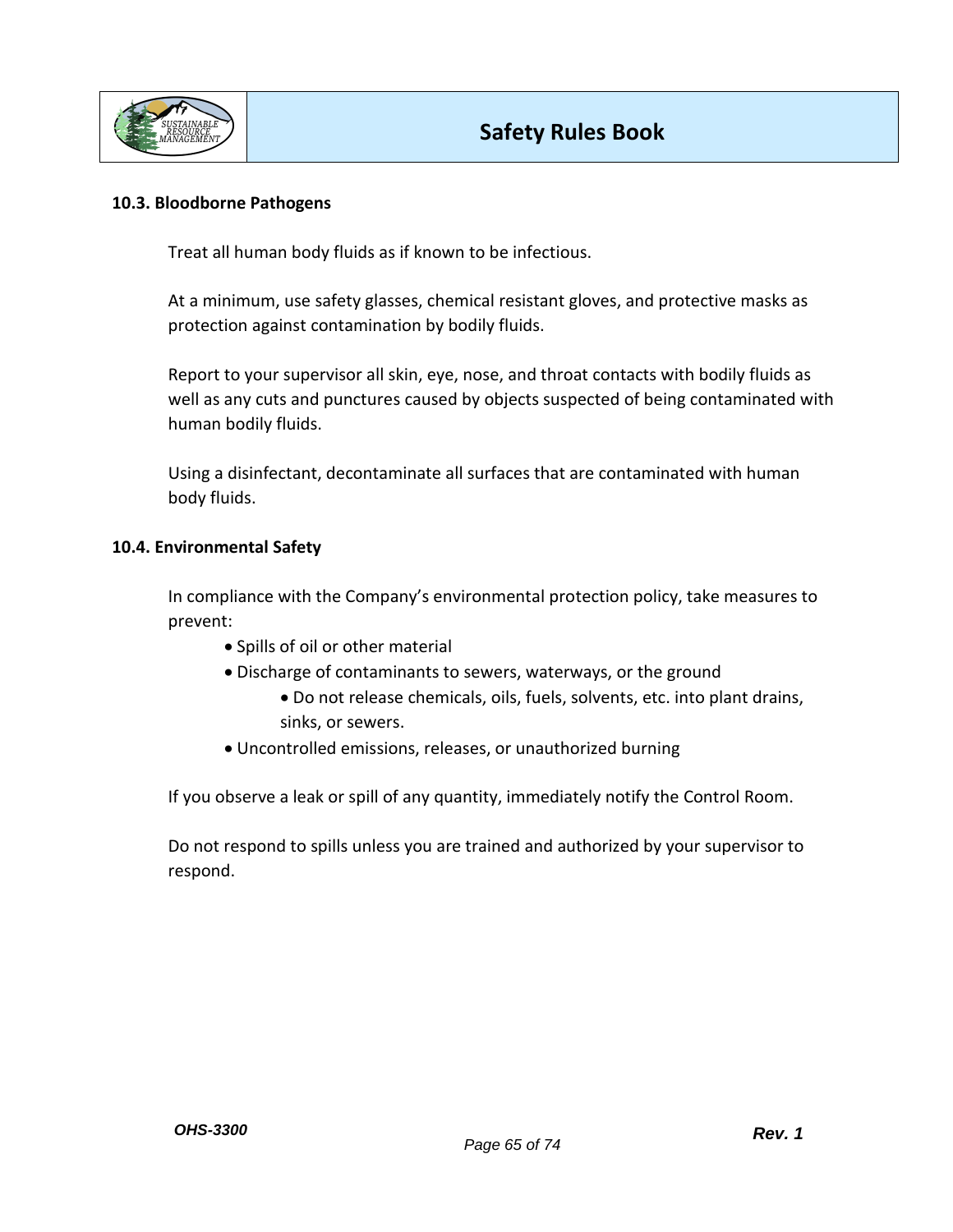

## **11.0 High-Risk Rules**

Working safely and maintaining a safe and healthy workplace is a condition of employment and is not negotiable. Each employee is responsible for performing work in accordance with all Company safety rules and requirements, as described in the Shasta - SRM Employee Handbook, the Safety Rules Book, and facility specific rules. The following selected High-Risk Rules address situations that present a significantly higher potential to result in severe safety consequences to individuals and fellow employees if they are not followed. Violation of a High-Risk Rule will be addressed in accordance with Shasta – SRM's Progressive Discipline Policy.

**1. Always Lock Out and verify zero energy state in accordance with facility procedures before working on any equipment or removing or replacing guards. Do not initial or sign a tag or permit without performing the required verifications.** 

**2. Do not enter a confined space unless a Confined Space Permit is posted at the entrance of the confined space and an Attendant is in place, or the space has been posted as a Non-Permit Required Confined Space.** 

**3. Do not at any time position yourself under loads that are solely suspended from cranes, hoists or other lifting equipment, or lift loads over persons that are not provided with overhead protection.** 

**4. Do not stand on or walk across an operating conveyor or screw auger, or directly contact any moving equipment with any part of your body at any time.** 

**5. Only a Qualified Electrical Person (QEP) is permitted to work on electrical equipment or circuits greater than 50 volts.** 

**6. Unless otherwise instructed by Shasta - SRM Supervision, always wear a full body harness and lanyard attached to an approved anchorage point, when positioned more than 4 feet above a lower level and exposed to a fall hazard – unprotected sides or edges, unprotected floor holes, or unprotected wall openings.** 

**It is a violation of these High-Risk Rules to assign someone to perform work that violates a High-Risk Rule.**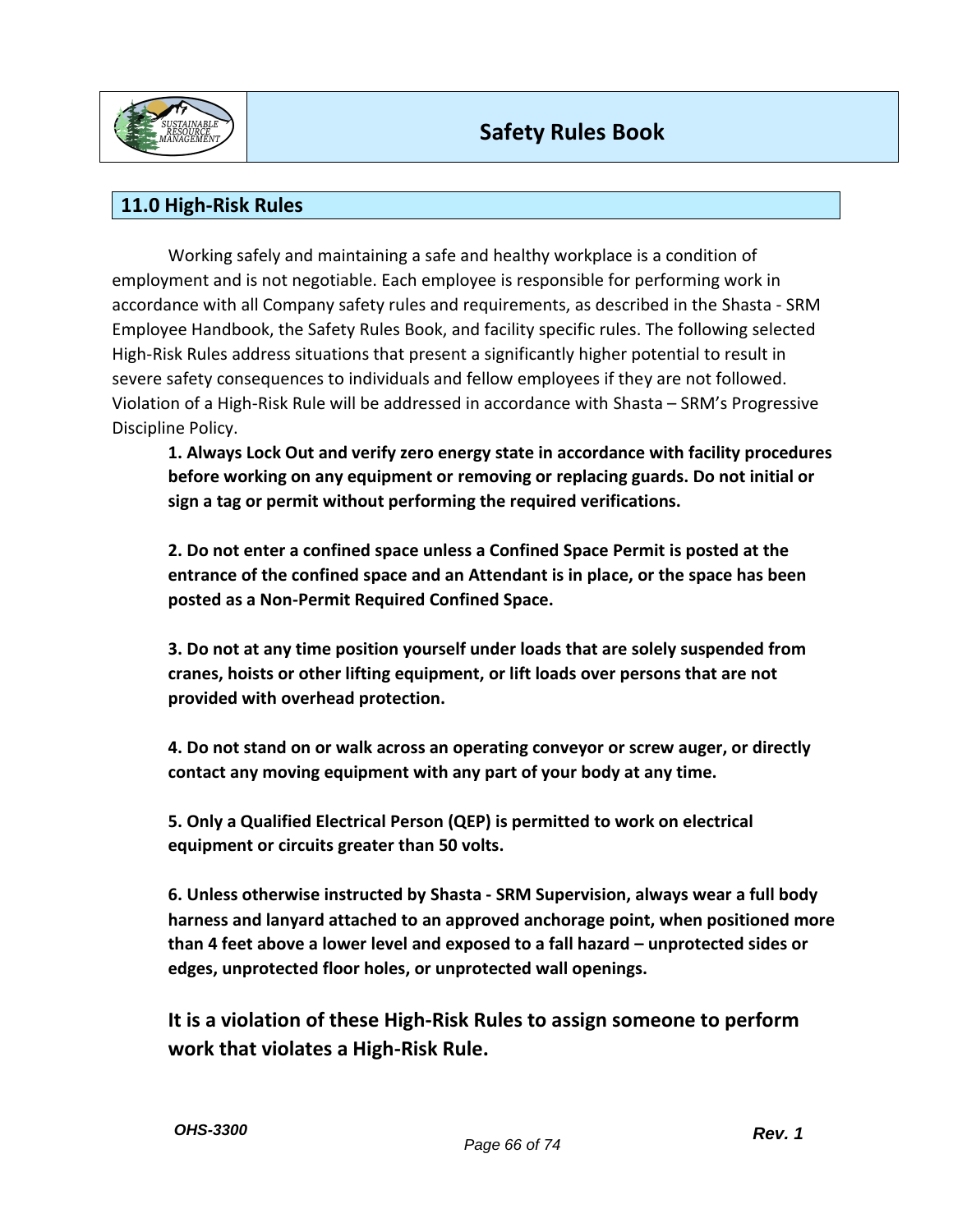

## **12.0 Definitions / Acronyms**

• **ANSI:** American National Standards Institute

• **Approved Anchorage Point:** A secure point of attachment for a personal fall protection lifeline or lanyard, independent of the means of supporting or suspending a person, approved for use by supervision.

• **Assured Equipment Grounding Conductor Test Program:** A testing and identification program used where ground fault circuit interrupters are not available or are not able to be used. Cord sets, receptacles which are not part of the permanent wiring of a structure, and cord and plug connected equipment required to be grounded are tested quarterly for continuity, correct attachment and effective ground. A quarterly color code is attached as verification of successful testing.

• **Authorized or Authorized Work:** Performed with Shasta - SRM supervisory approval by trained persons.

• **Ash Loading / Unloading Area:** Area used for loading or unloading of ash.

• **Breaker:** An electrical circuit breaker.

• **Breaker (or Switch) Closed:** A breaker or switch position that will allow the flow of electricity.

• **Breaker (or Switch) Open:** A breaker or switch position that will prohibit the flow of electricity.

• **Buddy System:** A safe work practice that requires two or more persons when performing a potentially hazardous or physically demanding task.

• **CEMS:** Continuous Emissions Monitoring System

• **Circle-for-Safety:** An informal pre-operational walk-around inspection, particularly for Company vehicles—trucks, pickups, SUVs, and cars to observe general safety conditions.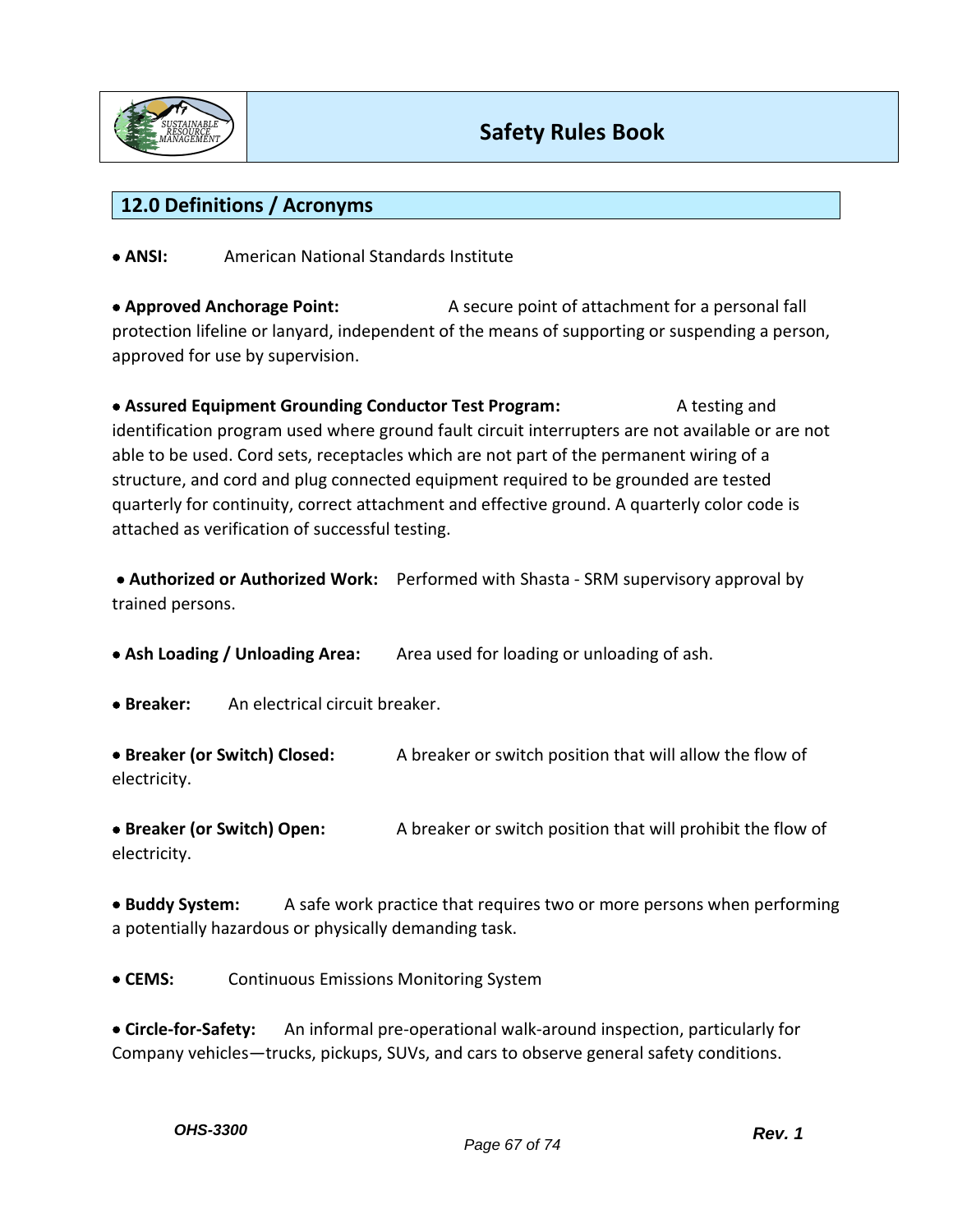

• **Company:** Shasta - SRM

• **Conductive:** Readily able to transfer or carry electrical energy.

• **Deceleration Device:** Any mechanism, such as a rope grab, rip-stitch lanyard, specially woven lanyard, tearing or deforming lanyards, automatic self-retracting lifelines/lanyards, etc., which serves to substantially dissipate or limit the energy imposed on a person during fall arrest.

• **Designated Area:** A distinct portion of a walking-working surface delineated by a perimeter warning line in which temporary work may be performed without additional fall protection. A "Designated Area" for fall protection purposes may be used under the following provisions: - Employees remain within the designated area while work operations are underway; - The work be of a temporary nature, such as maintenance on roof-top equipment; - Established only on surfaces that have a slope from the horizontal of 10 degrees or less (or slope of 4 in 12 or less); - The perimeter of the designated area be delineated with a line consisting of a rope, wire, or chain attached to stanchions in accordance with the following: - Stanchions must be capable of resisting, without tipping over, a force of at least 16 pounds applied horizontally against the stanchion. The force must be applied 30 inches above the work surface and perpendicular to the designated area perimeter, and in the direction of the unprotected side or edge; o The line must have a minimum breaking or tensile strength of 500 pounds. o The line must be attached at each stanchion in such a way that pulling on one section of the line between stanchions will not result in slack being taken up in adjacent sections before the stanchion tips over; o The line must be installed in such a manner that its lowest point (including sag) is no less than 34 inches (86 cm) or more than 39 inches (99 cm) from the walking-working surface; and o The line forming the designated area must be clearly visible from any unobstructed location within the designated area up to 25 feet (7.6 m) away, or at the maximum distance a worker may be positioned away from the line, whichever is less. - Stanchions must be erected as close to the work area as is permitted by the task. - The perimeter of the designated area must be erected at least 6 feet (1.8 m) from the unprotected side or edge. (When mobile mechanical equipment is being used, the line must be erected not less than 6 feet (1.8 m) from the unprotected side or edge which is parallel to the direction of mechanical equipment operation, and not less than 10 feet (3 m) from the unprotected side or edge which is perpendicular to the direction of mechanical equipment operation.) - Access to the designated area must be by a clear path, formed by two lines, attached to stanchions that meet the strength, height, and visibility requirements noted above.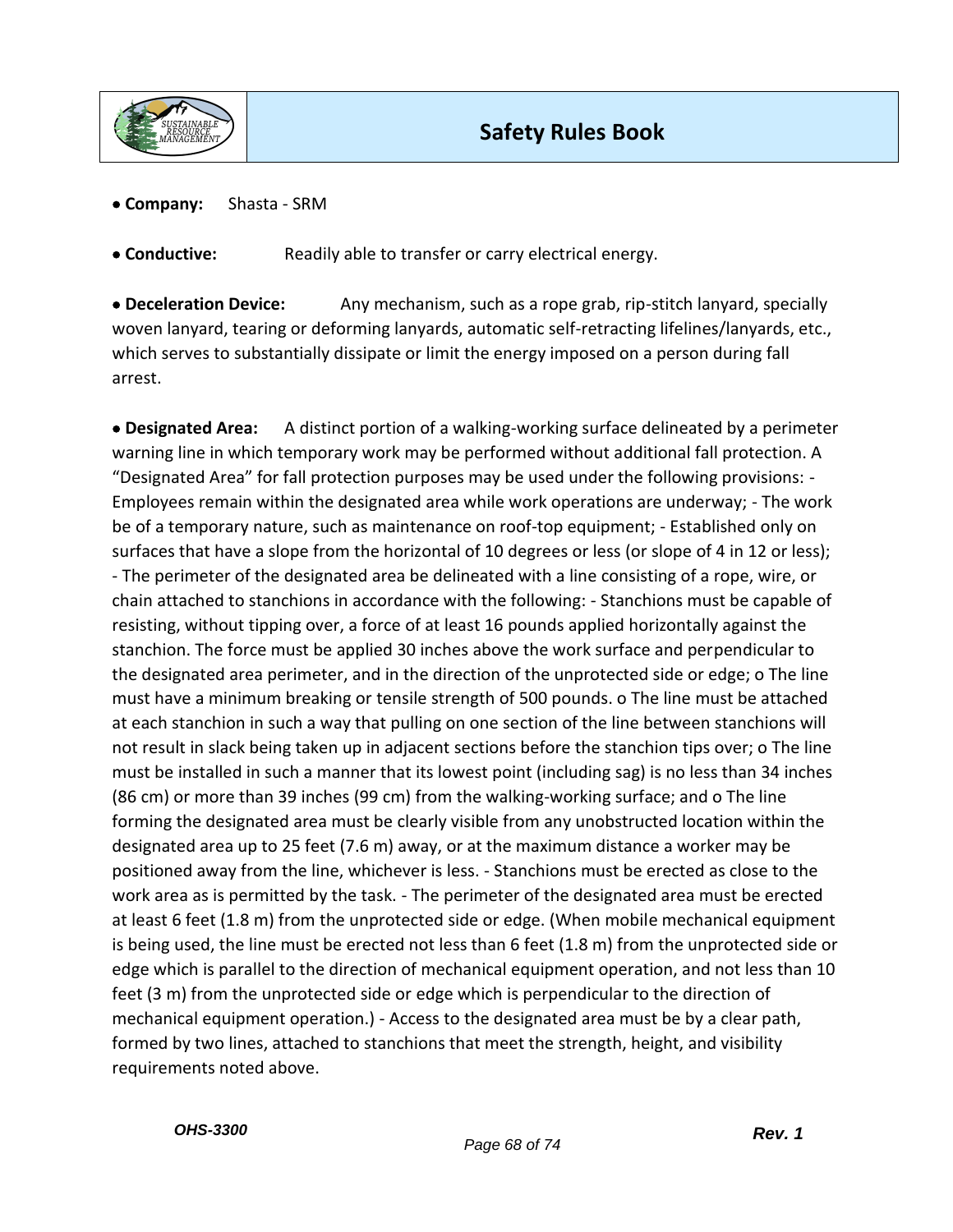

• **Energized:** Carrying electricity or connected to a source of electrical energy. • **Energy Control Procedure (ECP):** A procedure for the control of hazardous energy for specific plant equipment or systems. The ECP contains detailed instructions for shutdown, isolating, dissipation of energy, locking/tagging, verification of zero-energy state and restoring equipment to service.

• **Energized Electrical Work Permit**: A permit that must be approved before work can begin on energized electrical equipment for purposes other than testing or troubleshooting. The permit describes the justification of why the circuit/equipment cannot be de-energized or the work deferred until the next scheduled outage and includes safety procedures, safe work practices and PPE that will be used to safely perform the work.

• **Electrical-Qualified Person**: A person, authorized by plant management, who is knowledgeable in the construction, operations, and maintenance of electric power generation and transmission equipment as well as with the associated hazards. Also known as a "Qualified Electrical Person" (QEP). An Electrical-Qualified Person must be able to: - Distinguish exposed energized parts from other parts of electric equipment - Determine the nominal voltage of exposed energized parts - Determine the minimum approach distances corresponding to the voltages to which the ElectricalQualified Person will be exposed - Properly use special precautionary techniques, personal protective equipment, insulating and shielding materials, and insulated tools for working on or near exposed energized parts of electric equipment

• **ESP:** Electro-Static Precipitator – An air pollution control device that uses high voltage DC current to remove particulate from flue gas.

• **Fall Hazard (to a lower level):** A person positioned more than 4 feet above a lower level and exposed to:

• Unprotected sides and edges: Any side or edge of a surface (except at entrances to points of access such as stairways and ladders) where there is no wall or guardrail system or warning line system OR,

• Unprotected floor holes: An opening measuring 2inches or more in its least dimension, in a floor, roof, or other walking-working surface through which persons may fall that is not protected by a guardrail system or rated cover, Note: Does not apply to floor holes less than one foot in their least dimension provided for passage of machinery, piping, or other equipment that may expand, contract, vibrate, etc. when guarded by a toe-board or equivalent means, OR,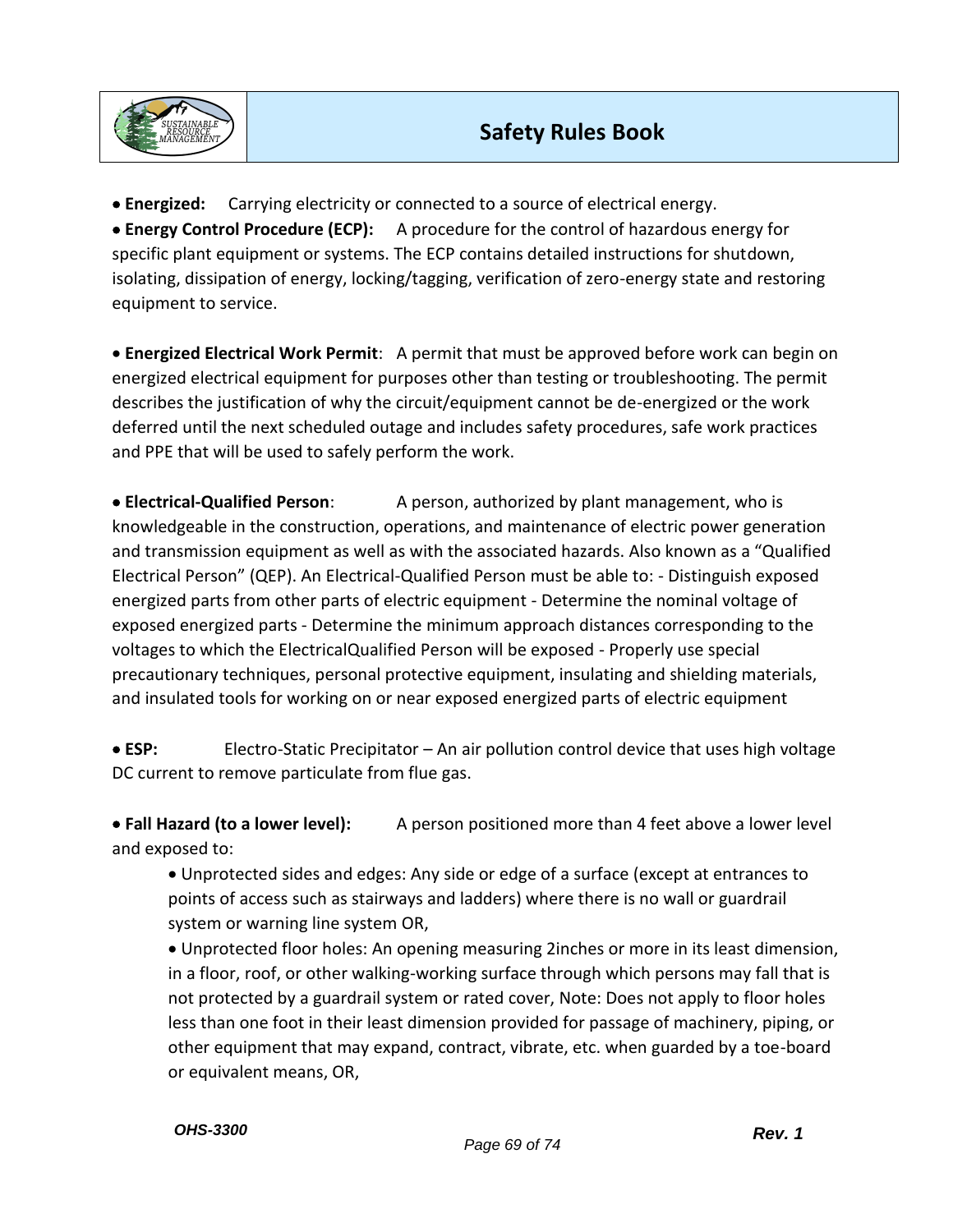

• Unprotected wall openings: An opening at least 30 inches high and 18 inches wide through which persons may fall that is not protected by a guardrail system or rated cover

• **Fall Protection:** A guardrail system, floor or wall opening covers, a safety net, or personal fall arrest system. Note: A "Designated Area" may be used for temporary work where other fall protection systems are not practical. See definition for specific requirements.

• **Fuel Yard:** Area used for loading, unloading, stockpiling, or handling fuel, such as wood chips.

• **Grounded:** Connected to earth or to some conducting body that serves in place of the earth so that electricity may safely pass through.

• **Guardrail System:** A fall protection system which consists of a top rail 42 (up to +3 inches) high, a toe board 4 inches high, and a mid-rail located between the top rail and toe-board. A guardrail system must be capable of withstanding a force of 200 pounds in any outward or downward direction. For excavations, an earthen barricade at least 42 high will provide equivalent protection.

• **Hazardous Chemical:** Any chemical that is a physical hazard or a health hazard. All hazardous chemicals must have a corresponding SDS.

• **High Wind:** A wind of such velocity that could cause a person to be exposed to being blown from elevated locations, or that could cause an employee or material handling equipment to lose control of material being handled, or that could expose a person or equipment to other hazards. Winds exceeding 40 miles per hour or 30 miles per hour if material handling is involved are normally considered as "high winds" unless precautions are taken to protect persons from the hazardous effects of the wind.

• **High Temperature Task:** Work that exposes employees to ambient or surface temperatures > to 120 deg. F, requiring the use of specified thermal protective PPE and apparel.

• **High Voltage:** Voltages at 600 volts and above. (Cal/OSHA defined)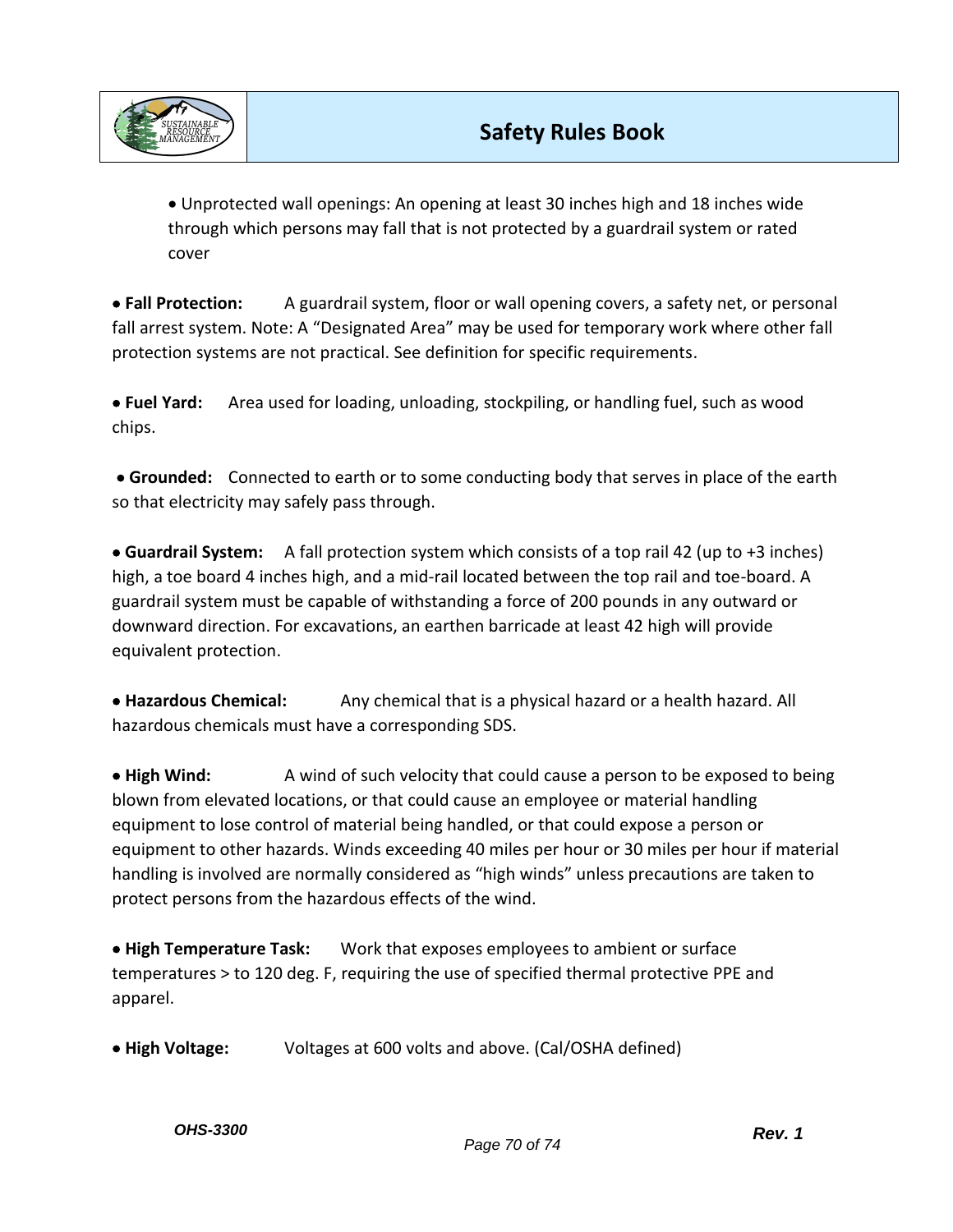

• **Hot Work:** The performance of welding, cutting, brazing, heating, grinding, or similar operations involving open flames, high temperatures, or sparks.

• **ID Fan:** Induced Draft Fan. A fan, usually located near the stack, used to maintain a negative pressure on balanced-draft boilers.

• **Incident:** An unplanned event that interrupts the normal progress of an activity being performed by employees, contractors, or vendors and results, or has the potential to result in injury, illness, or equipment damage. ALL workplace injuries and illnesses, near misses, equipment damage, or vehicular accidents are considered incidents.

• **Insulated:** Reducing or preventing the transmission of heat, sound, or electricity.

• **IR:** Infra-Red

• **Job Hazard Analysis (JHA):** An analysis of each step of a job task performed in order to identify potential risks and specifying preventive measures, including safety and energy control procedures and personal protective equipment (PPE).

• **Job Safety Briefing:** Job-specific safety planning sessions performed by the employee and/or the Supervisor/lead (depending on the job hazards and frequency) prior to performing a task, where detailed hazards and hazard elimination or control methods that will be used to safely perform the work are communicated. If the jobs to be performed during the shift are repetitive and similar, a Pre-Shift Safety Briefing at the beginning of the shift that covers the hazards, and the corresponding hazard elimination and control methods is sufficient to fulfill this requirement.

• **Lockout/Tagout (LOTO) or Lockout:** The placement of a lockout and/or tagout device on an energy-isolating device, in accordance with an established procedure, ensuring that the energyisolating device and the equipment being controlled cannot be operated until the lockout device is removed. See Also Lockout-Affected Employee and LockoutAuthorized Employee.

• **Lockout-Affected Employee:** An employee whose job requires operating or using a machine on which servicing, or maintenance is being performed under Lockout/Tagout or whose job requires working in an area in which servicing, or maintenance is being performed. In most cases, the Affected Employees are the on-shift operators.

*OHS-3300*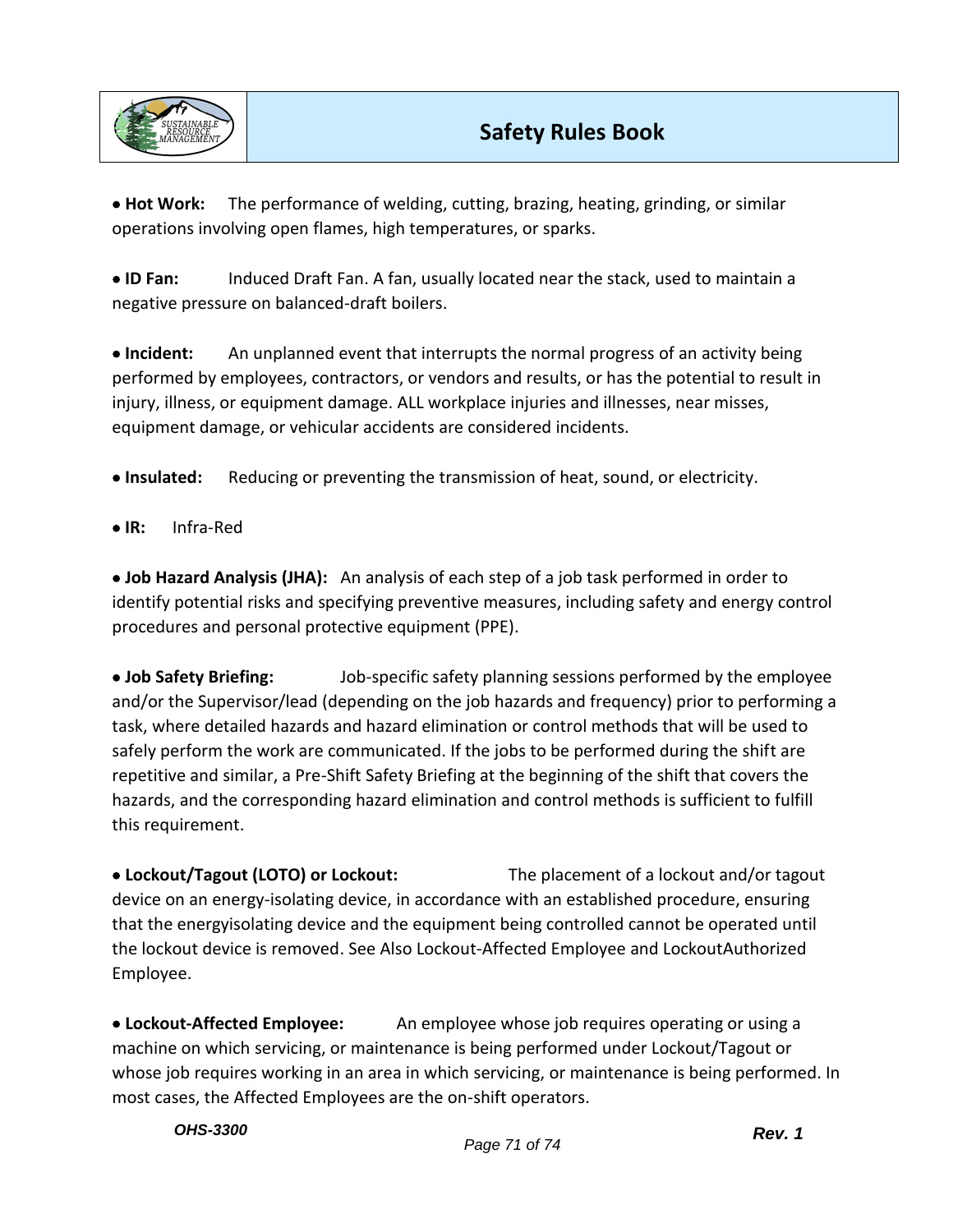

• **Lockout-Authorized Employee:** An employee trained to lock out or tag out machines or equipment in order to perform servicing or maintenance on that equipment, including lubrication, cleaning/unjamming, or making adjustments.

• **Non-Conductive:** Not readily able to transfer or carry electrical energy.

• **Pre-Shift Safety Briefing:** Safety meetings performed by the Supervisor/lead as early in the work shift as possible (preferably within the first hour), and prior to the start of any work with hazardous exposures, where general hazards and hazard elimination or control methods that will be used to safely perform work are communicated. The briefing can be conducted on an individual work-group basis, or jointly with all on-shift employees.

## • **PM:** Preventive Maintenance

• **Primary Eye Protection:** Safety glasses with permanently attached side-shields or impactresistant goggles. Note: A full--face respirator with an impact-resistant lens offers equivalent protection as goggles.

• **Permit-Required Confined Space (PRCS):** A confined space that requires a permit for entry, because the space contains, or has a potential to contain, a hazardous atmosphere OR which contains a material that has a potential for engulfing an entrant OR has an internal configuration such that an entrant could be trapped or asphyxiated by inwardly converging walls or by a floor which slopes downward and tapers to a smaller cross-section, OR contains any other recognized potentially-serious safety or health hazard to the person entering (entrant). See Also PRCS Attendant and PRCS Entrant.

• **PRCS Attendant:** An employee trained and authorized to remain outside the entrance of a Permit-Required Confined Space to maintain a log of entrants, monitor conditions in the space, maintain communications with entrants, and order evacuation of the space if a hazardous situation develops.

• **PRCS Entrant:** An employee trained and authorized to enter a PermitRequired Confined Space.

• **Personal Fall Protection:** Equipment worn to arrest a fall from a working level consisting of a full body harness and lanyard or deceleration device connected to an approved anchorage point.

*OHS-3300*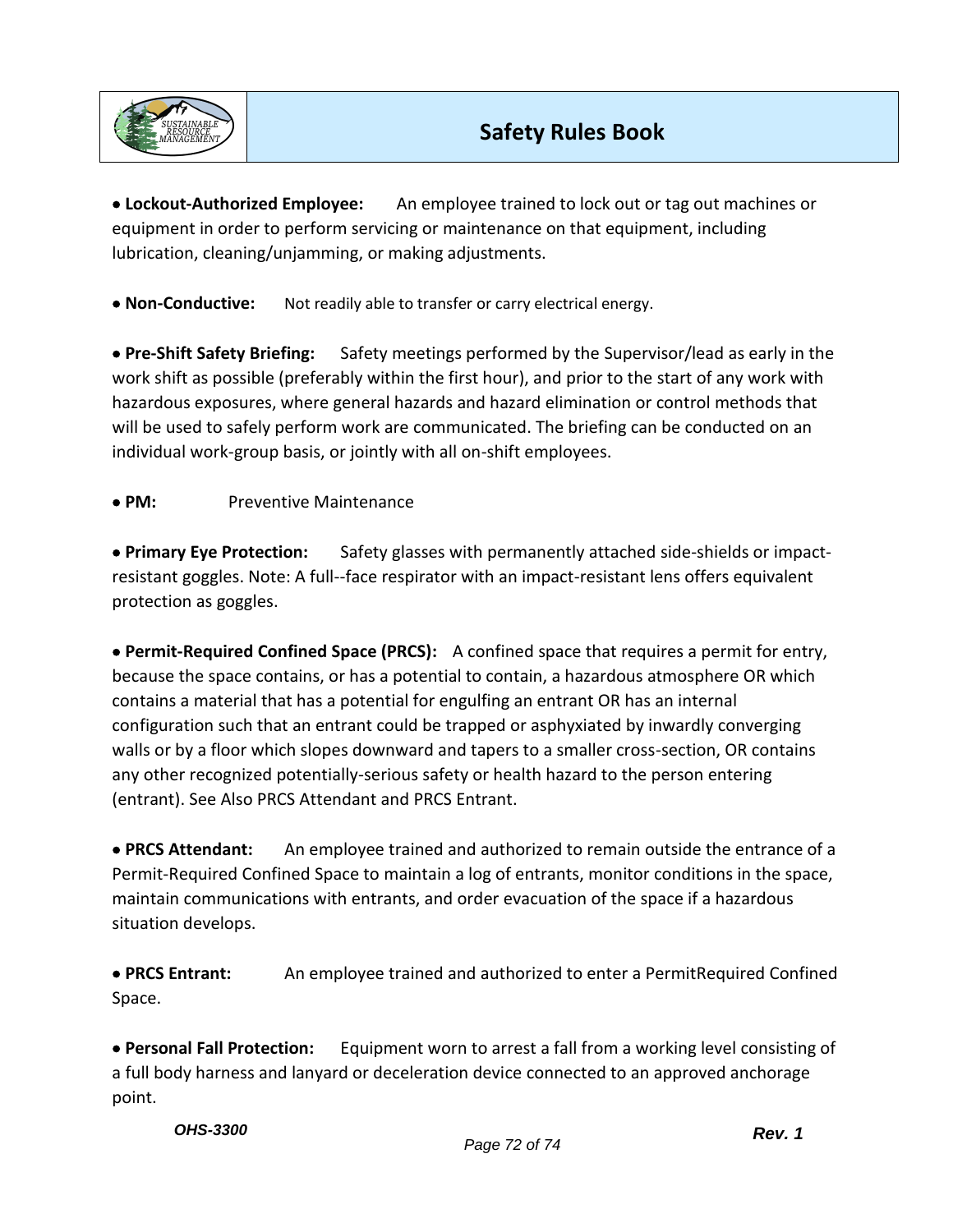

object with the potential for injury.

• **Pinch Point or Pinch Point Position:** Located between a fixed and movable

• **PPE:** Personal Protective Equipment

• **(Fall) Restraint System or Restraint Lanyard:** A system or lanyard that prevents a person from becoming exposed to a fall hazard, such as stepping up onto a guardrail or stepping outside or over-reaching a railing. On elevated work platforms, a restraint lanyard is attached from the full body harness to a manufacturer's approved anchorage point on the elevated work platform or bucket, preventing the person from being exposed to a fall hazard.

• **Safety Contact:** A review of relevant safety procedures, hazard alerts, or other safety topics that is conducted weekly or as needed intended to maintain safety awareness.

• **Scaffold Competent Person:** A person trained in the erection and inspection of scaffolding.

• **SCBA:** Self-Contained Breathing Apparatus

• **SDS:** Safety Data Sheet. Information prepared by the manufacturer or importer of chemicals and other materials that describe potential physical and health hazards, routes of exposure, PPE requirements and precautions for safe handling and use, and emergency and first-aid measures to be taken for exposures to the material.

• **Supervisor:** The person authorized by management to plan, direct and coordinate employees' work.

• **Three-Point Contact:** A method for climbing which requires that both hands and one foot, OR both feet and one hand, be in contact with the climbing surfaces (ladder, grab rails, handholds, etc.) at all times.

• **Unauthorized Work:** Work performed without Shasta - SRM supervisory approval such as (1) performance of tasks without qualification or training, (2) deviations from standard procedures, or (3) going beyond the original scope of a work assignment.

• **Unsafe Act:** An action that creates the potential for injury.

*OHS-3300*